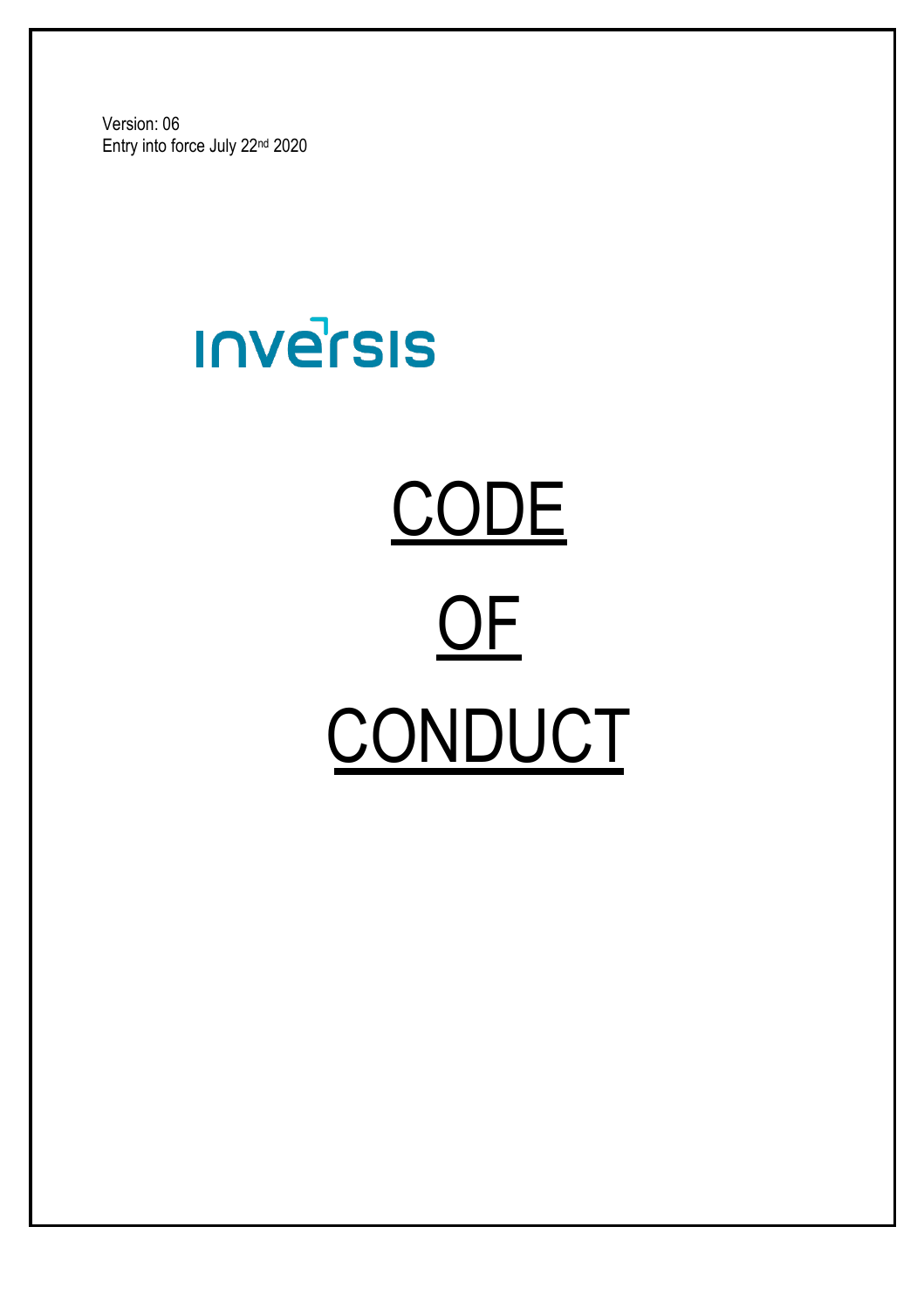| 1.     | <b>INTRODUCTION</b>                                                         | 4  |
|--------|-----------------------------------------------------------------------------|----|
| 1.1.   | <b>OBJECTIVE</b>                                                            | 4  |
| 1.2.   | <b>REGULATORY FRAMEWORK</b>                                                 | 5  |
| 1.3.   | <b>GENERAL PRINCIPLES FOR ACTION</b>                                        | 5  |
| 1.4.   | <b>SCOPE OF APPLICATION</b>                                                 | 6  |
| 1.4.1. | Persons and Entities subjected hereto                                       | 6  |
| 1.4.2. | Financial instrument affected by the Code of Conduct                        | 7  |
| 1.4.3. | Control for the compliance with the Code of Conduct. Monitoring Body        | 7  |
| 1.4.4. | Knowledge and Acceptance of Code of Conduct                                 | 8  |
| 2.     | <b>GENERAL STANDARDS OF CONDUCT IN THE SECURITIES MARKET</b>                | 9  |
| 2.1.   | <b>MARKET ABUSE</b>                                                         | 9  |
| 2.1.1. | Definition Privileged Information                                           | 9  |
| 2.1.2. | Obligations of Persons Subjected Hereto                                     | 10 |
| 2.1.3. | Manipulation of market                                                      | 11 |
| 2.1.4. | Control of the constituent operations Insider Trading                       | 14 |
| 2.1.5. | List of restricted securities                                               | 14 |
| 2.2.   | <b>PRIVILEGED INFORMATION</b>                                               | 15 |
| 2.2.1. | Definition                                                                  | 15 |
| 2.2.2. | Obligations of Persons Subjected Hereto. Duty of Confidentiality            | 15 |
| 2.3.   | <b>CONFLICTS OF INTEREST</b>                                                | 16 |
| 2.3.1. | Definition                                                                  | 16 |
|        | 2.3.2.<br><b>Type</b>                                                       | 16 |
| 2.3.3. | Preventing conflict of interest Obligations of persons affected             | 17 |
| 3.     | <b>SEPARATE AREAS</b>                                                       | 18 |
| 3.1.   | <b>DEFINITION</b>                                                           | 18 |
| 3.2.   | <b>SEPARATE AREAS OF THE INVERSIS GROUP</b>                                 | 18 |
| 3.3.   | <b>COMMON OBLIGATIONS RELATING TO SEPARATE AREAS</b>                        | 18 |
| 3.3.1. | Obligations of those responsible for Separate Areas                         | 19 |
| 3.3.2. | <b>Organizational Procedures</b>                                            | 19 |
| 3.3.3. | <b>Breakdown of Information Barriers</b>                                    | 20 |
| 3.4.   | <b>SPECIFIC OBLIGATIONS OF EACH SEPARATE AREA</b>                           | 20 |
| 3.4.1. | Area of Analysis. Preparation of investment reports and financial analysis. | 20 |
| 3.4.2. | <b>IIC Area of Management</b>                                               | 22 |
| 3.4.3. | Collective Investment Institutions Depository Area (Bank)                   | 22 |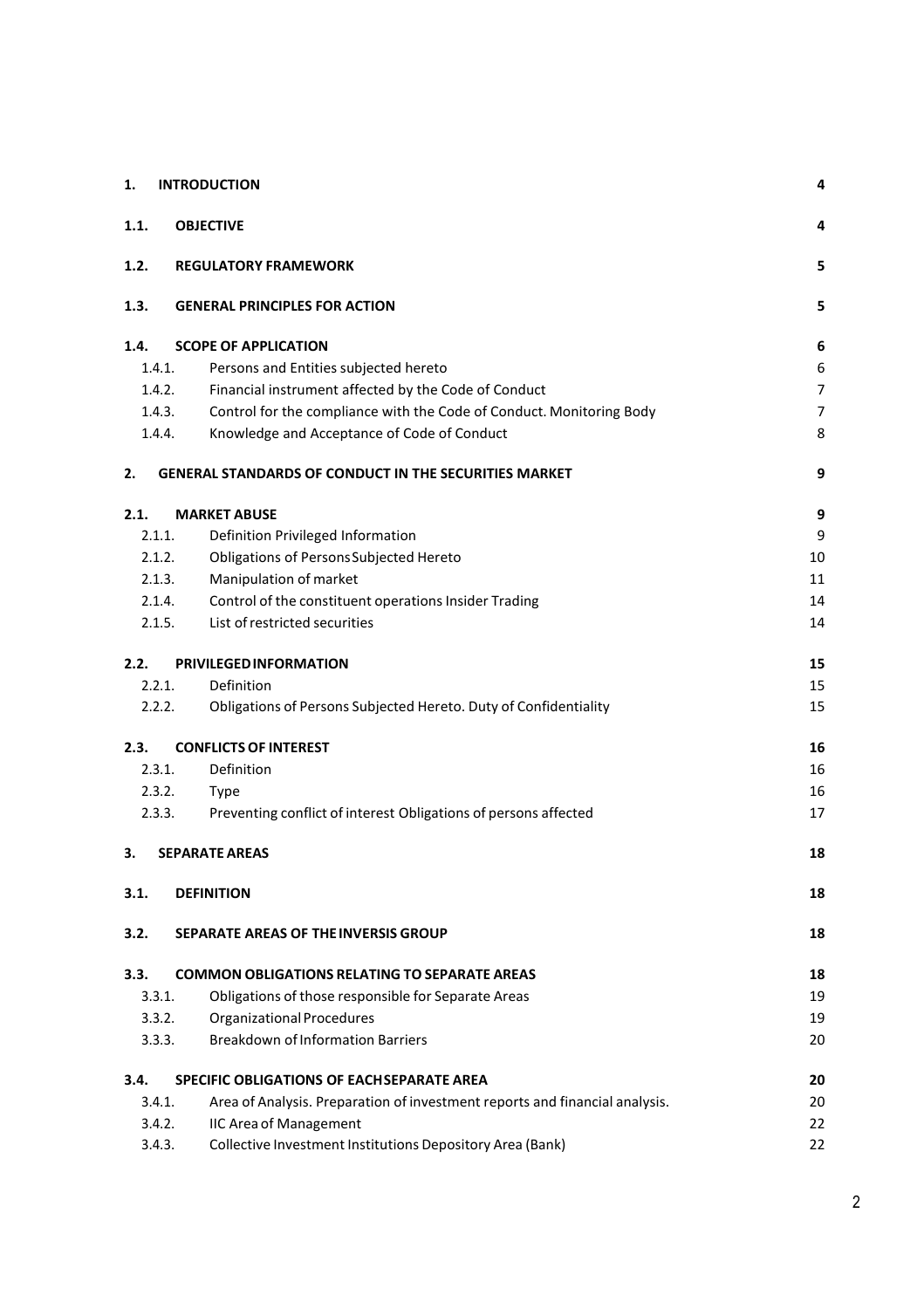| 4.     | <b>OPERATION OF PERSONS SUBJECTED HERETO</b>                                                 | 23 |
|--------|----------------------------------------------------------------------------------------------|----|
| 4.1.   | PERSONAL TRANSACTIONS OF PERSONS SUBJECTED HERETO                                            | 23 |
| 4.1.1. | Personal transaction concept                                                                 | 23 |
| 4.1.2. | Obligation to operate through the Inversis Group                                             | 24 |
| 4.1.3. | Other requirements for orders                                                                | 25 |
| 4.2.   | <b>EXECUTION OF SECURITIES PURCHASE ORDERS AND FINANCIAL INSTRUMENTS</b>                     | 25 |
| 4.3.   | PERSONAL TRANSACTION COMMUNICATION                                                           | 25 |
|        |                                                                                              |    |
| 4.4.   | TRANSACTIONS EXCLUDED FROM THE OBLIGATIONS RELATING TO PERSONAL TRANSACTIONS                 | 26 |
| 4.5.   | <b>EXCEPTIONS</b>                                                                            | 26 |
| 4.5.1. | Exceptions to the compliance with paragraph 4.1.3                                            | 27 |
| 4.5.2. | General exceptions                                                                           | 27 |
|        |                                                                                              |    |
| 4.6.   | <b>PROHIBITED OPERATIONS</b>                                                                 | 27 |
| 5.     | ACTING AS DEPOSITORY OF COLLECTIVE INVESTMENT INSTITUTIONS OR PENSION FUNDS                  | 28 |
| 5.1.   | SEPARATION BETWEEN DEPOSITORY AND MANAGEMENT                                                 | 28 |
| 6.     | <b>EXCLUSIVE OBLIGATIONS TO INVERSIS GESTION S.A., SGIIC</b>                                 | 28 |
| 6.1.   | <b>Related transactions</b>                                                                  | 28 |
| 6.1.1. | Definition:                                                                                  | 28 |
| 6.1.2. | Requirements so that Management can perform related transactions:                            | 29 |
| 6.1.3. | Requirements applicable to related transactions carried out between the SGIICs and those who |    |
|        | hold administration and management positions in the same.                                    | 30 |
|        |                                                                                              |    |
| 6.2.   | <b>Breakdown of Global Orders</b>                                                            | 30 |
| 7.     | <b>BREACH</b>                                                                                | 31 |
|        |                                                                                              |    |
| 8.     | <b>MODIFICATION AND ENTRYINTO FORCE</b>                                                      | 31 |
| 8.1.   | <b>Modification of the Code of Conduct</b>                                                   | 31 |
| 8.2.   | <b>Entry in force of the Code of Conduct</b>                                                 | 31 |
| 9.     | <b>ANNEXES</b>                                                                               | 32 |
| 9.1.   | FORM FOR AWARENESS AND ACCEPTANCE OF CODE OF CONDUCT                                         | 32 |
| 9.2.   | <b>FORM FOR COMMUNICATION OF POSITIONS IN OTHER ENTITIES</b>                                 | 33 |
| 9.3.   | <b>FORMULA COMMUNICATIONS OF TRANSACTIONS OUTSIDE THE GROUP</b>                              | 34 |
|        |                                                                                              |    |
| 9.4.   | <b>PRIVILEGED INFORMATION</b>                                                                | 35 |
| 9.5.   | <b>CONFLICTS OF INTEREST</b>                                                                 | 36 |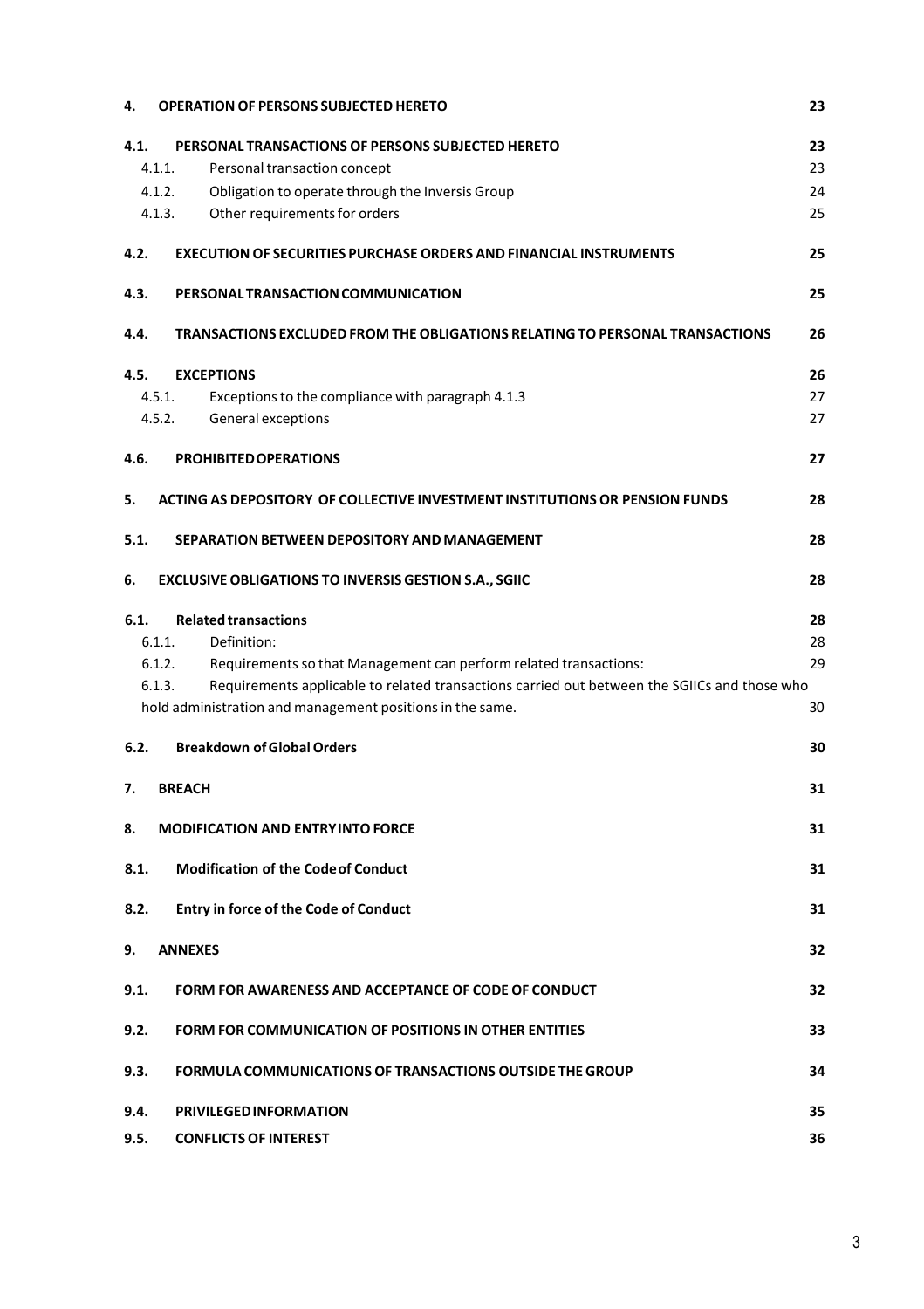#### **9.6. FORM OF [ADHERENCE](#page-44-0) TO THE CODE OF CONDUCT OF VARIOUS ENTITIES 39**

#### **10. GLOSSARY OF TERMS 40**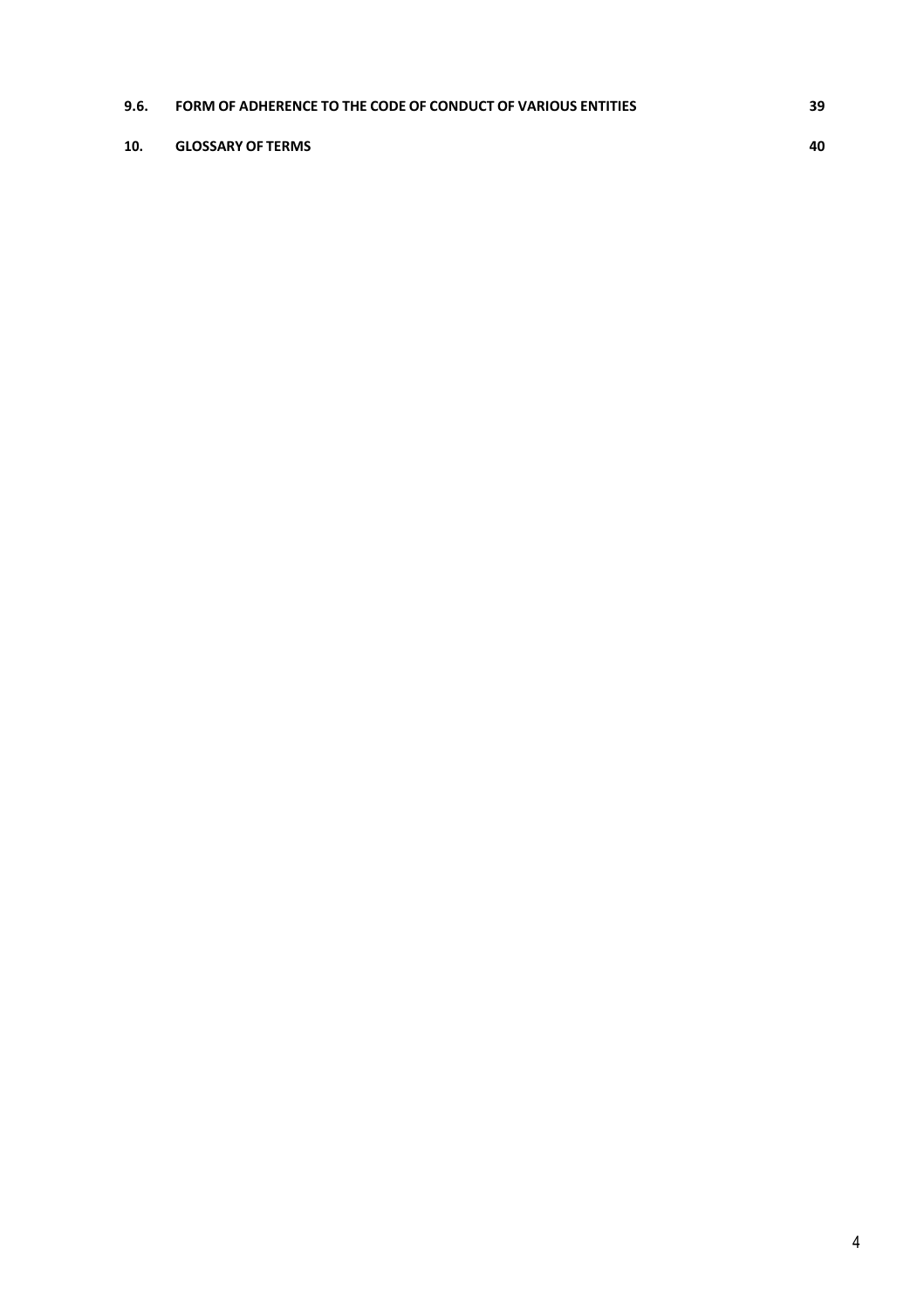# <span id="page-4-0"></span>**1. GLOSSARY OF TERMS**

# • Agent (Art. 146 TRLMV)

Agents are natural or legal persons, appointed by investment service companies or credit institutions that are authorised to provide investment services for the promotion and marketing of investment services or credit institutions and ancillary services object of its activities program. Also, they can be appointed to perform regularly in front of clients, on behalf of the investment services company, the following services:

- Reception and transmission of orders in relation to one or more financial instruments<sup>1</sup>.
- Placing financial instrument, whether based or not on a firmcommitment.
- Providing advice on financial instruments and investment services that the company provides.

#### Separated area

They are various areas in which, according to the types of activity dividing the Bank and its subsidiaries, serve persons subjected hereto.

Analysis (in Investment and Financial Matters) (Art. 141 TRLMV; Art. 2d; 5.2e; 6.3b and 6.4.b; 47 RD 217/2008).

The analysis activity falls within the ancillary services that the banks and investment service companies can provide.

By analysis on investment and financial matters, it is understood as reporting or other forms of general recommendation<sup>2</sup> relating to transactions in financial instruments.

<sup>1</sup> It is understood that this service includes the contact of two or more investors to carry out operations among themselves on one or more financial instruments.

<sup>2</sup> It is understood as a recommendation any information to the general public, related to one or more securities or financial instruments or the issuers thereof, including any report on the present or future value or price of such instruments, which advises or suggests a strategy of investment.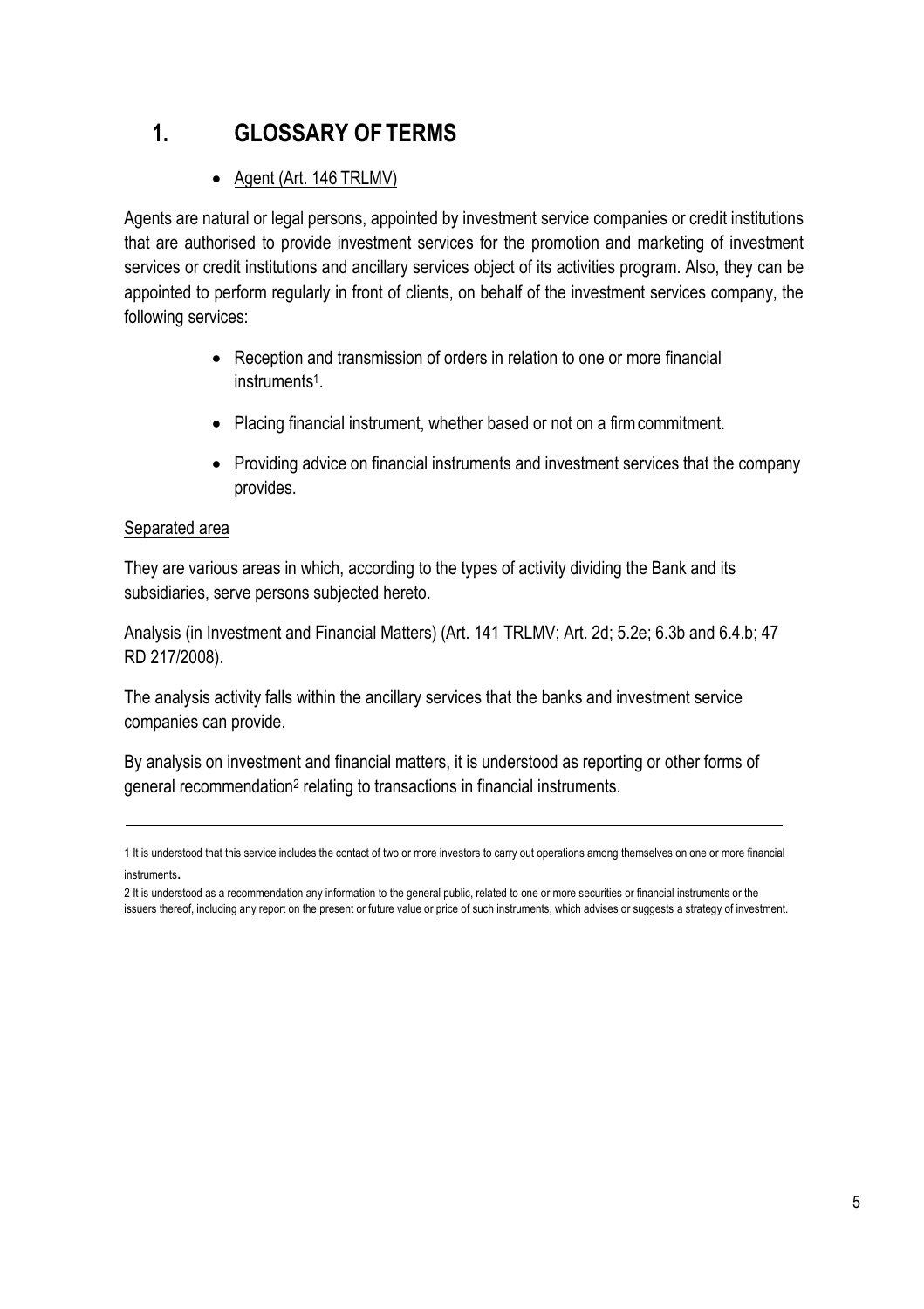It includes within this concept, any information, regardless of the specific personal circumstances of the client to which it is intended, recommending or suggesting an investment strategy, explicitly or implicitly, on one or more financial instruments or issuers of financial instruments, including any opinion on the value or the current or future price of such instruments, provided that the information is intended for distribution channels or the public and that the following conditions are met:

- The investment report qualifies as such or as financial analysis or any similar to these terms or presented as an objective or independent explanation of issuers or instruments on which recommendations are made.
- That when the recommendation is made by a investment services company to a client that it does not constitute advice on investment (understood as advice on investment, providing personal recommendations to a client, either upon request or at the initiative of the investment services company with respect to one or more transactions relating to financial instruments).

#### Consulting (Art. 140 TRLMV; Art.5 RD 217/2008)

The Consulting activity in investment matters consists of the provision of personalized recommendations to a client, either at the request of the client or at the initiative of the investment services company, with respect to one or more operations relating to financial instruments.

Not be deemed to constitute advice, generic recommendations and not personalised that can be made in the field of marketing of securities and financial instruments. These recommendations shall have the value of commercial communications. Also, it is not considered a personalised recommendation those recommendations that are disseminated exclusively through distribution channels or to the public.

For this purpose it shall be understood as a personal recommendation a recommendation made to a person in the capacity of investor or potential investor, or in the capacity of representative or agent of the same.

The recommendation should be presented as suitable for that person, based on a consideration of its personal circumstances and shall consist of a recommendation for any of the following actions:

- Purchase, sell, subscribe, exchange, redeem, hold or underwrite a particular financial instrument.
- Exercise or not any right conferred by a particular financial instrument to buy, sell, subscribe for, exchange, or redeem a financial instrument.
- •

#### Investment Services Company (Art. 4 RD 217/2008 and Art. 2 and 138 TRLMV)

They are companies providing investment services to those companies whose principal activity is to provide investment services on a professional basis to third parties on financial instruments as described in Art. 2 LMV. The following are considered investment services companies: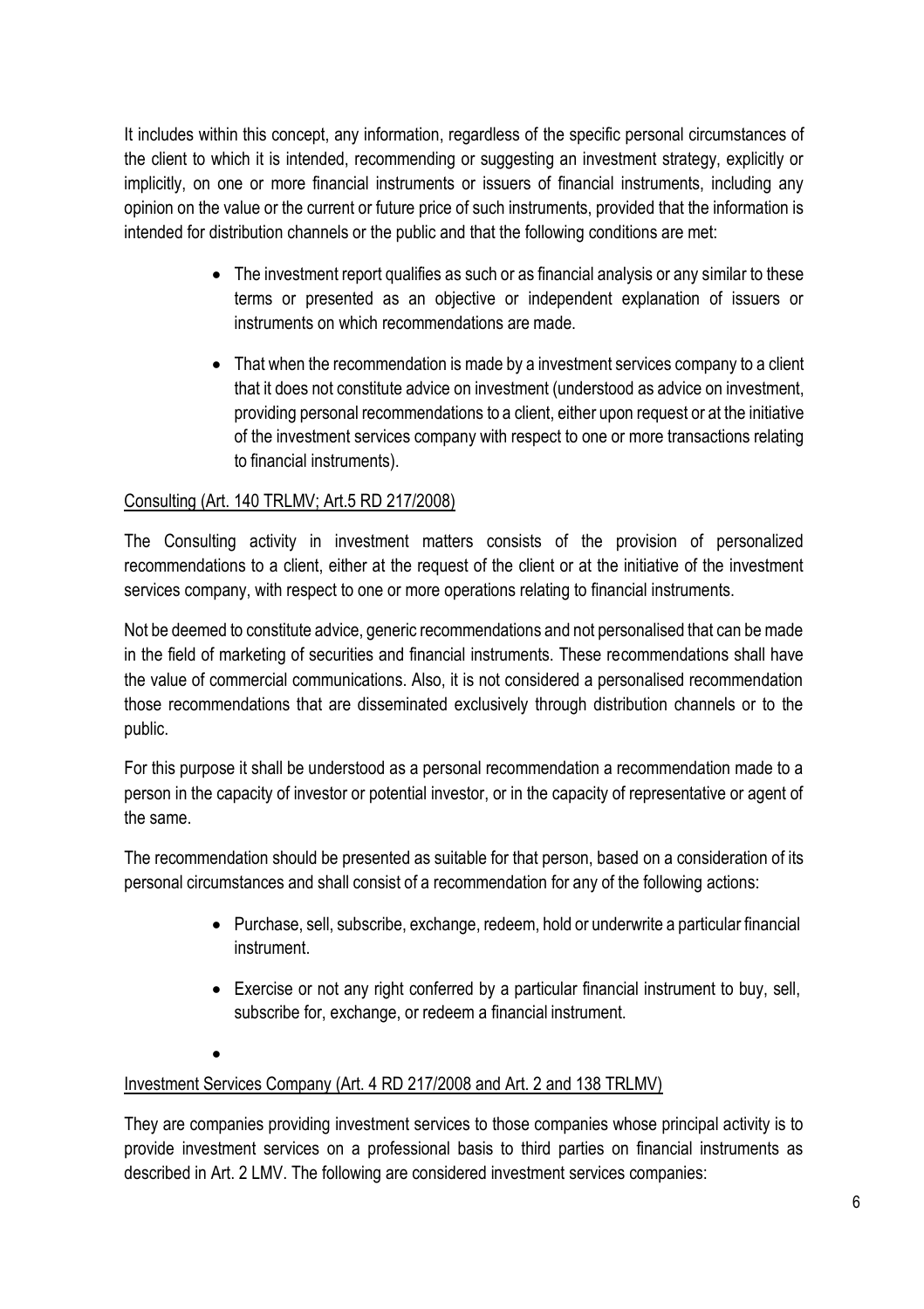- Securities firms. (S. V.).
- Securities agencies. (AV.).
- Management company portfolios. (S.G.C.).
- Financial advisory firms. (E.A.F.I.).

#### Depository: (Art. 57L35/2003)

Depositories are the entities to which the deposit or custody of securities, cash is entrusted and, in general, of the assets object of CIS investments, as well as monitoring of the SGIIC management companies and, where appropriate, the CIS administrators with company corporate form.

#### Management (Collective Investment Management Company -S.G.I.I.C.-): (Art. 40 L35/2003)

SGIICs, are corporations whose corporate purpose consist of administration, representation, management of investments and management of subscriptions and redemptions of funds and investment companies.

#### Ancillary Services (Art. 5 RD 217/2008 and Art. 140 and 138 TRLMV)

- The Ancillary services that investment services companies can provide are:
- Custody and administration on behalf of clients of financial instruments.
- Granting of credits or loans to investors so that they can perform an operation on one or more of the financial instruments provided that said transaction involves the company granting the credit or loan.
- Advising companies on capital structure, industrial strategy and related matters and advice and other services in connection with company mergers and acquisitions.
- Services related to underwriting issuance transactions or placement of financial instruments.
- Preparation of financial investment and analysis reports or other forms of general recommendation relating to operations on financial instruments.
- Currency exchange services, when related to the provision of investment services.
- Investment services as well as ancillary services, which refer to underlying nonfinancial derivative of financial instruments referred to in Article 2 (3), (4), (5) and (8) of the TRLMV, where linked to the provision of investment services or ancillary services.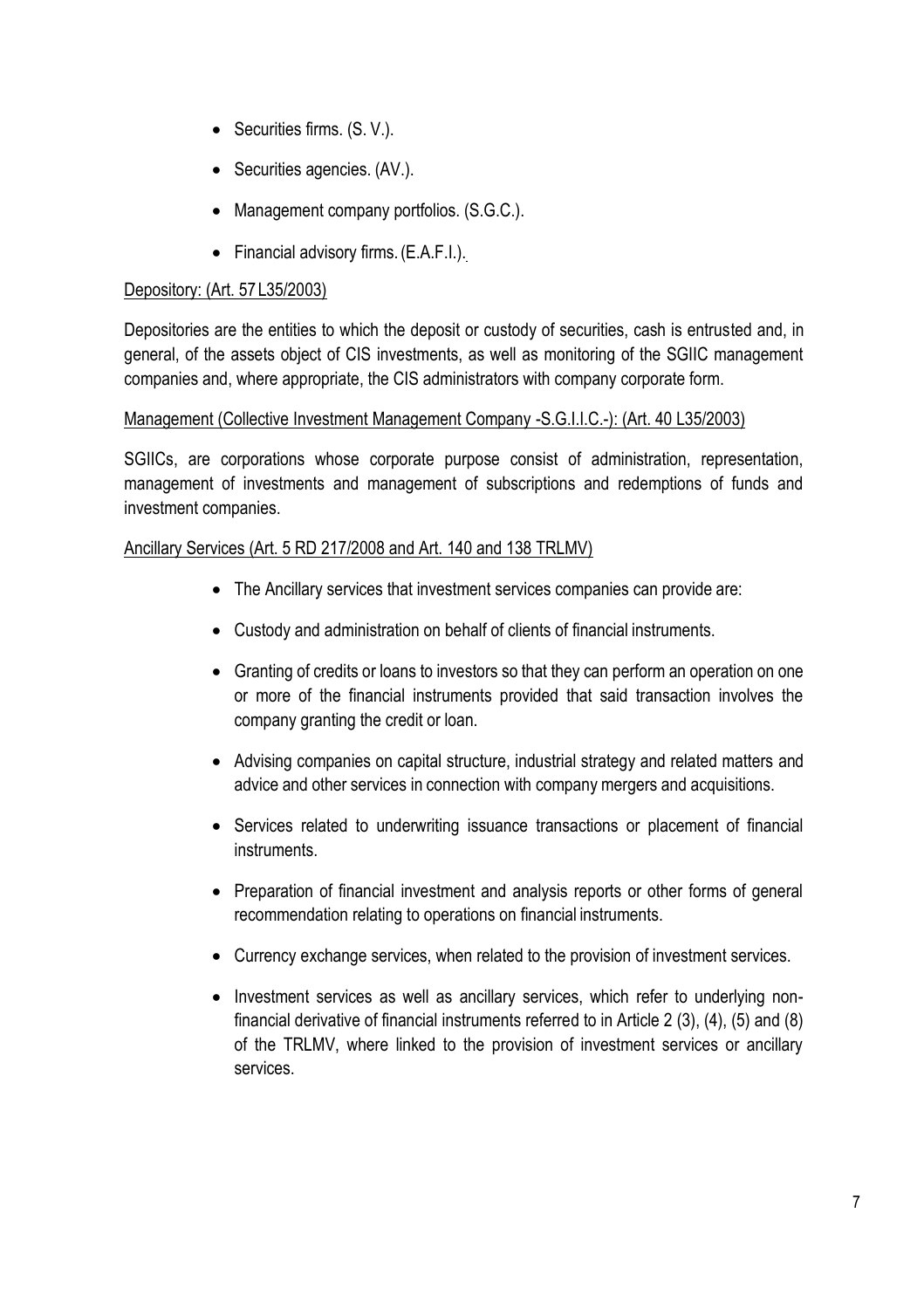#### Investment Services (Art. 2 TRLMV)

Acts carried out by an investment services firm that are preparatory to the provision of an investment service should be considered an integral part of theservice.

The following are Investment services companies that can provide investment services:

- Reception and transmission of orders in relation to one or more financial instruments.
- Execution of these orders on behalf of customers.
- The negotiation on own account.
- Placement of financial instruments.
- Securing financial instruments or placing financial instruments on the basis of a firm commitment.
- Consulting in investment matters.
- Management of multilateral trading systems.
- Management of organized contracting services.

#### Ownership / transfer of securities

Securities titleholders (Art. 13 and14 LMV): The titleholder (in those securities represented by securities) or the person entitled to appear in the accounting registry (in securities represented by account entries).

Transfer of securities (Art.11 and 15 TRLMV): The transfer of the securities represented by account entries shall take place by account transfer. The transmission shall be effective against third parties from the moment it has practised the registration. The legitimation for transmission and for the exercise of the rights arising from the securities represented by account entries may be credited by displaying certificates that will be duly issued by the entities responsible for the accounting records, in accordance with their own entries.

On the other hand, the transfer of securities not represented by book entries, are conditioned to the possession of the document. According to this view the document would be essential for both the transfer and for the exercise of the right incorporated into it.

#### Close links (Art. 4.5 RD 1245/1995, Art. 5 TRLMV and Art. 42 of the CCo)

A close relationship is understood as any relationship between two or more natural or legal persons who are linked through participation or by a control relationship. It is a participation, for these purposes, the possession, directly or indirectly, of 20 percent or more of the voting rights or capital of a company or organization and control relationship existing between a parent company and one dominated in all cases referred to in Article 42 numbers 1 and 2 of the Commercial Code as detailed below: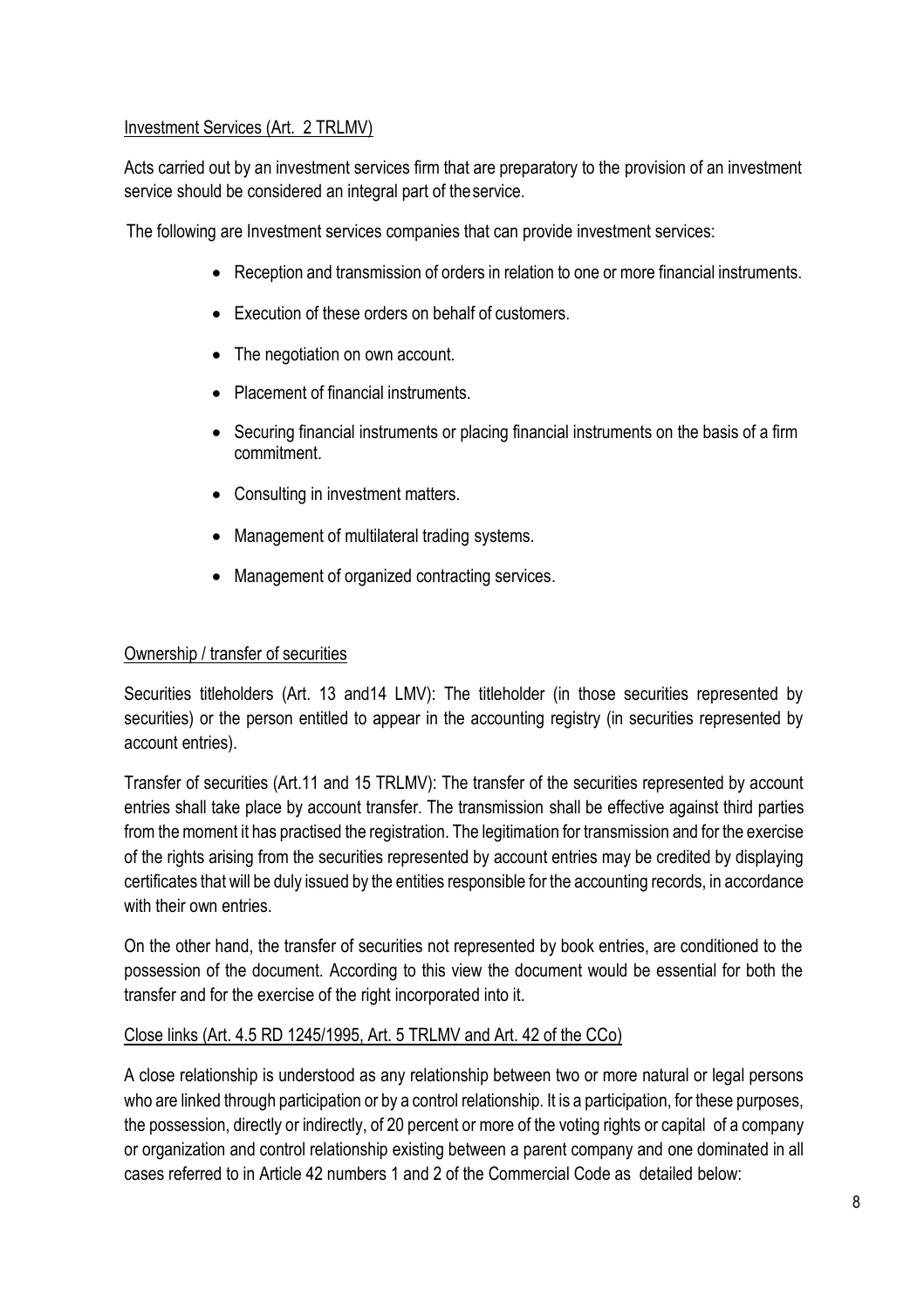- Have the majority of the voting rights of the shareholders or associates of a company.
- To have the power to appoint, remove or revoke the majority of the members of the administrative, management or control body of a company.
- It may, under agreements entered into with third parties, have a majority of the voting rights.
- Have the right to exercise a dominant influence over a company of which he/she is a shareholder or an associate.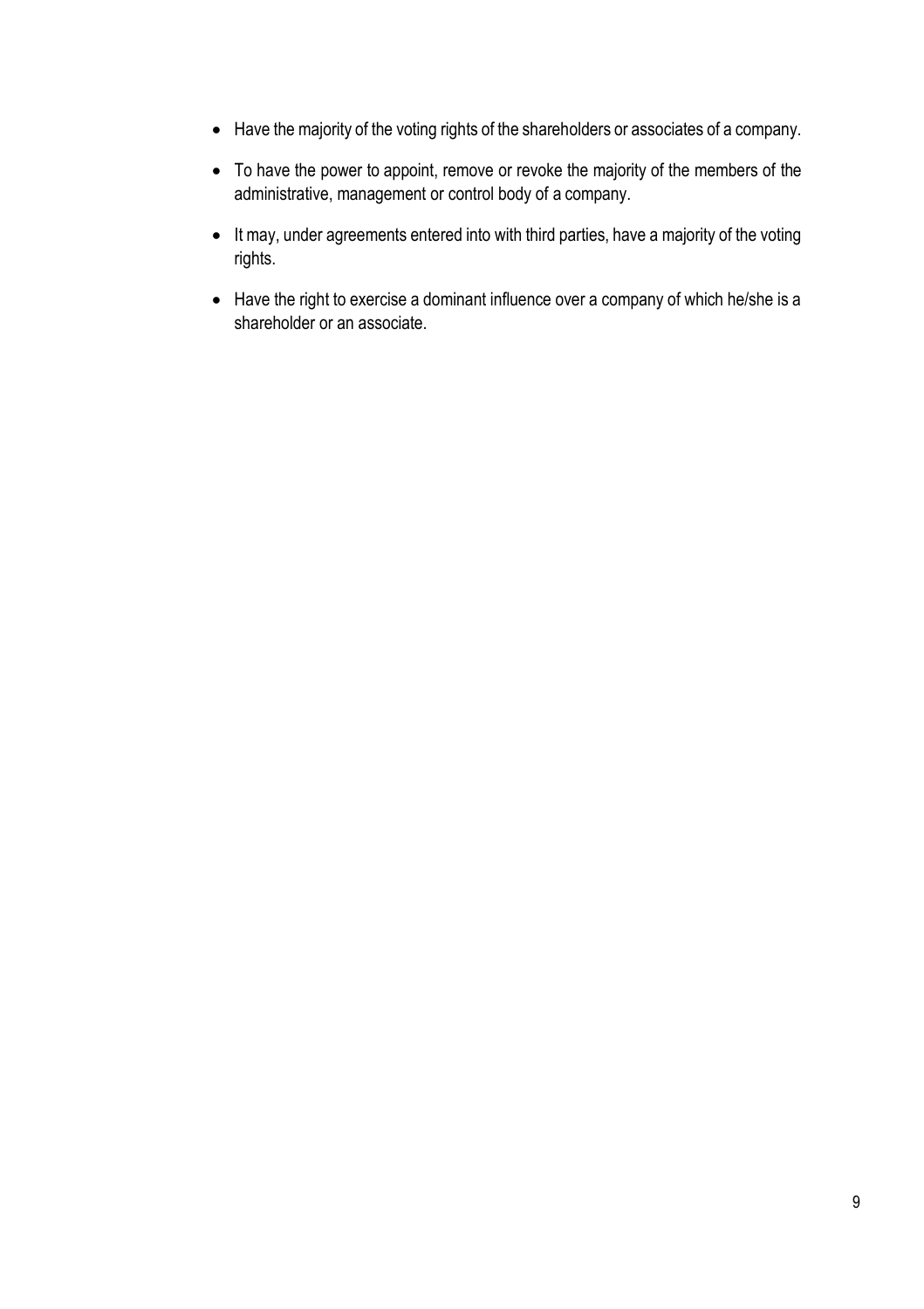# **2. INTRODUCTION**

# 2.1. OBJECTIVE

<span id="page-9-0"></span>This Code of Conduct (hereinafter and indistinctly, the "Code" or "Regulations") Inversis Group (hereinafter and indistinctly "Inversis" or "Group") establishes the framework for action for persons and entities subjected hereto in relation to the following:

- Securities transactions and financial instruments made in a personal capacity.
- Treatment of Privileged and Relevant Information.
- Treatment of conflicts of interest.
- Market Manipulation.
- Separated Areas.
- Other general standards of action.
- Related transactions.

Basically, the objectives are asfollows:

- Establish the basic principles of ethics, professionalism, impartiality and confidentiality in which to base the conduct of the Person Subjected hereto within the Group.
- Project a professional image of the Group in the Market.
- Ensure basic mechanisms of clients' protection.
- Comply with the legal obligation to prepare an Internal Code of Conduct, which is mandatory, which governs the actions of Directors, Employees and Financial Agents (including its employees and agents).
- Comply with the rules of conduct in securities markets in order to contribute to the transparency of markets and the protection of investors.
- Comply with the rules and procedures regarding related transactions.
- Comply with the rules of Separation between the Manager and the Depository, in accordance with the current standards, as both belong to the same group.
- •

# <span id="page-9-1"></span>2.2. REGULATORY FRAMEWORK

This Inversis Group Code is inspired by and complies with the following rules:

• Article 152.1 h) of the Consolidated Text of the Securities Market Law, approved by Royal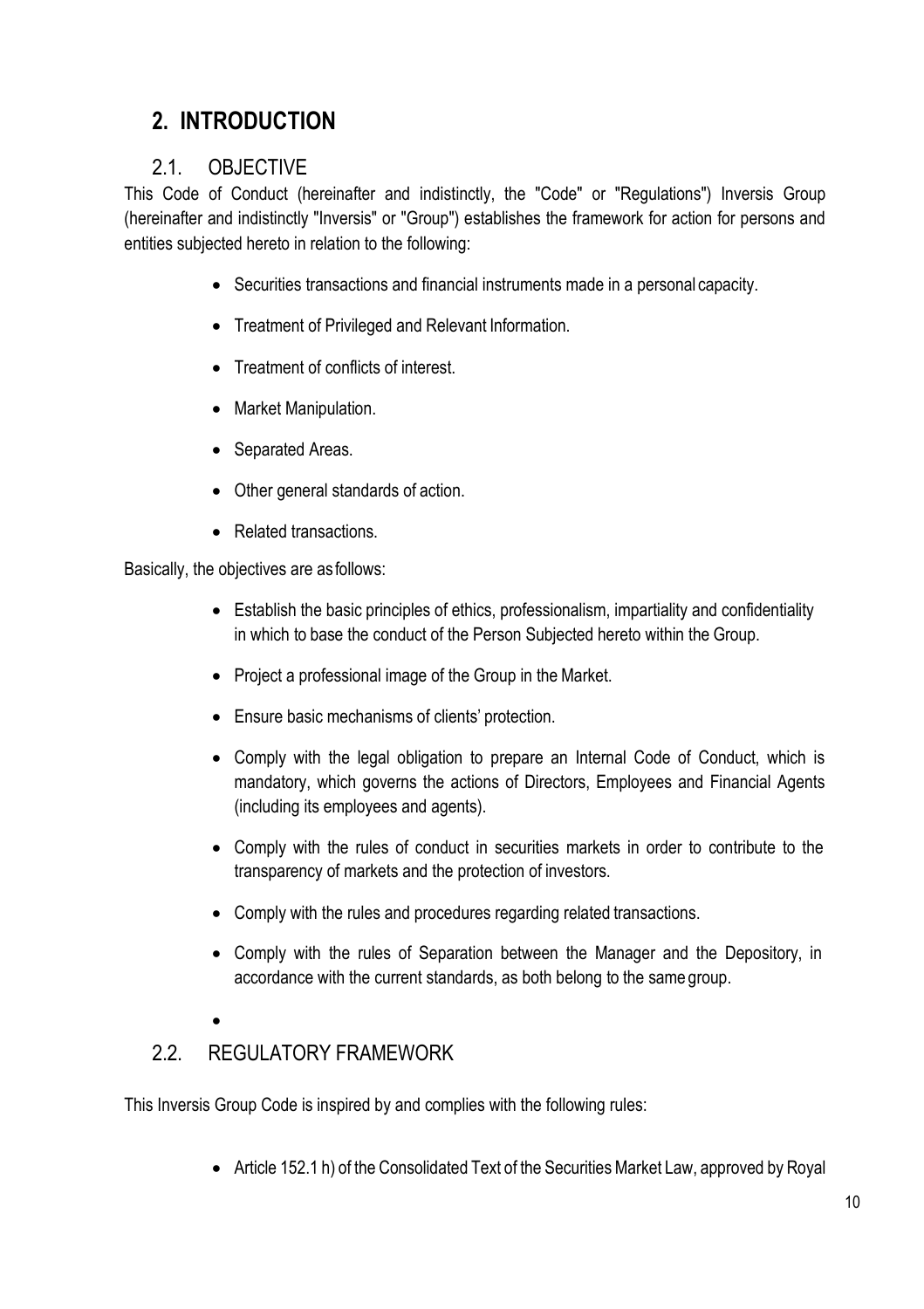Legislative Decree 4/2015, of 23 October (hereinafter "TRLMV").

- Article 14h) of the Royal Decree 217/2008, of 15 February, on the legal regime of investment service companies and other entities that provide investment services and for which it partially amends Regulation of the Law 35/2003 of 4 November, on Collective Investment Institutions, approved by Royal Decree 1309/2005, of 4 November
- Law 35/2003 of 4 November, on Collective Investment Institutions.
- Royal Decree 1082/2012, of 13 July, approving the Regulation of Law 35/2003, of November 4, on collective investment institutions, and adapting the tax regime of collective investment institutions and the Circular 4/1997, 26 November, of the National Securities Market Commission, on valuation criteria and collective investment conditions in unlisted securities.
- Law 22/2014, of 12 November, regulating venture capital entities, other closed-end collective investment entities and the collective investment companies of the closed type, and which amends the Law 35/2003, of 4 of November, for Collective Investment Institutions.
- Directive 2014/65/EU of the European Parliament and of the Council, of 15 May 2014, on markets in financial instruments (MiFID II).
- Regulation (EU) No 600/2014 of the European Parliament and of the Council of 15 May 2014 on markets in financial instruments and amending Regulation (EU) No 648/2012 (MIFIR).
- Regulation (EU) No 596/2014 of the European Parliament and of the Council of 16 April 2014 on market abuse and its developing regulations.
- Directive 2014/57/EU of the European Parliament and of the Council of 16 April 2014 on criminal sanctions for market abuse
- Royal Decree 217/2008, of 15 February, on the legal framework for investment firms and other entities providing investment services.

# <span id="page-10-0"></span>2.3. GENERAL PRINCIPLES FOR ACTION

In the exercise of their functions, the persons subjected hereto:

• Should behave with diligence and transparency in the interests of clients, taking care of such interests as if they were their own and in particular, observe the securities market rules of conduct. Specifically, it shall not be considered as acting with diligence and transparency and in the interests of its clients, if in relation to the provision of an investment service or ancillary they pay or receive any fee or commission that does not conform to the rules on incentives contained in the current legislation and internal policies for incentives.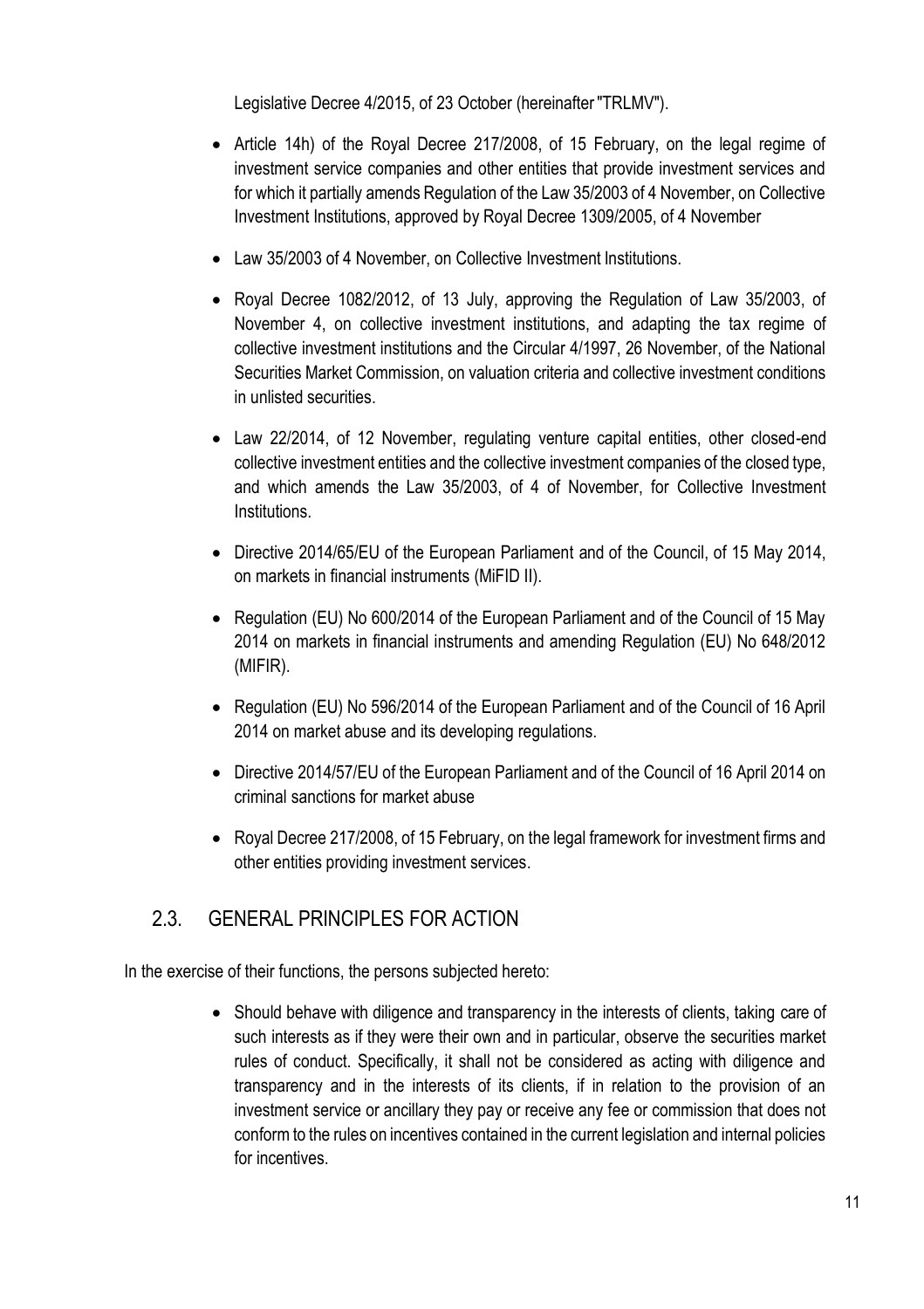<span id="page-11-1"></span>• They should provide their customers, prior to the conclusion of contracts through an accessible durable medium, information relating to (i) the data of the Entity itself and media and channels through in which it can develop its activity; (ii) investment services provided by the Entity and its risks, as well as expenses and costs associated with them, so that the client can understand the nature of the risks of contracted investment services; (iii) policies adopted in relation to the provision of investment services and trading of financial instruments and in particular, their implementation and management policy of orders and their policy of management and prevention of conflicts of interest as well as safeguarding assets, where such activity is provided, and (iv) to the means of redress and compensation to the customer. They should keep clients adequately informed at all times in an impartial, clear and non-deceptive manner.

In this regard, the Group entities must act in accordance with their policies that have been previously communicated to clients who, in turn, should have given their consent prior to their application.

- In order that the Group entities can provide certain investment services or provide products, in which it is necessary to assess the suitability or appropriateness thereof, the entity should inform the client of their classification in virtue of the information previously provided by the client as well as the suitability or appropriateness of those goods or services for the client.
- They should keep clients properly informed at all times. In this sense, all information should be fair, clear and not misleading.
- They should develop diligent, orderly and prudent management of the orders they receive from their clients, for this end:
	- They shall always act in accordance with the Best Implementation Policy of Inversis in force at all times.
	- Processing the orders they receive from their clients so as to allow swift and correct execution always following the provisions of the internal procedures established by Inversis for this purpose and fulfilling as many rules and requirements established in this Regulation and its Annexes.
- They must subscribe, in writing, the corresponding contracts when customers had been classified as retailers in which the rights and obligations of the parties are specified.

# <span id="page-11-0"></span>2.4. SCOPE OF APPLICATION

#### 2.4.1. Persons and Entities subjected hereto

The rules of conduct contained in this Code shall apply in general to the Entities that make up Inversis Group, hereinafter "Entities Subjected Hereto" and particularly the "Persons Subjected Hereto".

The companies that comprise Inversis Group and are affected by this Code are as follows: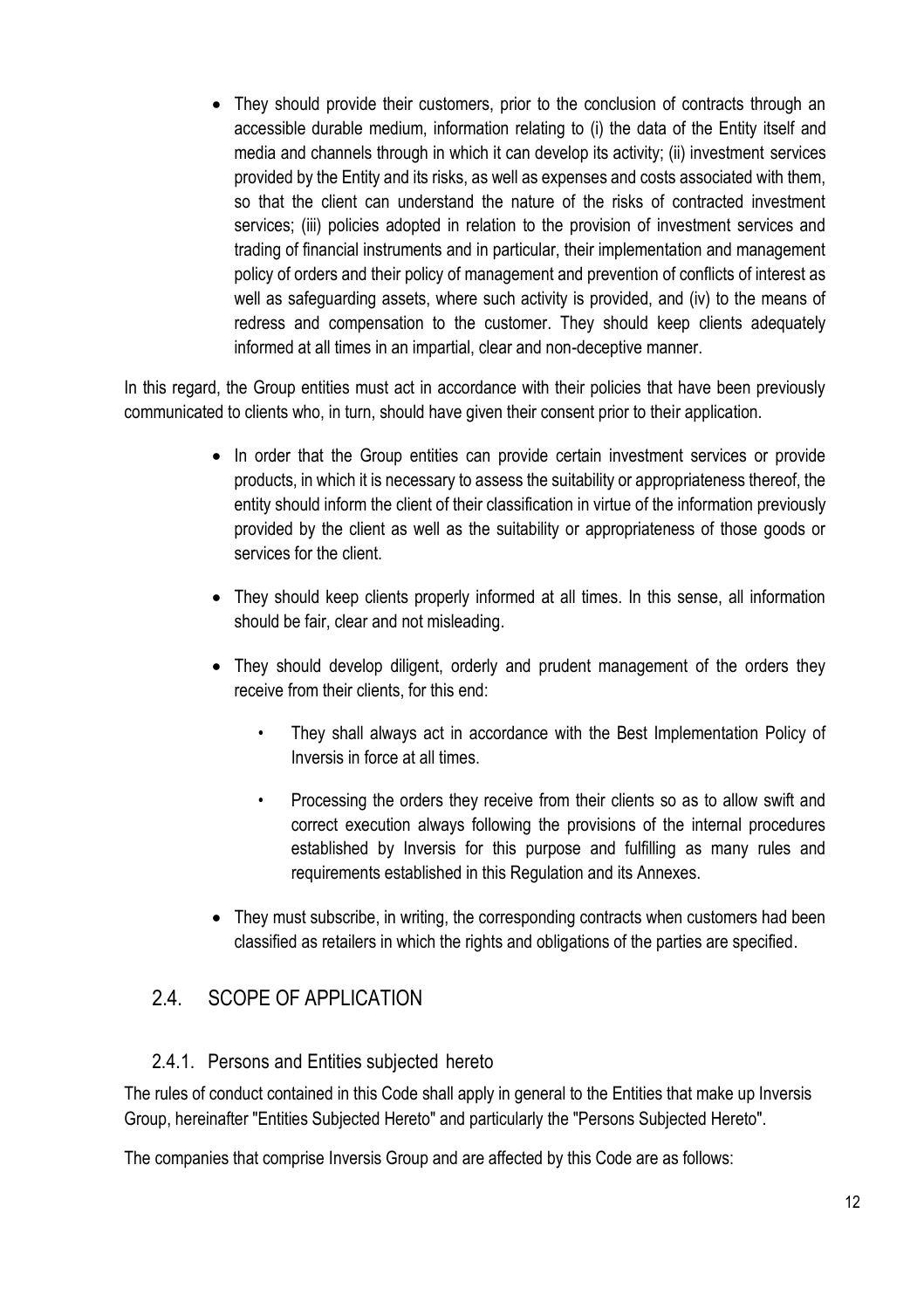- Banco Inversis S.A.
- Inversis Gestión S.A. SGIIC

It is understood as "Person Subjected Hereto" with the exception of those that for legal reasons or others that are duly justified, as established by the Monitoring Body, as follows:

- Members of each of the Boards of Directors of the companies of Inversis Group.
- Senior Managers.
- Employees, as well as any other natural person whose services are made available and under the control of the Entity or an Agent of the Entity and who participates in the realization by the Entity of investment services.
- Agents acting on behalf of Inversis Group, including its directors, officers, employees and agents in the case of legal persons.
- Investment advisors.
- Sub-managers of the managed IICs.

The Monitoring Body swill have an updated and comprehensive list of Persons Subjected Hereto available at all times for the stock markets supervising authorities and may determine, in the case of persons subject to various codes, which are of similar content obligations apply to them.

#### 2.4.2. Financial instrument affected by the Code of Conduct

<span id="page-12-0"></span>For the purposes of compliance with the Code of Conduct they shall be considered subject hereto the financial instruments listed in Art. 2 Royal Legislative Decree 4/2015, of 23 October, approving the revised text of the Securities Market Law (see Glossary).

The rules set out in the Code of Conduct shall apply to both the acquisition and transmission, order or act carried out upon the securities mentioned in the previous paragraph as any transactions that affects the ownership or availability of securities regardless of the recruitment channel and of it being carried out in a negotiation center.

#### 2.4.3. Control of compliance with the Code of Conduct. Monitoring Body

<span id="page-12-1"></span>The body referred to in some of the previous sections may be a single member, a collegiate body or be made up of at least two persons acting jointly. In any case, its members must have a managerial level in the entity and will be appointed by its Board of Directors.

It is the responsibility of the Monitoring Body (hereinafter and indistinctly "Compliance" or "Monitoring Body Code of Conduct"), the follow up of implementation and compliance in general of the Code of Conduct, thereby constituting the Monitoring Body Code of Conduct.

In particular, the Monitoring Body roles of the follow-up of the Code of Conduct shall be the following: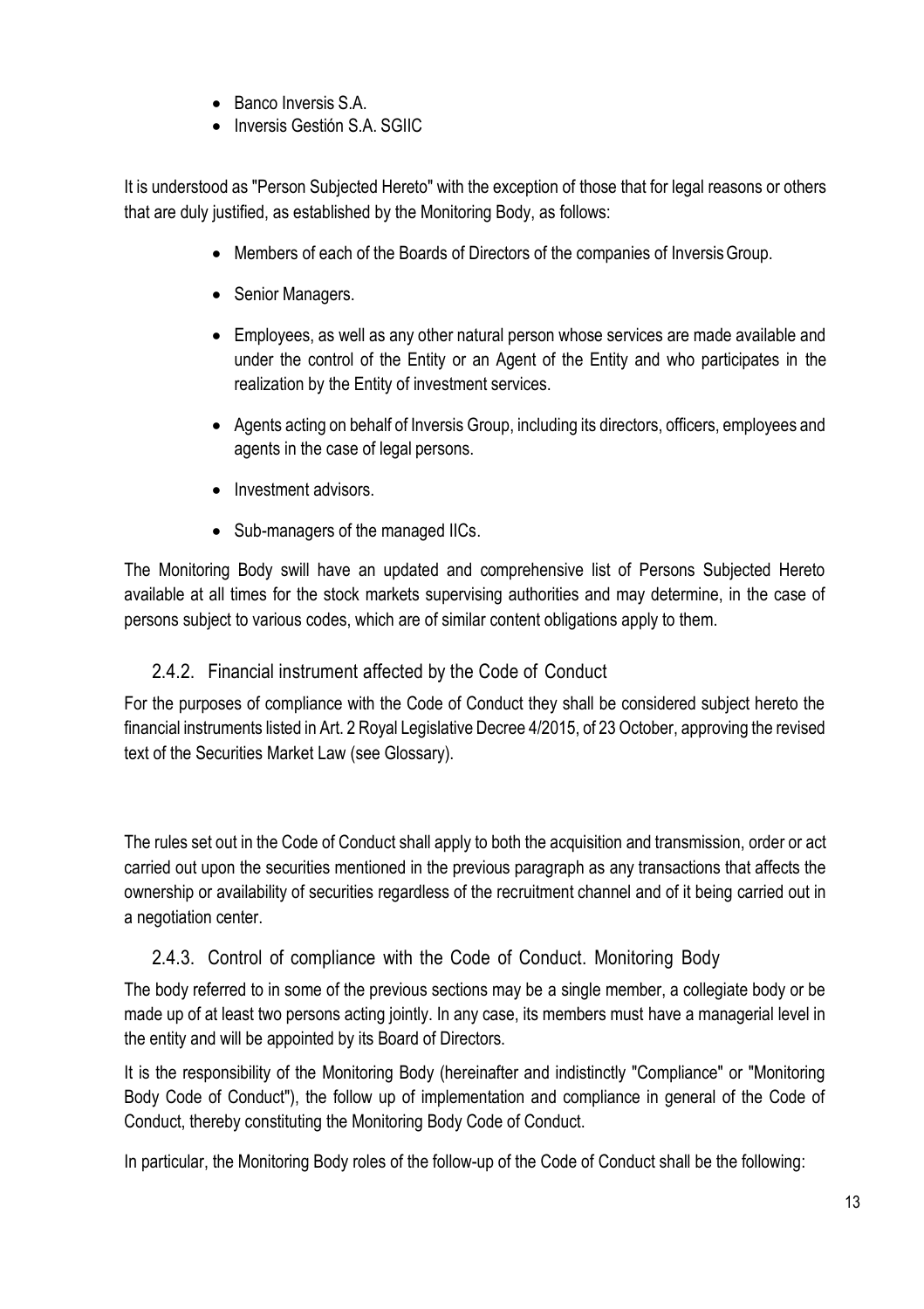- Develop and maintain updated, pursuant to the regulations in force at all times, the text of this Regulation.
- Develop and keep a list of the persons subjected hereto.
- Ensure that "Persons Subjected hereto" know this Code. Inform of the obligation to comply with the same, the prohibition of certain behaviors, and their violations and possible sanctions.
- Deal with consultations made by persons Subjected Hereto relating to the compliance with its obligations in this matter.
- Check that the operation developed under discretionary management contracts that the Persons Subjected Hereto have subscribed are set at all times to the principles underlying the Code of Conduct.
- Keep the list of Separated Areas, for the purposes established by this Regulation, and the relationship of the persons integrated to them.
- Maintain and disseminate, where appropriate, the list of Prohibited Securities to Separated Areas, as well as executives or other Persons Subjected Hereto that it deems appropriate at all times.
- In exceptional cases authorize the lifting of the separation between separated areas, keeping a record of such authorizations.
- Communicate to those affected at every moment in time, information regarding the procedures and measures to be adopted for compliance with the Code of Conduct.
- Keep a confidential record of securities affected by Privileged Information. This list will necessarily include, where appropriate, the securities affected by transactions in project or ongoing operations involving investment banking activity. The relevant officers will provide the aforementioned body with the information required for the proper maintenance of the register.
- Keep a register of lists of insiders received from any area or sector of the Bank that is participating in a project or operation which, due to its special significance, involves Privileged Information.
- The Monitoring Body shall inform the Steering Committee and the Joint Audit and Compliance Commission on the monitoring and degree of compliance with this Code of Conduct and, where appropriate, the measures taken to correct and prevent the recurrence of the perceived deficiencies or irregularities.
- 2.4.4. Knowledge and Acceptance of Code of Conduct

Persons Subjected Hereto must expressly state that they have read and ara aware of the content of this Code of Conduct and its developing regulations, assuming, by signing the commitment, to comply with it and promote its application (Annex 10.1). Furthermore, they should be aware of and respect the current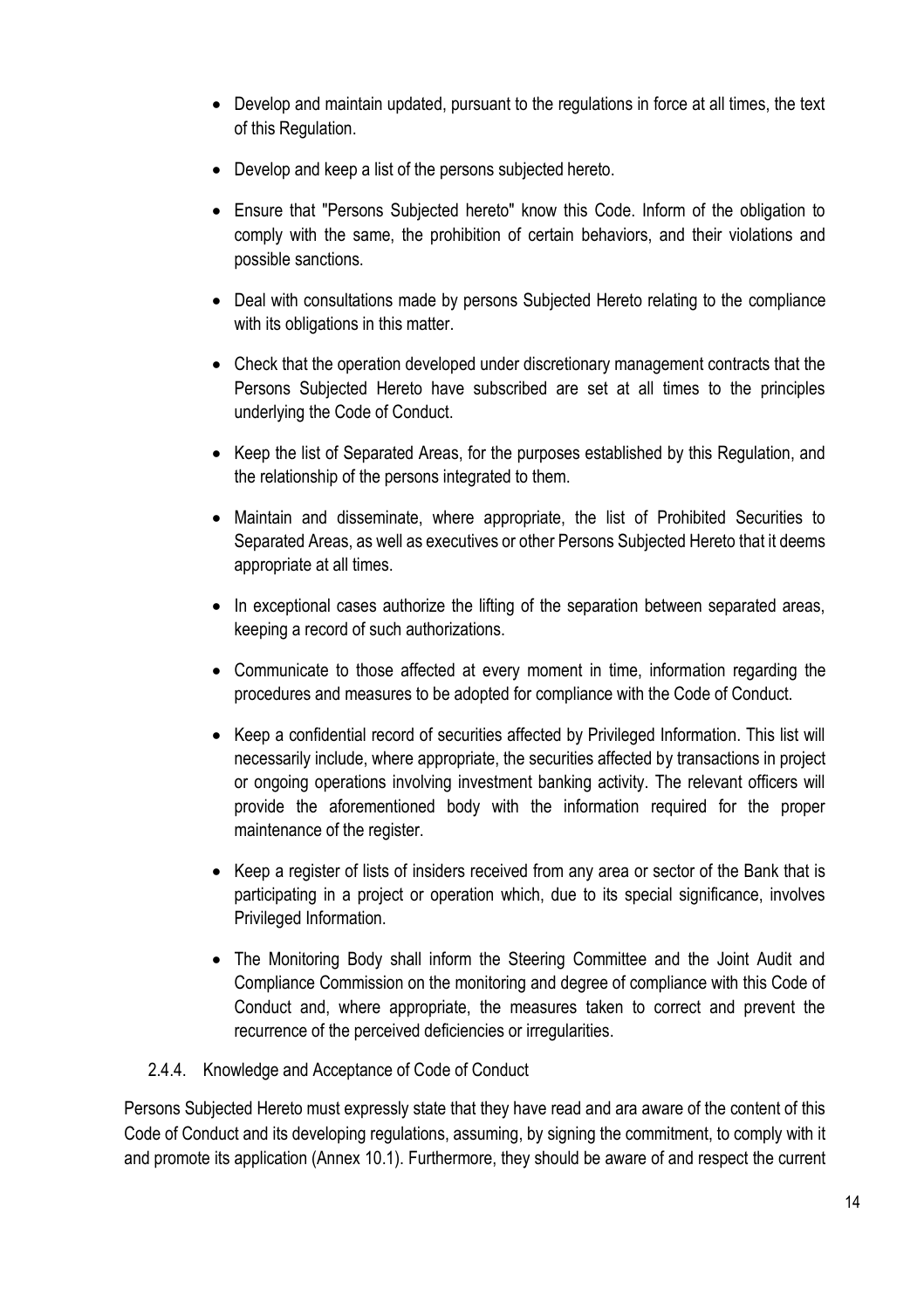legislation of the Securities Markets that affects their specific area of activity and, in particular, the provisions of Title VII of TRLMV and in Royal Decree 217/2008, of 15 February, on the legal regime of investment services companies.

# **3. GENERAL STANDARDS OF CONDUCT IN THE SECURITIES MARKET**

#### 3.1. MARKET ABUSE

#### 3.1.1. Definition Privileged Information

In accordance with Article 7 of the Regulation (EU) No 596/2014 of the European Parliament and of the Council of 16 April 2014, any information of a specific nature that directly or indirectly refers to one or more negotiable securities instruments or financial instruments or their derivatives, or to one or more issuers of such securities or financial instruments, which has not been made public and which, if made or made public, could have an appreciable influence on their trading in a market or organized contracting system.

The provisions of the preceding paragraph shall also apply to negotiable securities or financial instruments for which it has completed an application for admission to trading on a market or organized trading system.

In relation to derivatives on commodities, it is considered privileged information of a precise nature which has not been made public, relating, directly or indirectly to one or more of these derivatives or directly to a spot contract related to them and that, if made public, could have a significant influence on the prices of such derivative instruments or spot contracts relating to commodities related thereto, and provided that information is reasonably expected to be made public or which must be obligatorily made public, in accordance with the provisions of the laws or regulations of the Union or national, in the market rules, in the contracts or in the uses and practices of the corresponding derivative markets on commodities or cash.

In relation to emission rights or with auctioned products based on those rights, it considers as privileged, information of a specific nature that has not been made public, which directly or indirectly refers to one or more of those financial instruments and that, if made public, can have a significant impact on the prices of such instruments or financial derivative instruments related thereof.

As for those responsible of the execution of orders relating to negotiable securities or financial instruments, it shall also be considered privileged information all information supplied by a client in connection with its own pending orders, which is of a precise nature and relating directly or indirectly to one or more issuers of securities or financial instruments or to one or more securities or financial instruments and which, if made public, could have a significant impact on the price of such securities or financial instruments or on the price of derivative financial instruments related to them.

It shall consider that the information can have a significant effect on the price when such information could be used by a reasonable investor as part of the basis for their investment decisions.

Likewise, It shall also consider that the information is specific if it indicates a set of given circumstances, or which may reasonably be expected to occur, or an event which has occurred or may reasonably be expected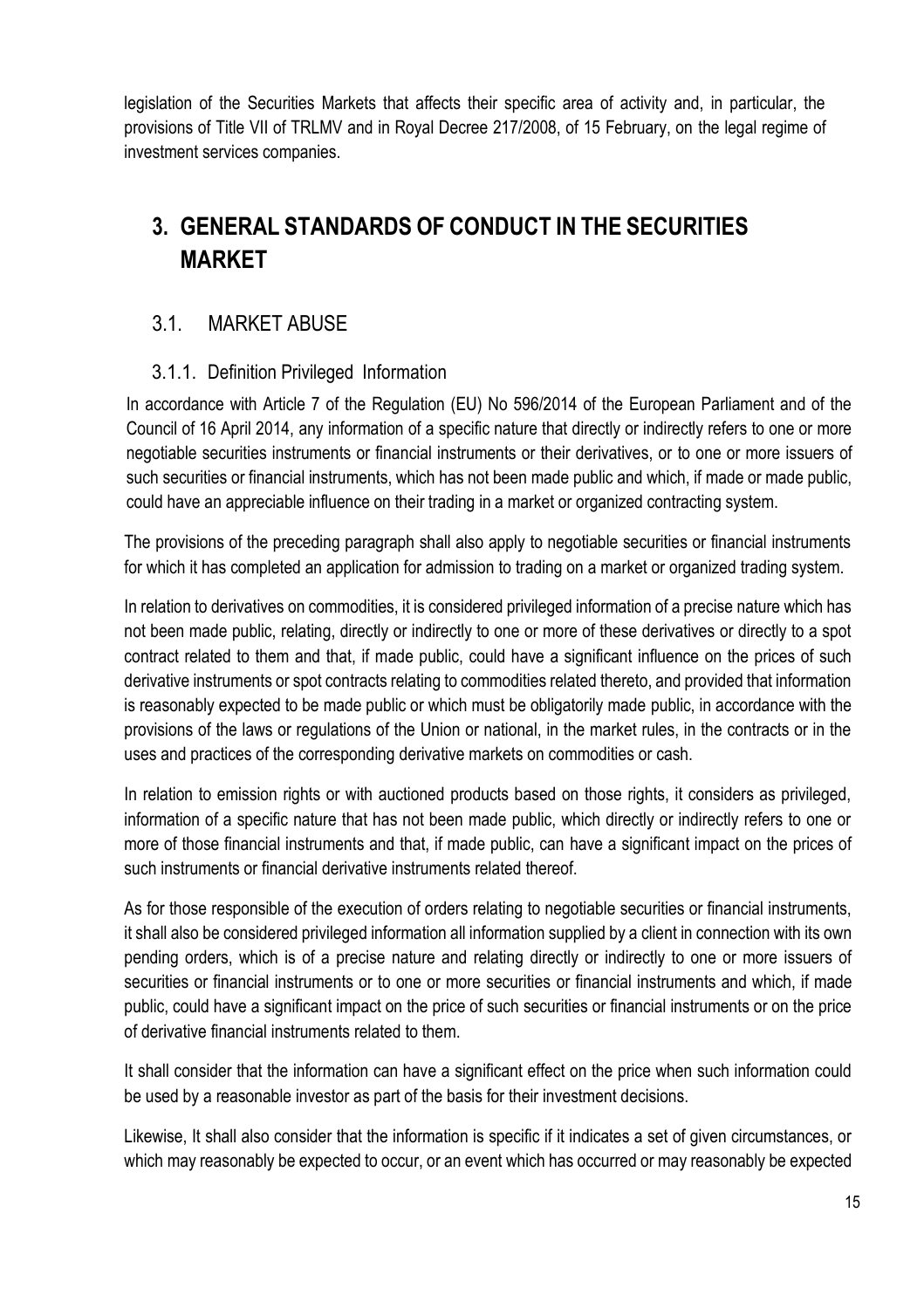to occur, when this information is specific enough to allow it to reach the conclusion of the possible effect of that set of circumstances or events on the prices of corresponding negotiable securities or financial instruments concerned or, where appropriate, those derivative financial instruments related to these products.

An intermediate stage of a protracted process over time shall be considered as privileged information if, in itself, it fulfils the criteria relating to the privileged information mentioned in this section.

They are accepted market practices those that are made or can reasonably be expected to be made in one or more official secondary markets and which are accepted by the CNMV.

#### 3.1.2. Obligations of Persons Subjected Hereto

<span id="page-15-0"></span>Persons Subjected Hereto shall not perform or promote any behavior that involves improper use or transmission of privileged information or market manipulation, may constitute market abuse.

Persons Subjected Hereto to this Code of Conduct that have privileged information may not realise or promote the realization of any of the following behaviours:

- Preparing or carrying out any operation on securities or financial instruments to which the information refers to, or any security, financial instrument, contract of any kind, whether or not traded on a secondary market that have underlying negotiable securities or financial instruments to which the information refers to. It excludes the preparation and fufillment of operations whose existence constitutes, in itself, privileged information, as well as operations that are carried out in compliance with an obligation, already expired, to acquire or assign negotiable securities or financial instruments, when this obligation is contemplated in an agreement concluded before the person subjected hereto in question is in possession of the privileged information, or other transactions carried out in accordance with applicable regulations.
- Perform any type of transaction related to securities subjected hereto that have as principal or underlying value such securities, until the fact that motivated the existence of privileged information becomes public.
- Facilitate, except in the normal performance of their duties, such information to customers or third parties or advise them to acquire or transmit values or transfer to other recommendations in the same sense based on such information.
- Use such information for other transactions or speculative activities in the securities market.
- Illicitly communicating privileged information. For clarification purposes, there is illicit communication of privileged information when a person possesses insider information and discloses it to any other person, except when such disclosure occurs in the normal course of the person's work, profession or duties

Also, Persons Subjected Hereto should safeguard the privileged information they possess, take appropriate measures to prevent such information from being used abusively or unfairly and, on knowing that this has occurred, take the necessary measures to correct the consequences derived thereof. In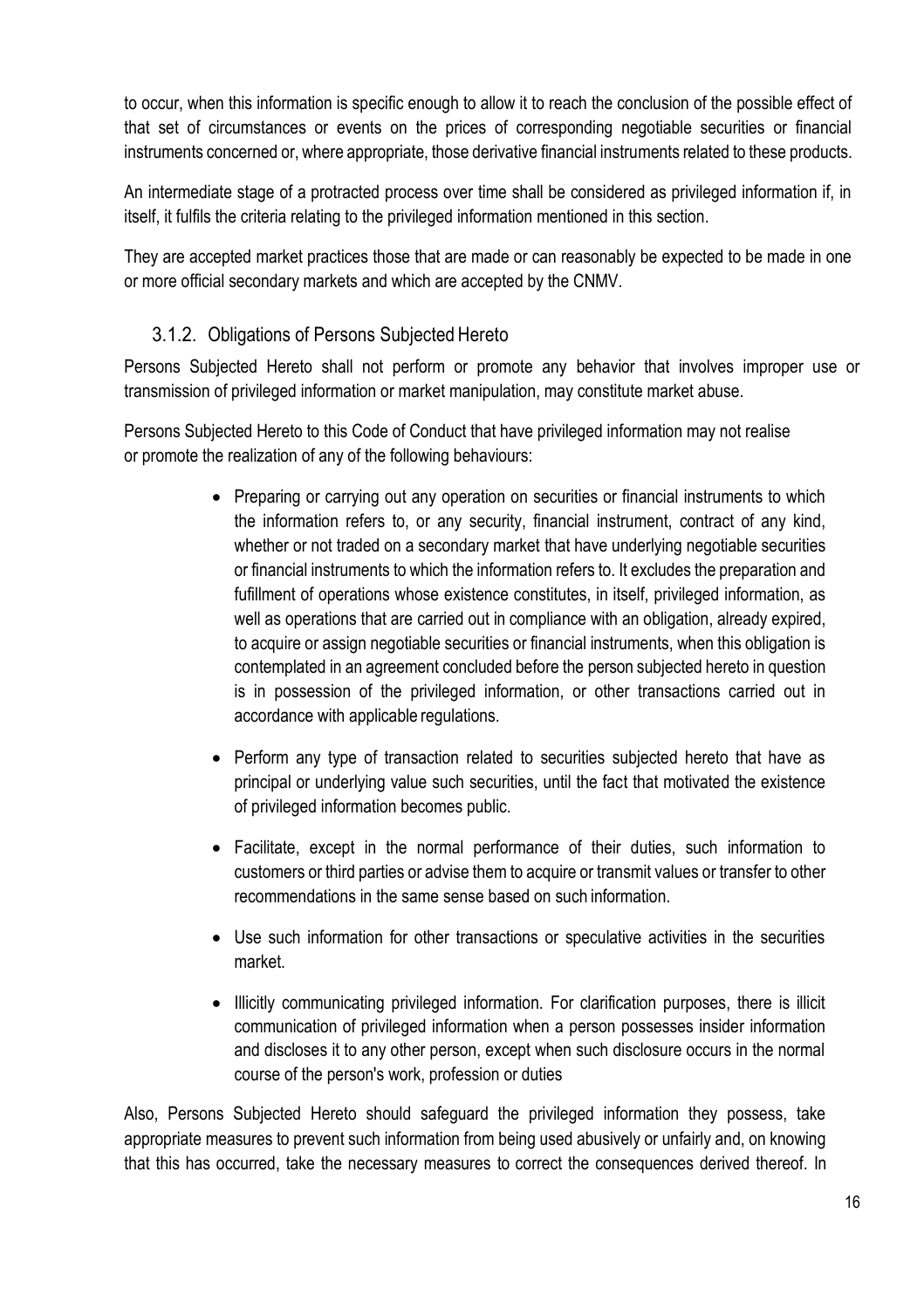particular, it shall take measures so that external consultants and professionals also adequately safeguard privileged information to which they have access when providing services to the entity.

In any case, when a person subjected hereto holds privileged information it shall inform the Monitoring Body of that fact using the form established for this purpose (Annex 10.4).

In accordance with Regulation (EU) No 596/2014 of the European Parliament and of the Council of 16 April 2014 and Article 232 of the TRLMV, the Bank shall notify the National Securities Market Commission (CNMV), as soon as possible, when they consider that there is reasonable evidence to suspect that an operation uses inside information or constitutes a practice that falsifies the free formation of prices. Persons Subjected Hereto should inform the Monitoring Body of existence, in its opinion, of such evidence in accordance with the provisions of the Internal Market Abuse Procedure. In this procedure it shall also reflect those obligations of the Monitoring Body for reporting suspicious transactions to the CNMV and the contents thereof.

#### 3.1.3. Market research

Market research consists on the communication of information to one or more potential investors, prior to the announcement of a transaction, in order to assess their interest in a possible transaction and the conditions relating to its price or potential volume.

The conduct of market research may require the disclosure of privileged information to final investors. Privileged information is considered to have been legitimately communicated if it is communicated in the normal course of duties assigned to the person carrying out the transaction and is carried out in accordance with the regulations in force.

When Inversis decides to carry out Market Research it will establish the internal procedures to carry it out.

Before starting the Market Research, it will assess whether it involves the communication of Privileged Information, recording its conclusion and the reasons for it in writing.

Before communicating Privileged Information within the framework of Market Research, the following requirements must be met:

- a) Obtain the consent of the person receiving the market research to receive Privileged Information.
- b) Inform the person receiving the information that he/she is prohibited from using such information, or attempting to use it, by carrying out any transaction with the Securities related to such Privileged Information.
- c) Informing the recipient that by accepting to receive the Privileged Information he/she undertakes to maintain its confidentiality.

When the information that has been communicated to a person in the course of market research ceases to be Privileged Information at the company's discretion, the recipient shall be informed of this fact as soon as possible.

The Company shall keep a register of the information provided in the context of the Market Research, which must be in accordance with the provisions of regulations applicable at any given time. The registered data shall be kept for at least five (5) years and shall be communicated to the CNMV at its request.

#### 3.1.4. Manipulation of market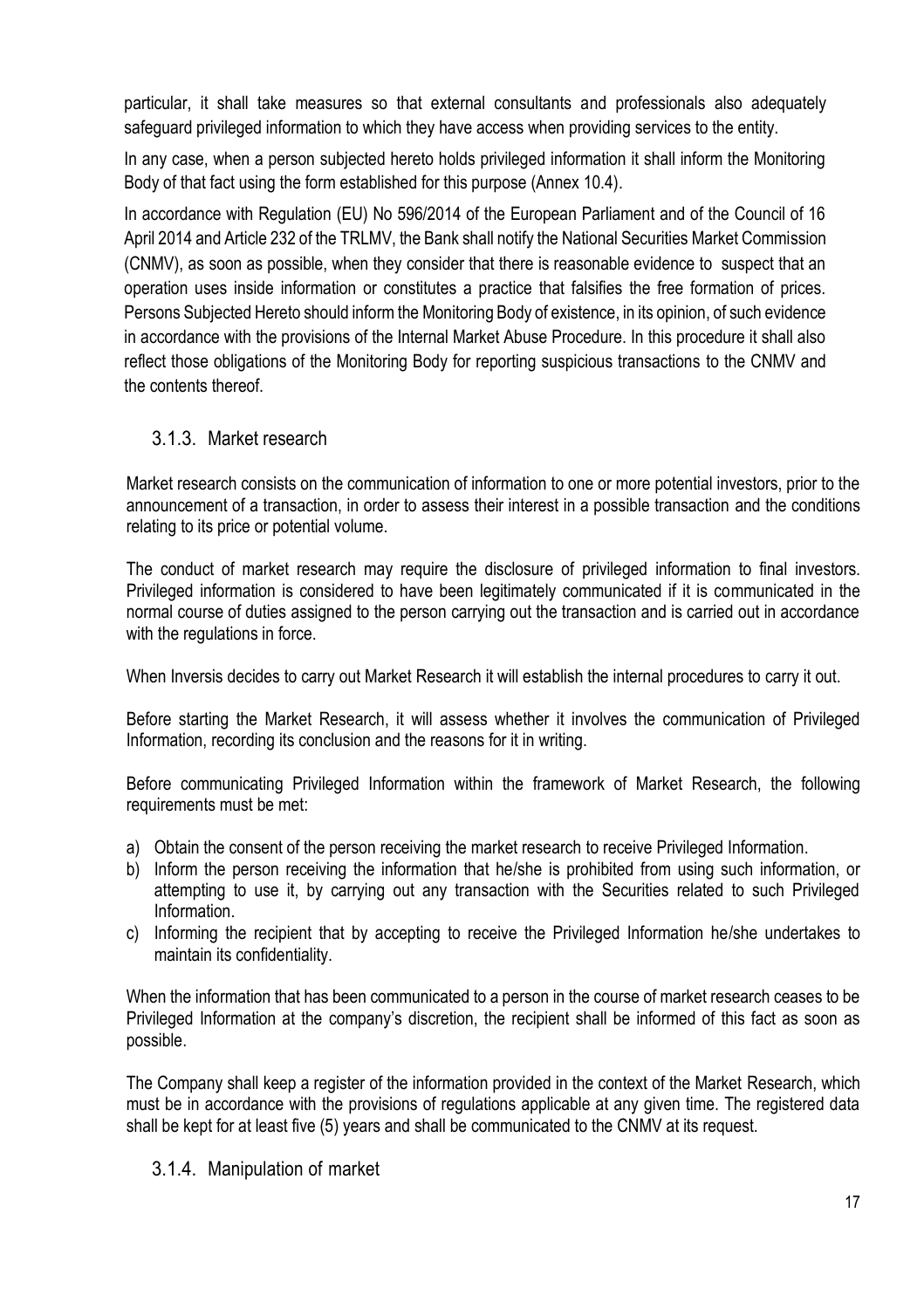Any person or entity acting or related to the market should refrain from preparing or conducting practices that falsify the free formation of prices. They shall be deemed as practices that distort free price formation, i.e., constituting market manipulation, among others, the following behaviors:

- Operations or orders that provide or may provide false or misleading indications regarding to the supply, demand, or the price of transferable securities or financial instruments, or which ensure, through a person or multiple persons acting in concert, the price of one or several transferable securities or financial instruments at an abnormal or artificial level, unless persons who carried out the transactions or issued the orders demonstrates the legitimacy of their reasons and that they conform to accepted market practices in accordance with Article 13 of Regulation (EU) No 596/2014 of the European Parliament and of the Council of 16 April 2014 on the regulated market in question. In this sense, they are accepted market practices those that are made or can reasonably expect to be made in one or more official secondary markets and which are accepted by the CNMV.
- Operations or orders that use fictitious devices or any other form of deception or machination affecting or likely to affect the price of one or more financial instruments, a related spot contract or related auctioned product.
- The dissemination of information through the media, including the Internet, or by any other means, which provides or may provide false or misleading indications as to negotiable securities or financial instruments or a related raw material contract or auctioned product based on emission rights, including the propagation of rumours and false or misleading news, when the person who disclosed them knew or should have known that the information was false or misleading.
- The performance of one person or several concertedly to secure a dominant position on the supply or demand of a financial instrument or a cash contract regarding related raw materials or an auctioned product based on emission rights issued with the result of the fixing, directly or indirectly, of purchase or sale prices or other unfair trading conditions. The sale or purchase of a security or financial instruments at market close with the effect of misleading investors acting on the basis of closing prices.
- The formulation of orders at a trading venue, including the cancellation or modification thereof, through any available trading methods, including electronic media, such as algorithmic trading and high frequency trading strategies, which produce some of the effects referred to in points 1 or 2 by:
	- $\circ$  Disrupting or delaying the operation of the trading mechanism used in the trading venue, or make it more likely to occur,
	- $\circ$  Making it difficult for other persons to identify the authentic orders in the bargaining mechanism of the bargaining centre, or to increase the likelihood of making it difficult, in particular by introducing orders that result in overloading or destabilizing the order book;
	- $\circ$  Create or be able to create a false or misleading signal on the supply and demand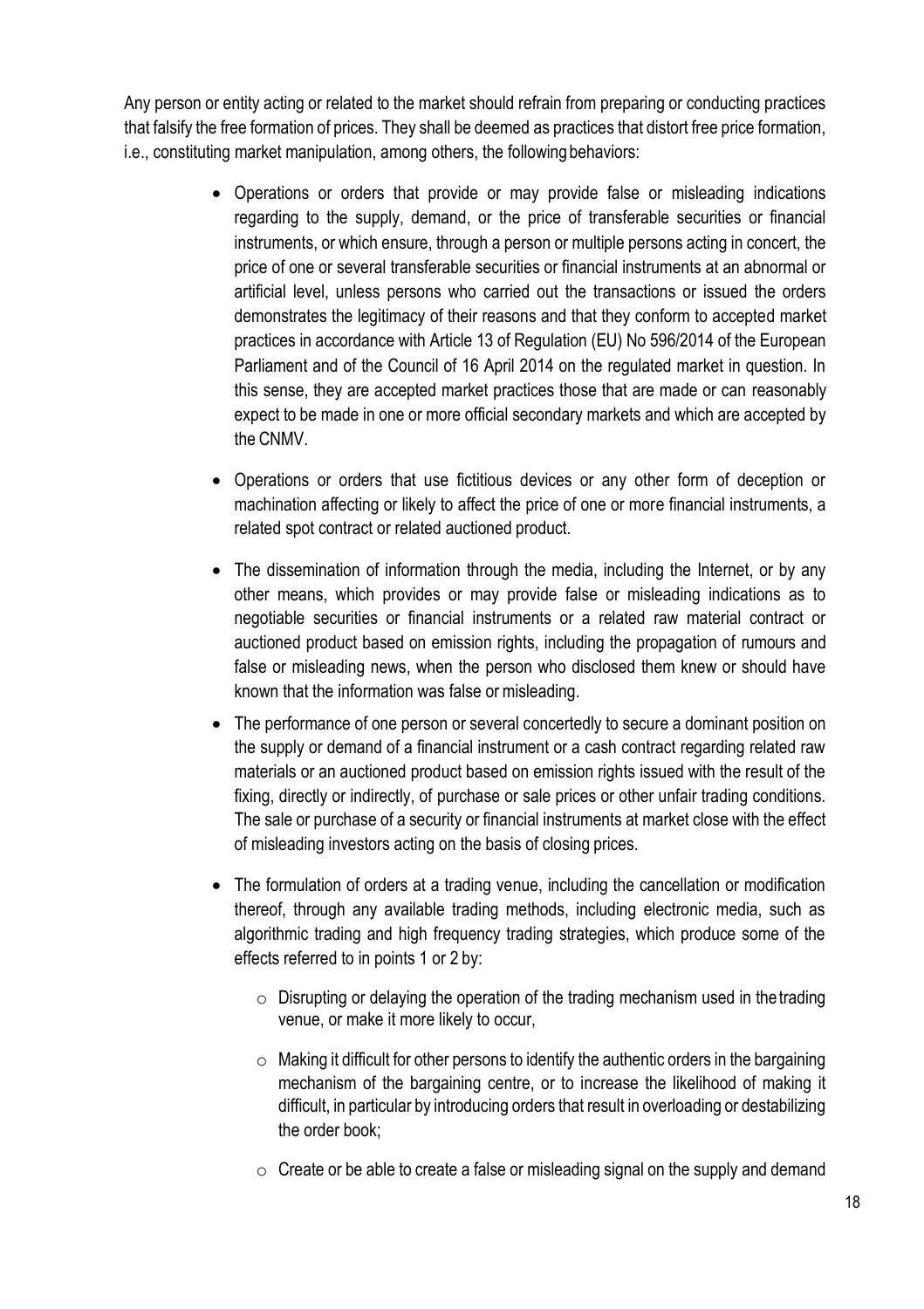or on the price of a financial instrument, in particular by issuing orders to initiate or exacerbate a trend.

- Take advantage of occasional or periodic access to the traditional or electronic media exposing an opinion on a value or financial instrument or cash contract relating to related commodities or auctioned product based on emission rights or, indirectly on its issuer, after having taken positions on that value or financial instrument and therefore benefited from the impact of the opinion expressed on the price of that security or financial instrument without simultaneously communicating that conflict of interest to the public in an appropriate and effective manner.
- The purchase or sale on the secondary market, before the auction provided for in Regulation (EU) No 1031/2010, of allowances or related derivative instruments, with the result of fixing the award price of the auctioned products at an abnormal or artificial level or to induce confusion or deception to the bidders at auctions.

Where the person referred to in this Article is a legal person, this article shall also apply, in accordance with national law, to natural persons participating in the decision to carry out activities on behalf of the legal person in question.

As set out in Annex I Regulation (EU) No 596/2014 of the European Parliament and of the Council of 16 April 2014, the following non-exhaustive indicators are detailed for the purpose of applying the section on market manipulation of this Code, which cannot in themselves be regarded as constituting market manipulation when the transactions or orders to negotiate are examined by market participants and by the competent authorities.

Regarding supply, demand and prices, the following indications are taken into account, at least when examining transactions or orders for trade:

- To what extent the given trading orders or the transactions performed represent a significant proportion of the daily transaction volume of the securities operations or financial instrument, the related commodity spot contract or the auctioned product based on emission rights, especially when the given orders or the operations performed produce a significant change in price.
- If trading orders given or transactions carried out by persons with a significant purchase or sale position in securities or financial instruments, or a related cash contract or commodity auctioned product, produce significant changes in their Price or the price of the financial instrument.
- The extent to which transactions carried out either between persons or entities acting on behalf of another, or between persons or entities acting on behalf of the same person or entity, or performed by persons acting on behalf of another, do not produce any change in the property titleholder or financial instrument, a spot contract on related commodities or a auctioned product based on emission rights.
- When given trading orders or trades made or orders cancelled include reversals of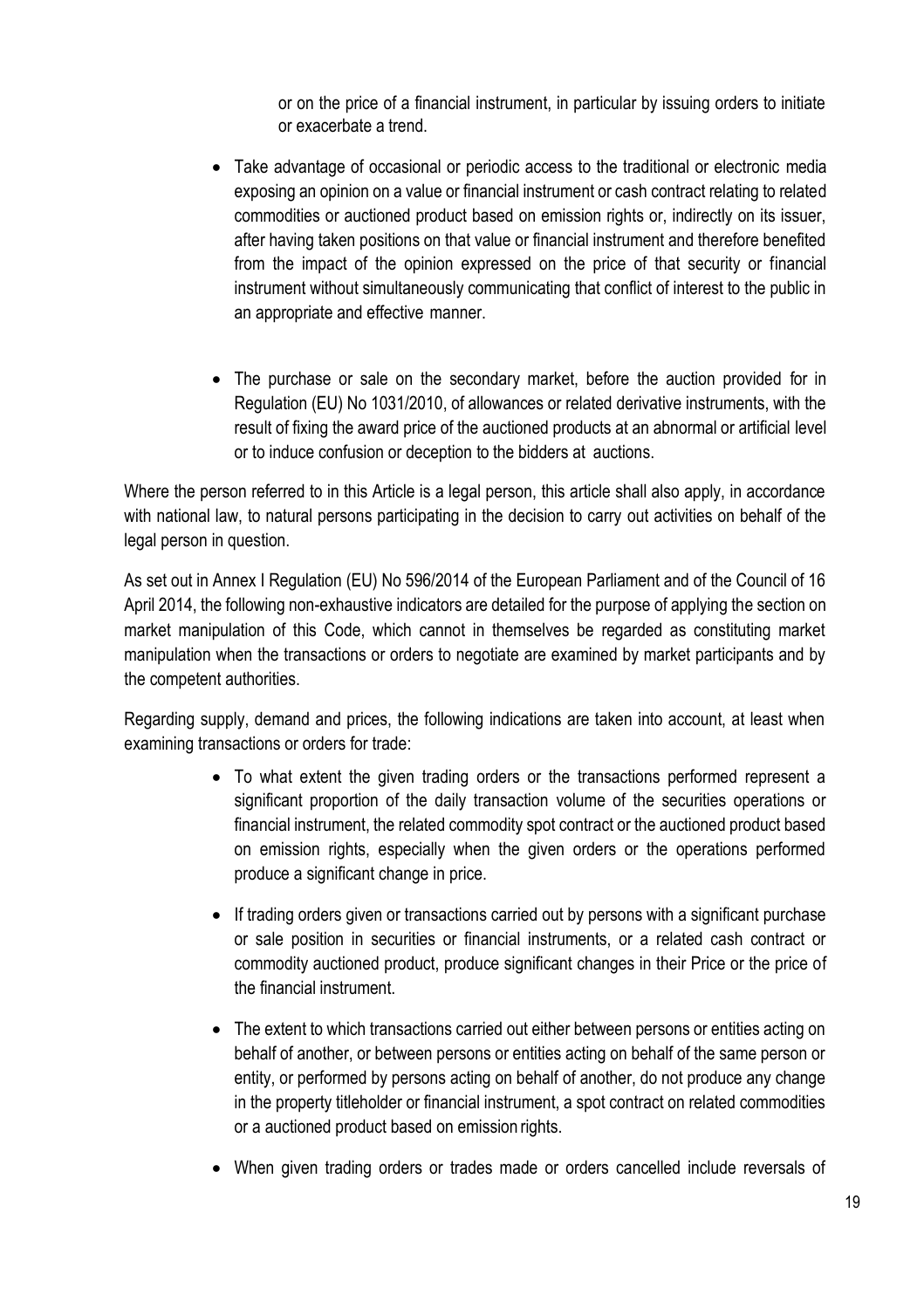position in a short period and represent a significant proportion of the daily volume of transactions of the corresponding financial instrument, the related commodity spot contract or the auctioned product based In emission rights, and may be linked to significant changes in the price of a financial instrument, a related cash contract relating to commodities or an auctioned product based on emission rights.

- To what extent given orders to trade or the transactions undertaken are concentrated in a short period of time in the trading session and produce a price change which is subsequently reversed.
- If the trading orders given change the best bid or offer price of a security or financial instrument admitted to trading on a regulated market, related commodity contract or the auctioned product based on emission rights, or in general, the configuration of the order book available to market operators, and are removed before being executed.
- When orders to trade are given or transactions are made at a specific time, or around the same, in which reference prices, settlement prices and valuations are calculated and lead to price changes, which have an effect on such prices and valuations.

In connection with fictitious indications it shall at least take into account the following:

- If the orders for trading given or transactions undertaken by certain persons are preceded or followed by dissemination of false or misleading information by the same persons or persons linked to them;
- If orders to trade are given or the transactions undertaken by certain persons, before or after such persons, or others related to them, develop or disseminate analysis or investment recommendations that are erroneous, interested or that can be demonstrated that they are influenced by a relevant interest.

#### 3.1.5. Control of the constituent operations Insider Trading

In general and in relation to privileged information, all Persons Subjected Hereto are supervised by the Monitoring Body.

Persons Subject Hereto that have received certain privileged information should inform the Monitoring Body, on a case by case basis and as soon as it is aware.

For its part, the Monitoring Body, shall warn persons included in the "index-linked list" of their duty of confidentiality and the prohibition of the use of information and maintain a documentary record of the list for each susceptible transaction of privileged information and the reasons for which those people are listed in them. This record shall be kept confidential.

The Monitoring Body should promptly update the index-linked list by including the date of the update in the following circumstances: i. when the reason for the inclusion of a person already on the index-linked list changes; ii. when a new person must be included on the index-linked list because he or she has access to privileged information; and iii. when a person no longer has access to privileged information. Each update shall specify the date and time of the change that resulted in the update. The index-linked list shall be provided to the CNMV as soon as possible upon request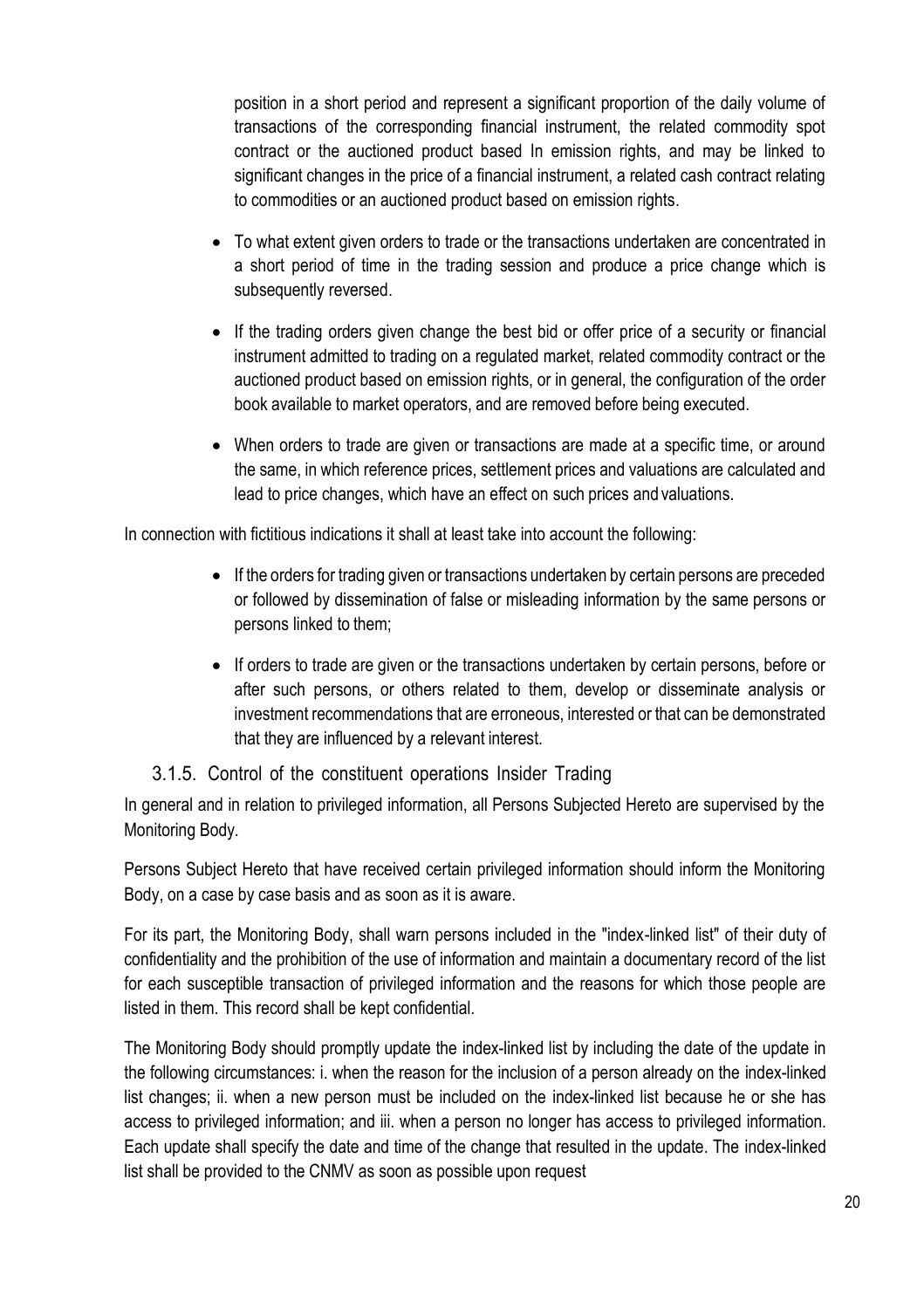<span id="page-20-3"></span><span id="page-20-0"></span>The "index-linked list" should contain at least the following information:

- Identification of the person possessing privileged information.
- Separate area to which it belongs.
- Date of access to information.
- Reason why they appear on the list.
- Creation and updating dates of the list.

#### 3.1.6. List of restricted securities

<span id="page-20-1"></span>Banco Inversis will collect from the different Separated Areas and, through the Code of Conduct Monitoring Body, keep permanently updated, a list of those securities with which it has inside information, and will indicate to the people that have access to it , the nature of such information, its status as an initiate and the consequences thereof.

In addition, the Code of Conduct Monitoring Body will keep a comprehensive list of all persons who have had access to inside information of any value or customer, as provided for in Article 18 of Regulation (EU) 596/2014 of 16 April 2014 and to the Commission Implementing Regulation (EU) 2016/347 of 10 March 2016.

Privileged information should never be transmitted by those who have access to it, to other persons or other separated areas.

With the exception of those persons to whom it is necessary to transmit this information and thereby notify the transmitter to the compliance function and obtain its authorization. Those who receive this information will have the obligation, in turn, not to transmit it.

The Entity's higher management bodies, which are above hierarchically those responsible for the separated areas, may share privileged information whenever this is justified for the performance of its management and control functions. This circumstance will be reported in each case to the Code of Conduct Monitoring Body.

# <span id="page-20-2"></span>3.2. PRIVILEGED INFORMATION

# 3.2.1. Definition

It is understood by Privileged Information all information that is by nature confidential, in the sense of not being in the public domain, which is held by Persons Subjected Hereto and derived from their own office or function.

# 3.2.2. Obligations of Persons Subjected Hereto. Duty of Confidentiality

<span id="page-20-4"></span>Persons Subjected Hereto shall not use Privileged Information obtained by the Group, for its own benefit,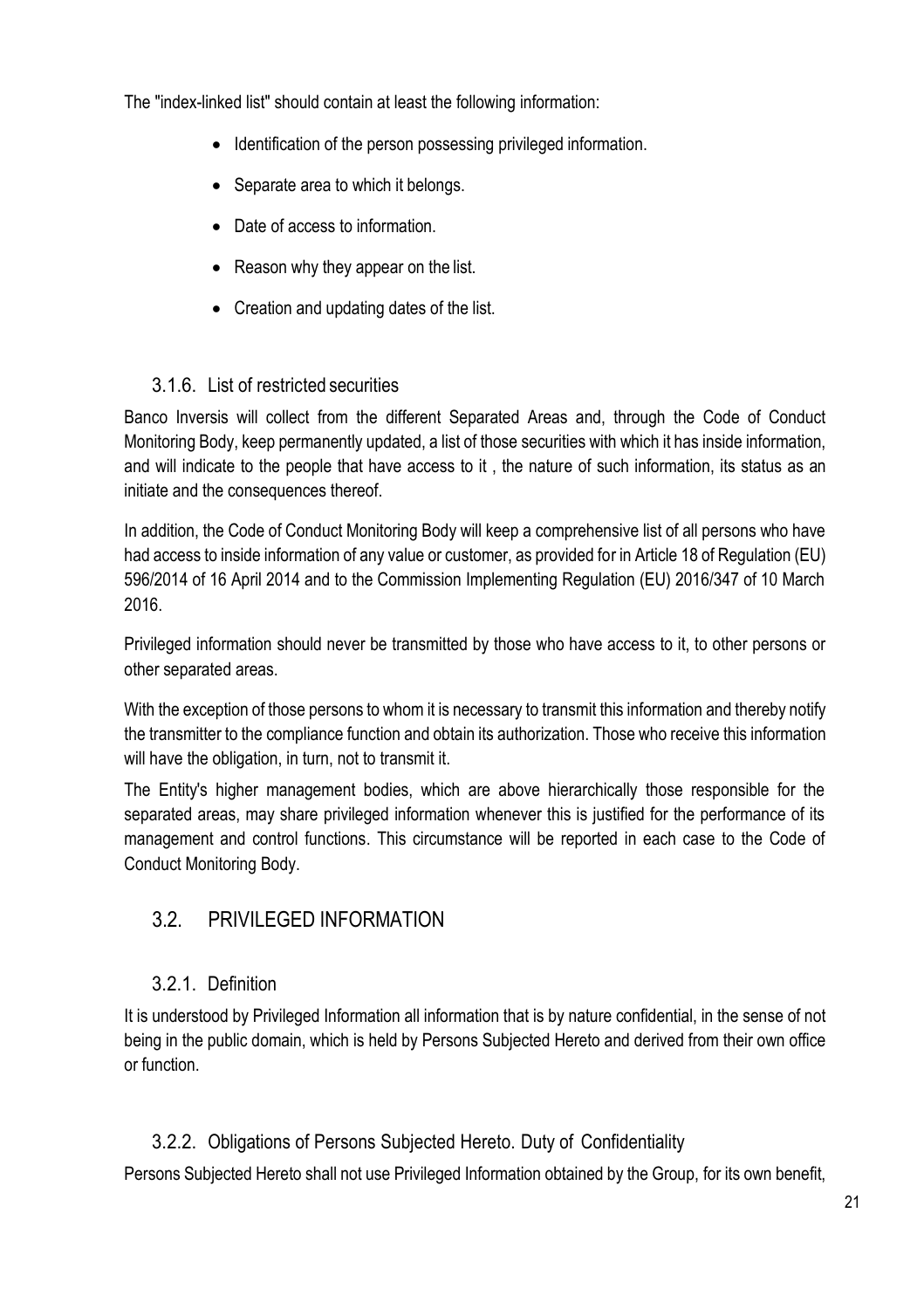<span id="page-21-1"></span>either due to using it directly, either to provide selected clients or third parties without the knowledge of the Group entity to which it provides services.

All Persons Subjected Hereto should keep absolute secrecy regarding the following information:

- Data.
- News.
- Reports.
- Accounts.
- Balances.
- Objectives.
- Contractual or non-contractual relationships with third parties and employees of Inversis Group companies, clients, suppliers and other counterparties that have not previously been made public by the Group, not being able to:
	- $\circ$  Reproduce or transmit such information by any means (email, fax, printed copies ...) except in the exercise of their functions in Group.
	- $\circ$  Make it available to third parties outside the normal course of their duties.
	- $\circ$  Use it for personal gain or advantage or their relatives.

Employees who have terminated their employment with the Inversis Group or who are on leave of absence must observe the rules regarding the use or disclosure of confidential information. In particular, they must not use or disclose confidential information to which they may have had access because of their work and must not request this type of information from their former colleagues

# <span id="page-21-0"></span>3.3. CONFLICTS OF INTEREST

#### 3.3.1. Definition

It is understood as conflict of interest when the concurrency occurs in one person or scope of decision of, at least, two competing interests that could compromise the impartial provision of a service or investment activity related to the securities market. For there to be a conflict of interest it is not enough that the entity may obtain or generate a profit if there is also a disadvantage to a client. Nor does it consider the existence of a conflict of interest if a client can make a profit or avoid a loss, if there is no possibility of concomitant loss of a client.

Where the organizational or administrative measures to manage conflict of interest are not sufficient to ensure, with reasonable certainty, that it shall prevent the risk of damage to a client's interests, the entity should first disclose to the client the nature and origin of the conflict before acting on its behalf.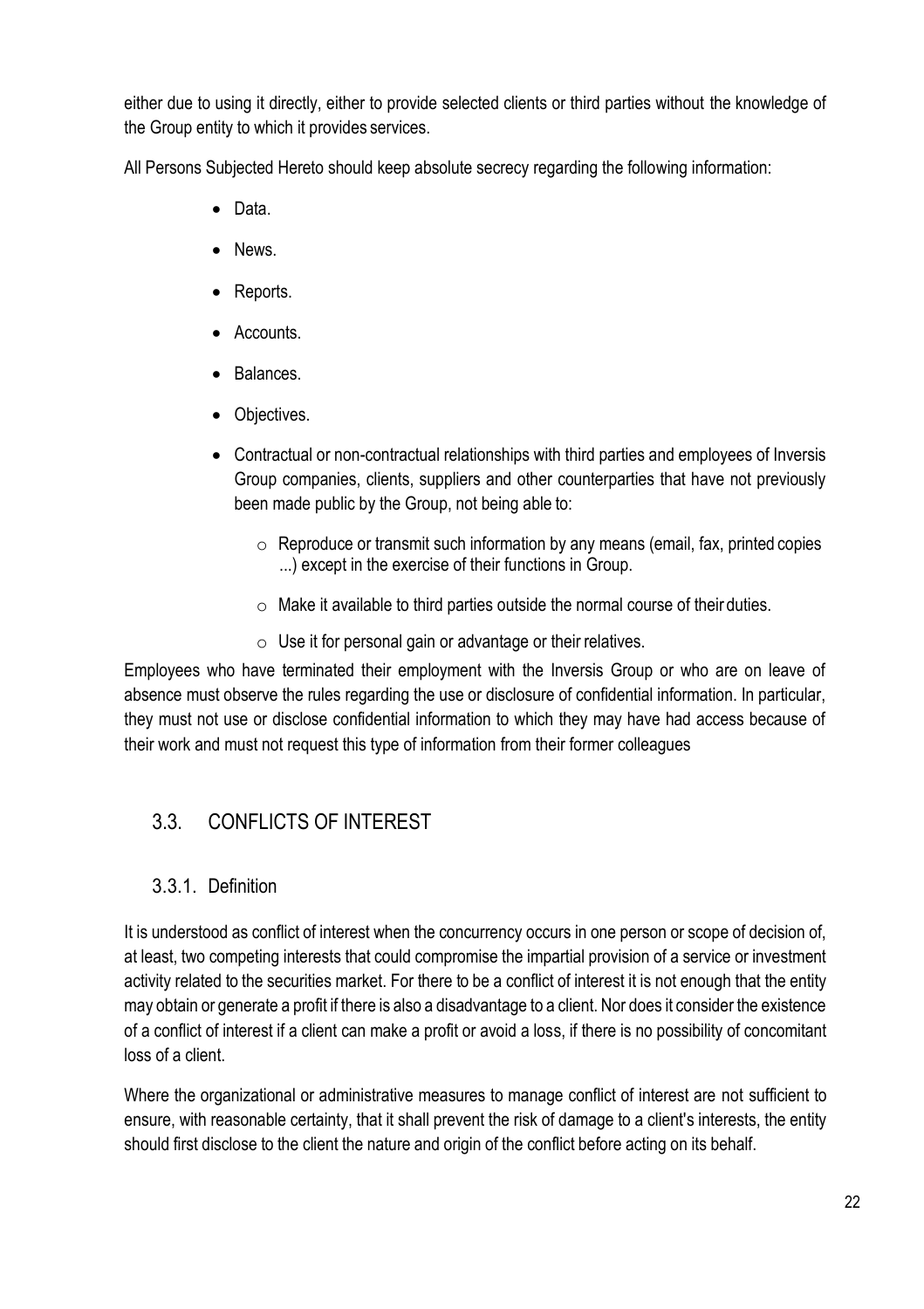# 3.3.2. Type

<span id="page-22-0"></span>In the development of activities provided by Inversis Group, related to securities markets, situations of conflicts of interest can be generated in the following cases:

- Among the Group's clients and any entity thereof: when the entity can obtain substantial financial gain or avoid a financial loss at the expense of the client
- Among those Subjected Hereto and clients of the Group: alleged use by Persons Subjected Hereto of privileged or confidential information or inadequate execution of client orders giving priority, for example, personal orders
- Among its own Group clients: regarding potential behaviours that consist of allowing in some cases a client to obtain preferential treatment over other clients preventing that the service from being provided equitably.
- Among different areas of each of the Group entities: situations in which within the institution itself, due to the different activity carried out by each area, can generate conflicts that make a specific area not act in an objective manner.

If in doubt about the existence of a conflict of interest, Persons Subjected Hereto should adopt a criterion of prudence, notify their head of a Separate Area or Department and the Monitoring Body the specific circumstances of this case, so that they can form a proper judgement of the situation.

# 3.3.3. Preventing conflict of interest Obligations of persons affected

In order to prevent possible conflicts of interest, the entity must maintain and regularly update a record of the types of investment or ancillary services or investment activities performed by her or on her behalf in which a conflict of interest has arisen that has the potential to impair the interests of one or more clients or, in the case of an ongoing service or activity, in which such a conflict may arise. Senior management will receive frequently, and at least annually, written reports on the situations referred to in this article.

The top management will frequently, and at least annually, receive written reports on the situations referred to in this article.

Additionally, Persons Subjected Hereto will have permanently formulated before the Code of Conduct Monitoring Body, and maintain updated, a declaration stating their economic ties, family or other relationship with clients, companies listed on the stock exchange or other natural or legal persons that can generate conflicts of interest (Annex 10.5).

- They shall be considered an economic link direct or indirect ownership of a stake of more than 5% of capital in companies whose client status in the Company or 1% of capital of listed companies.
- It counts as a family link the spouse (not legally separated), the stable unmarried partner, kinship to a second degree by consanguinity or affinity (ascendants, descendants, siblings or spouses of any of them), either with client or with persons holding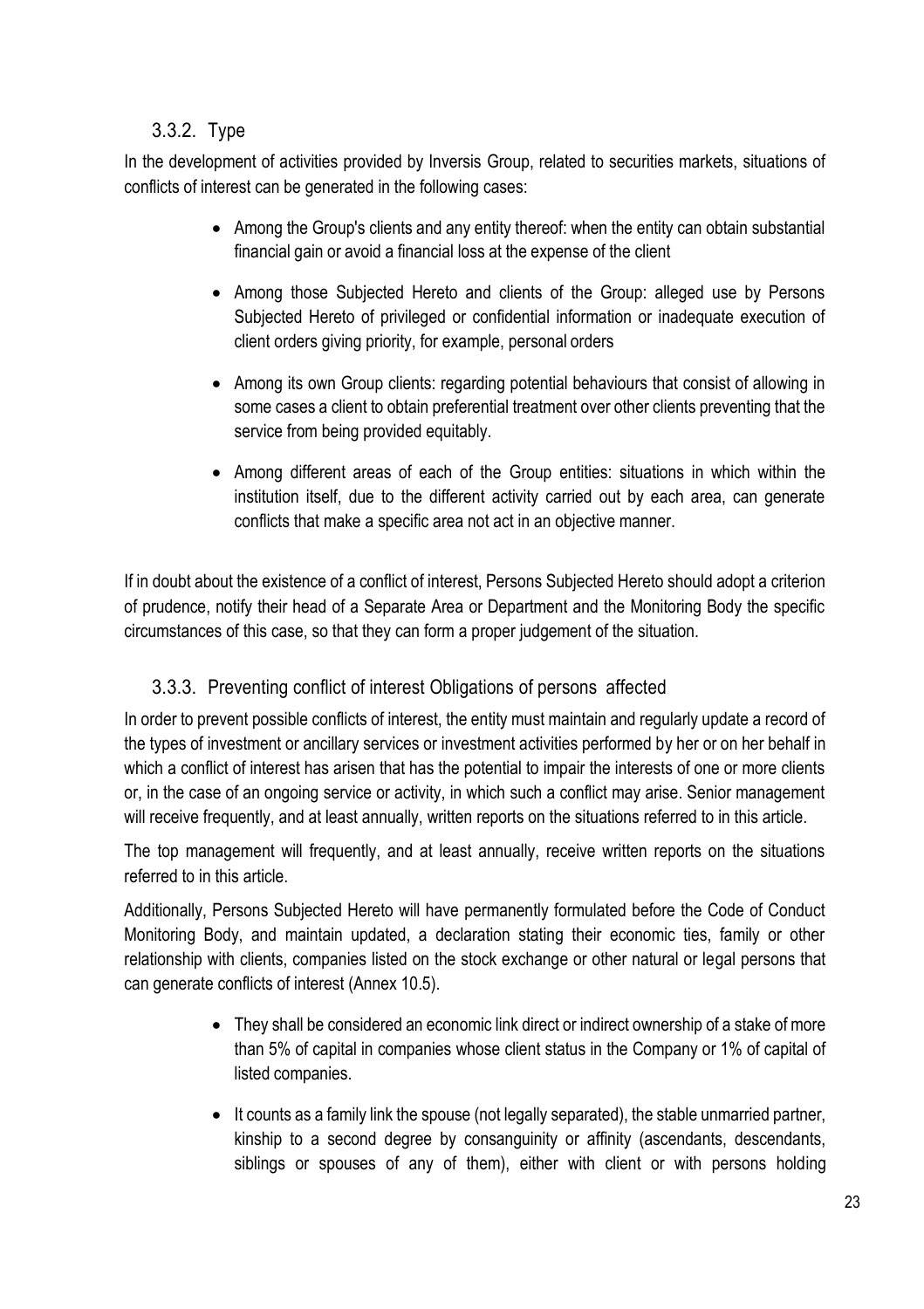administrative or management positions in companies, which in turn hold client status of customer or are listed companies.

• The various links expressed that, in the opinion of an external and impartial observer, could compromise the impartiality of the Person Subjected Hereto. In case of reasonable doubt in this regard, the Person Subjected hereto should consult the Head of the Monitoring Body.

In the exercise of its functions the Persons Subjected hereto the Group:

- They should give priority to the clients' legitimate interests, seeking to prevent conflict and fulfilling what is legally stipulated, displaying the utmost diligence, loyalty, neutrality and discretion.
- They shall not multiply transactions unnecessarily and without including benefits for clients.
- They should not privilege any client when there is conflict of interest among several. In particular, they shall respect the implementation system and delivery of orders, that are compatible with the current legislation, which is established.
- They shall ensure equal treatment between clients, avoiding prevailing against each other when distributing the recommendations and reports.
- They shall not give preference in the sale of their own securities to clients, when they have ordered the sale of the same kind of value in identical or better conditions. Equal consideration will be given in the transactions contracted on behalf of its managed clients.
- They shall meet and rigorously enforce other rules derived from laws or regulations or complementarily adopted by the entity aimed properly prevent or treat conflicts of interest.
- They shall identify the circumstances that cause or may cause a conflict of interests implying an important risk to impair the interests of one or more clients.

#### Conflict resolution

When the adoption of the measures and procedures provided for in the previous paragraph does not guarantee the necessary degree of independence, the company must apply the alternative or additional procedures and measures it considers necessary and appropriate to attain this end.

The resolution criteria to be used are the following:

- With clients: priority of their interests and equal treatment.
- Between Persons Subjected Hereto and the group or entity: loyalty to the group or entity.
- They shall identify the circumstances which constitute or may give rise to a conflict of interest involving a significant risk of damage to the interests of one or more clients.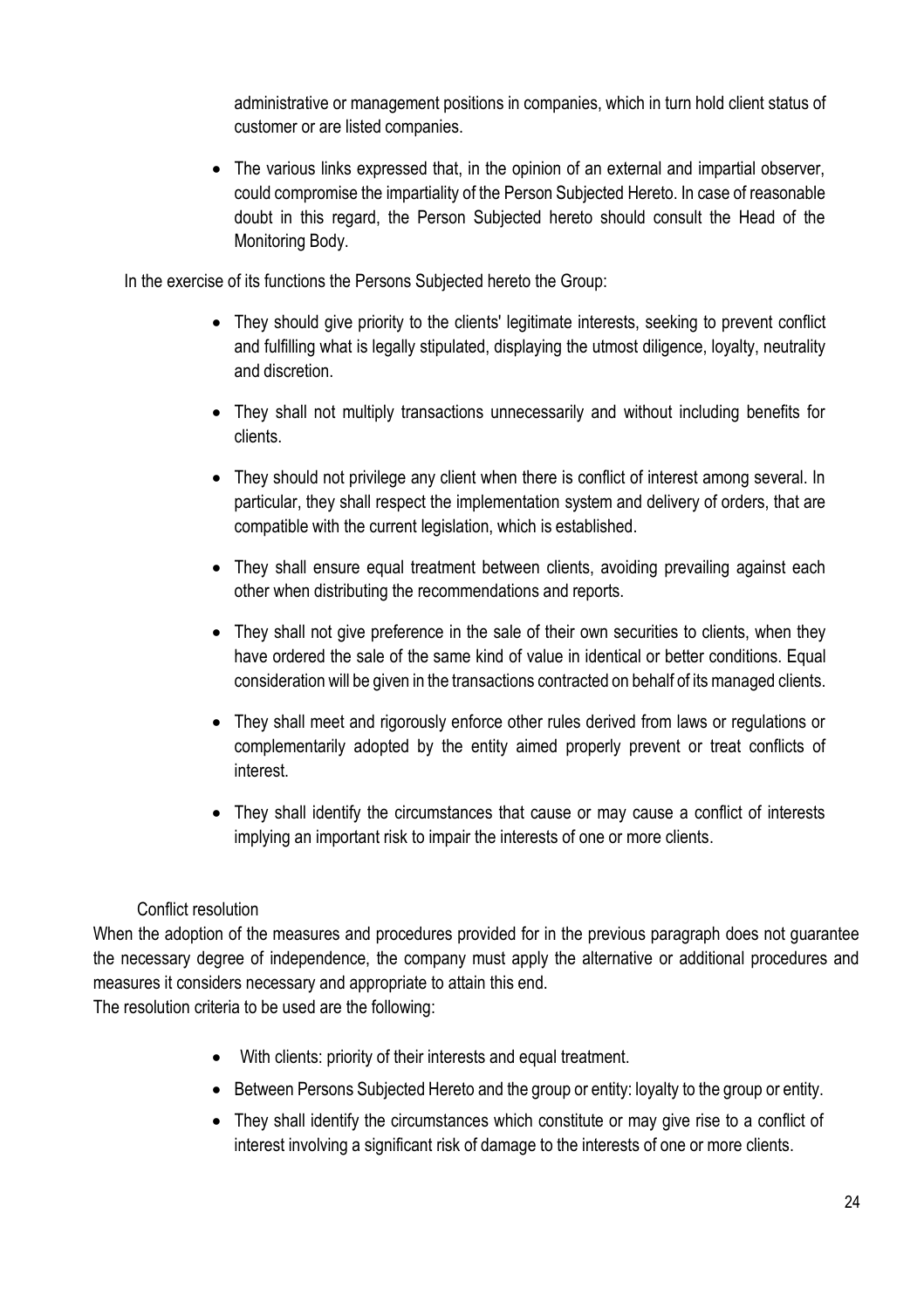# <span id="page-24-0"></span>**4. SEPARATEDAREAS**

#### 4.1. DEFINITION

<span id="page-24-1"></span>It is understood as Separated Areas the different areas in which, according to the types of activity, it divides Inversis Group companies, in which the Persons Subjected Hereto provide service. The creation of Separated Areas has the objective of preventing transmission or misuse of Privileged Information and prevent Conflicts of Interest, as well as facilitate better control of the implementation of the Code and to ensure the autonomous adoption or unpolluted decisions.

# 4.2. SEPARATED AREAS OF INVERSIS GROUP

Inversis Group, as a Group that operates in the securities markets and provides investment services is required to establish the necessary measures to prevent the flow of privileged information among the various areas of activity, so as to ensure that each of them take their decisions independently regarding the field of securities markets and also Conflicts of interest. In particular it is required to:

- Delimit its various centers of internal decision related to the Securities Markets in Separated Areas.
- Establish Information Barriers (commonly termed "Chinese walls") between the Separated Areas and between each separate area with the rest of the Organization area.

The Entities Subjected hereto to the present Code, include, at least, the following Areas Separated by Entity:

- Separate Area Analysis (Bank).
- SeparateCIS Management Area (Management).
- Collective Investment Institutions Depository Area (Bank)
- Intermediation of Separated Area in securities transactions and financial instruments by others (Bank).
- Separate area for contracting assets by others (Bank).

# <span id="page-24-2"></span>4.3. COMMON OBLIGATIONS RELATING TO SEPARATED AREAS

#### 4.3.1. Concept of Separated Area

Each of the departments or areas of the entities included in its scope of application, where own portfolio management, third-party portfolio management and analysis activities are carried out, as well as those others that may have access to Privileged Information with relative frequency (including those engaged in investment banking, brokerage in securities and financial instruments and the Compliance Unit itself), will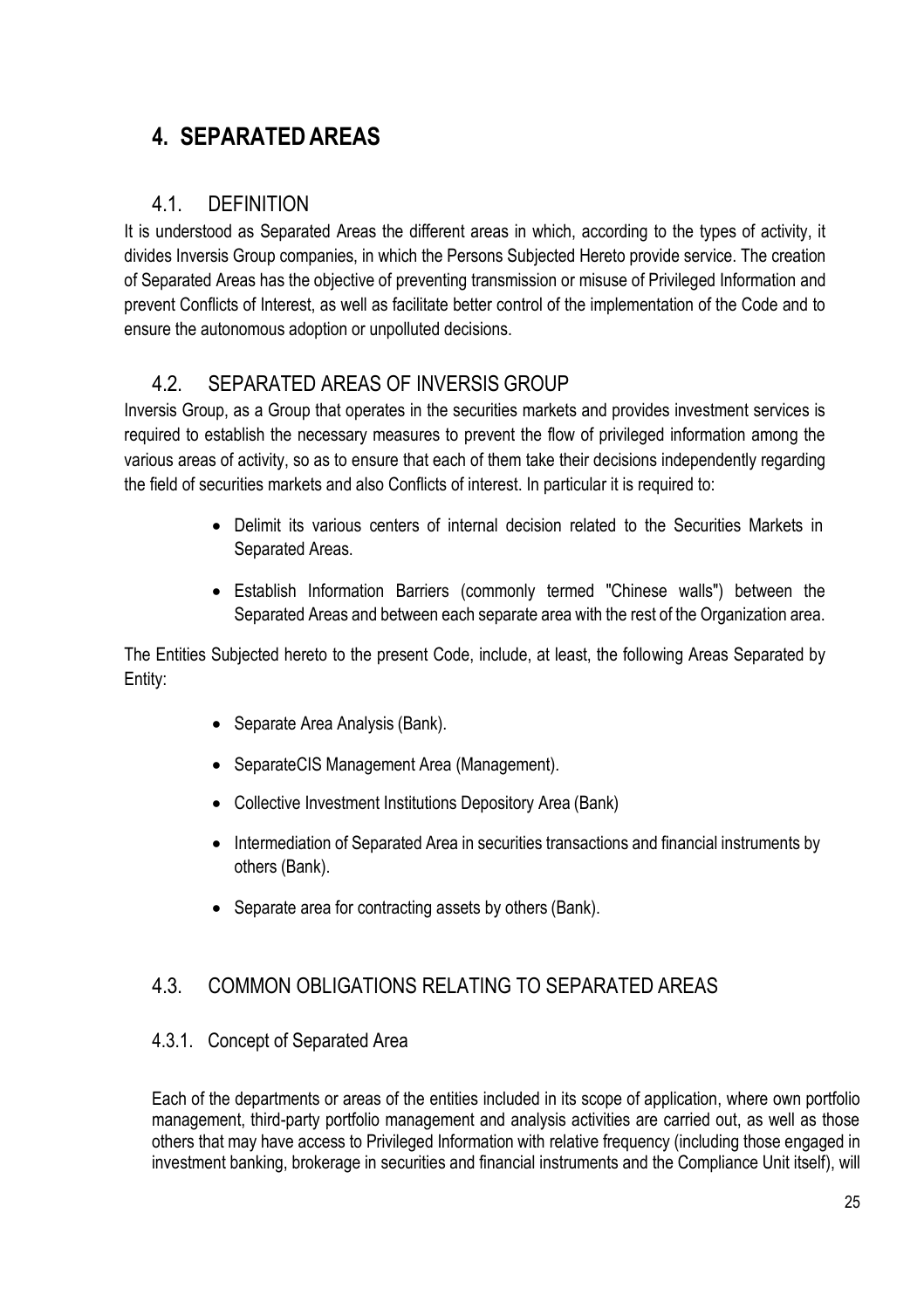be considered a Separated Area. The body or bodies referred to in section 7, or, where appropriate, the body or Department of the appropriate entity, will determine which departments or areas of the entity may be considered Separated Areas on the basis of the criteria set forth in the previous paragraph.

#### 4.3.2. Obligations of those responsible for Separated Areas

The head for each Separated Area is in charge of the following functions in relation to the implementation of the Code with regard to privileged information:

- 4.3.2.1.Monitor the implementation of the Code with respect to Privileged Information in your Area.
- 4.3.2.2.Know the securities and financial instruments for which Privileged Information is available in your area and communicate them to the Monitoring Body Code of Conduct with persons who have such information. Such communications shall be realised by confidentially sending a copy of the communications of Privileged Information (Annex 10.4) submitted by Persons Subjected Hereto for each Separated Area.
- 4.3.2.3.Develop and maintain a list of securities and financial instruments in which it has Privileged Information and a list of persons and dates in which they have had access to such information, from which the Monitoring drafts a list of prohibited Securities and Financial Instruments and a List of Insiders.
- 4.3.2.4.Ensure that decisions on any financial transaction related to the Securities Markets meet the following requirements:
	- 4.3.2.4.1. That they are adopted autonomously within the separated area.
	- 4.3.2.4.2. Under the sole responsibility of executives who have not had access to Privileged Information.
	- 4.3.2.4.3. Without specific orders or recommendations from directors belonging to other Separated Areas.

The head of the Separated Area in coordination with the Monitoring Body may determine additional control operational measures self-employed persons belonging to their Separated Area. In particular they may establish additional prohibitions established in paragraph 4, concerning operations on their own account whether they are types of operations, assets or maintenance periods in portfolio of acquired securities.

#### 4.3.3. Organizational Procedures

<span id="page-25-0"></span>Each Separated Area has the following organizational procedures to ensure the establishment of information barriers through:

- 4.3.3.1.Mechanisms that restrict access to offices or clearances of persons not included in the Separated Area.
- 4.3.3.2.The protection of documents, studies, reports, files, folders and databases, especially those containing privileged information, through an appropriate safety system (e.g.,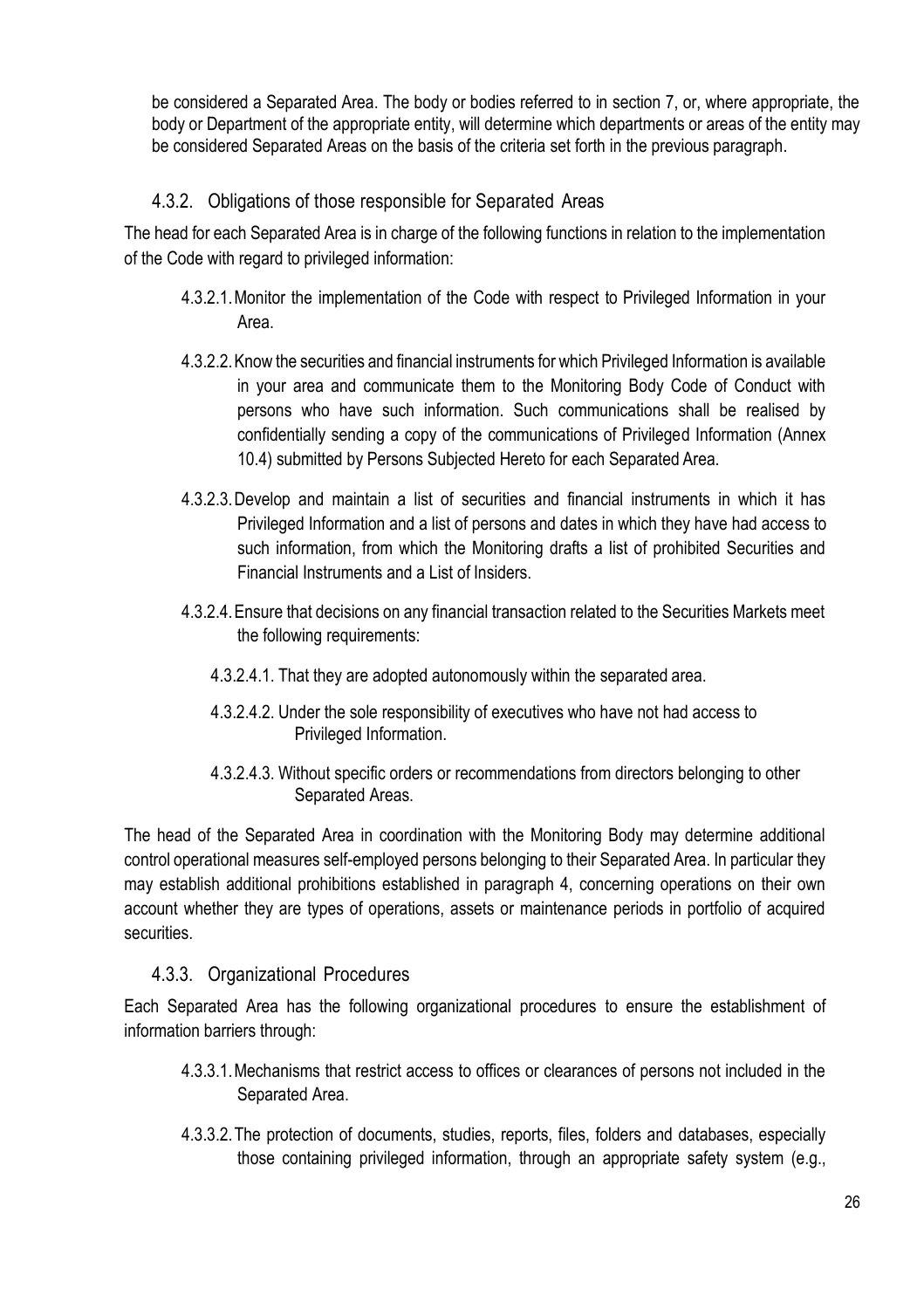Destruction of confidential documents and drafts).

- <span id="page-26-2"></span>4.3.3.3.The ban on the supply to third parties without authorisation of the Director / Head, any document related to the "Entities Subjected hereto" or its clients.
- 4.3.3.4.The prohibition to discuss the affairs of a client concerning Privileged Information of a Separated Area with persons of another Separated Area unless expressly authorized to do so.
- 4.3.3.5.Realising communications and sending documentation via the communication lines provided by and for each of the Separated Areas.

#### 4.3.4. Breakdown of Information Barriers

<span id="page-26-0"></span>When for professional reasons and for the proper development of an operation, it is necessary through a separated area to have information pertaining to another Separated Area and provided that:

- 4.3.4.1. It may affect directly or indirectly the disclosure of Privileged Information or,
- 4.3.4.2. A Conflict of Interest could be created.

In these cases, it shall proceed the following performance standards:

- 4.3.4.3. The information requested and supplied should only be that which is necessary.
- 4.3.4.4.The request shall be made by the head of the Separated Area that requests it. Granting the authorization, if any, corresponds to the Monitoring Body Code of Conduct and head of the Separated Area that would facilitate the information.

When due to the importance of the decisions to be made requires the approval of persons whose hierarchical level within the organization is not present, it will ensure that such persons are not disabled for having access to Privileged Information with regards to the values or financial instruments concerned. This rule need not be transgressed when such persons are limited only to setting general investment criteria.

The Monitoring Body Code of Conduct forwarded to the Committee Steering Group for their approval the details of people placed above information barriers.

# <span id="page-26-1"></span>4.4. SPECIFIC OBLIGATIONS OF EACH SEPARATED AREA

4.4.1. Area of Analysis (Bank). Preparation of investment reports and financial analysis. The Bank's personnel dedicated to the preparation of investment reports or to the preparation of recommendations for clients or to be diffused in the market regarding issuers of listed securities or that will be listed or on financial instruments, will integrate a Separated Area and adjust their activity at all times to the principles of impartiality and loyalty to the recipients of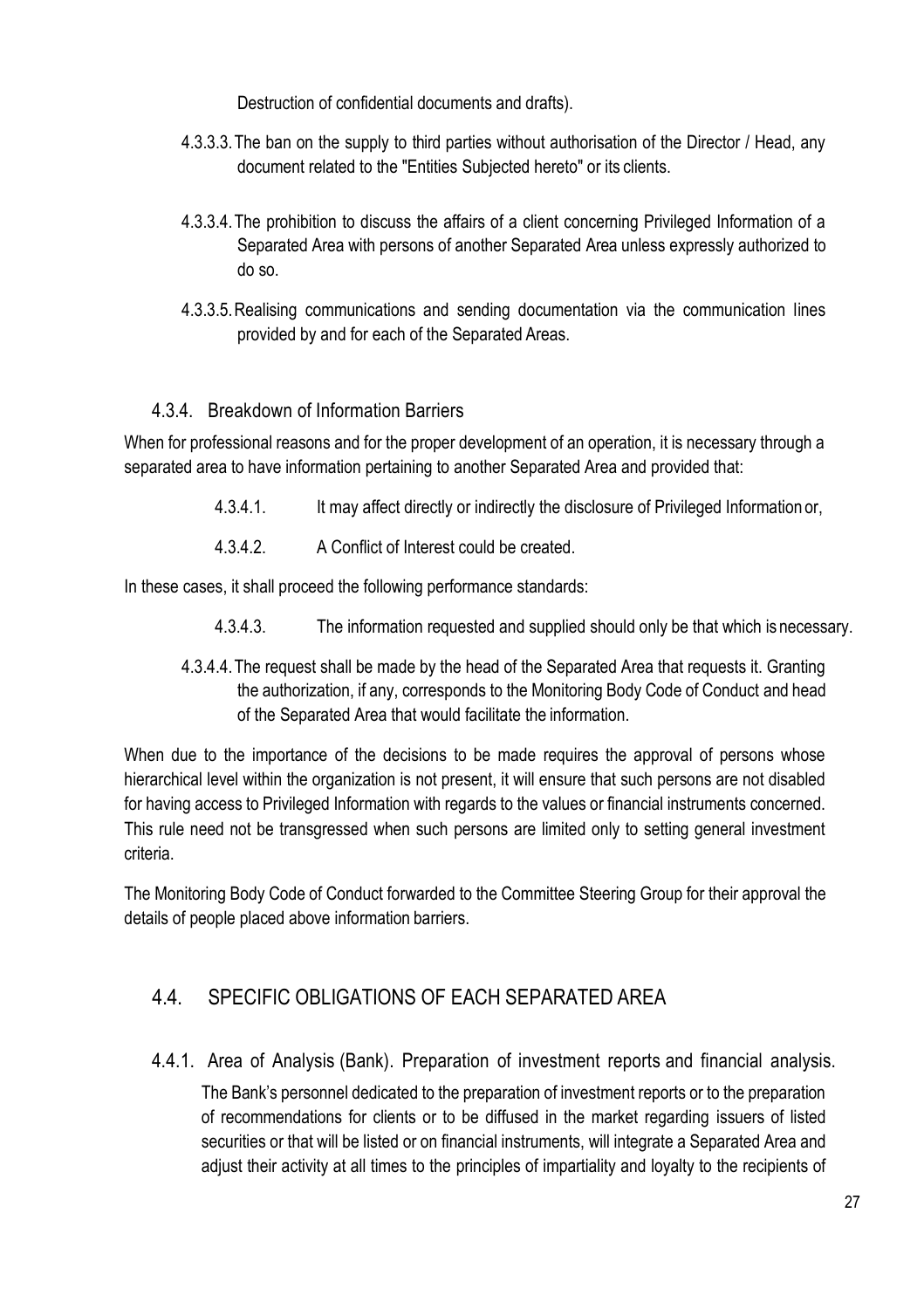the reports or recommendations they produce.

Investment report shall mean any report or other information recommending or suggesting an investment strategy, explicitly or implicitly, concerning one or more financial instruments or issuers of financial instruments, including any opinion on the present or future value or price of such instruments, intended for distribution channels or for the public, whenever the following conditions are met:

a) the report or information is names or described as an investment report or in similar terms, or in any case is presented as an objective or independent explanation of the subject matter of the recommendation;

b) if the recommendation in question is made by Banco Inversis, S.A., it does not constitute the provision of investment advice within the meaning of Directive 2014/65/EU.

Moreover, they shall adopt all necessary measures to guarantee that the following conditions are met:

- Financial analysts may not perform personal transactions or negotiate on behalf of any person, including the Entity, unless they do so as market makers acting in good faith. and in the ordinary course of this activity or when executing an order not requested by a client without any previous proposal by the Bank, in relation to the financial instruments to which the investment report refers, or any related financial instrument, if they are aware of the dates of dissemination or the probable content of the report and such data has not been made public or disclosed to customers and cannot easily be inferred from the information available until the addressees of the report have had a reasonable opportunity to act in this regard.
- In circumstances not covered by the preceding letter, financial analysts and other competent persons responsible for the preparation of investment reports shall not be able to carry out personal transactions with the financial instruments to which those reports refer or with financially related instruments. Contrary to the current recommendations, except in exceptional circumstances and with the prior written approval of the Code of Conduct Monitoring Body or the regulatory compliance function.
- The Entity, financial analysts and other competent persons involved in the preparation of investment reports may not accept incentives from those who have a relevant interest in the subject matter of the report in question and may not engage with issuers to prepare favourable reports.
- When the draft investment report contains a recommendation or a price target, issuers, competent persons, other than financial analysts, and any other person shall not be allowed to review the draft prior to the public disclosure of the report, In order to verify the accuracy of objective statements contained in the report, or for any other purpose, except to verify that the Entity complies with its legal obligations.

For these purposes, a related financial instrument shall mean a price whose price is directly affected by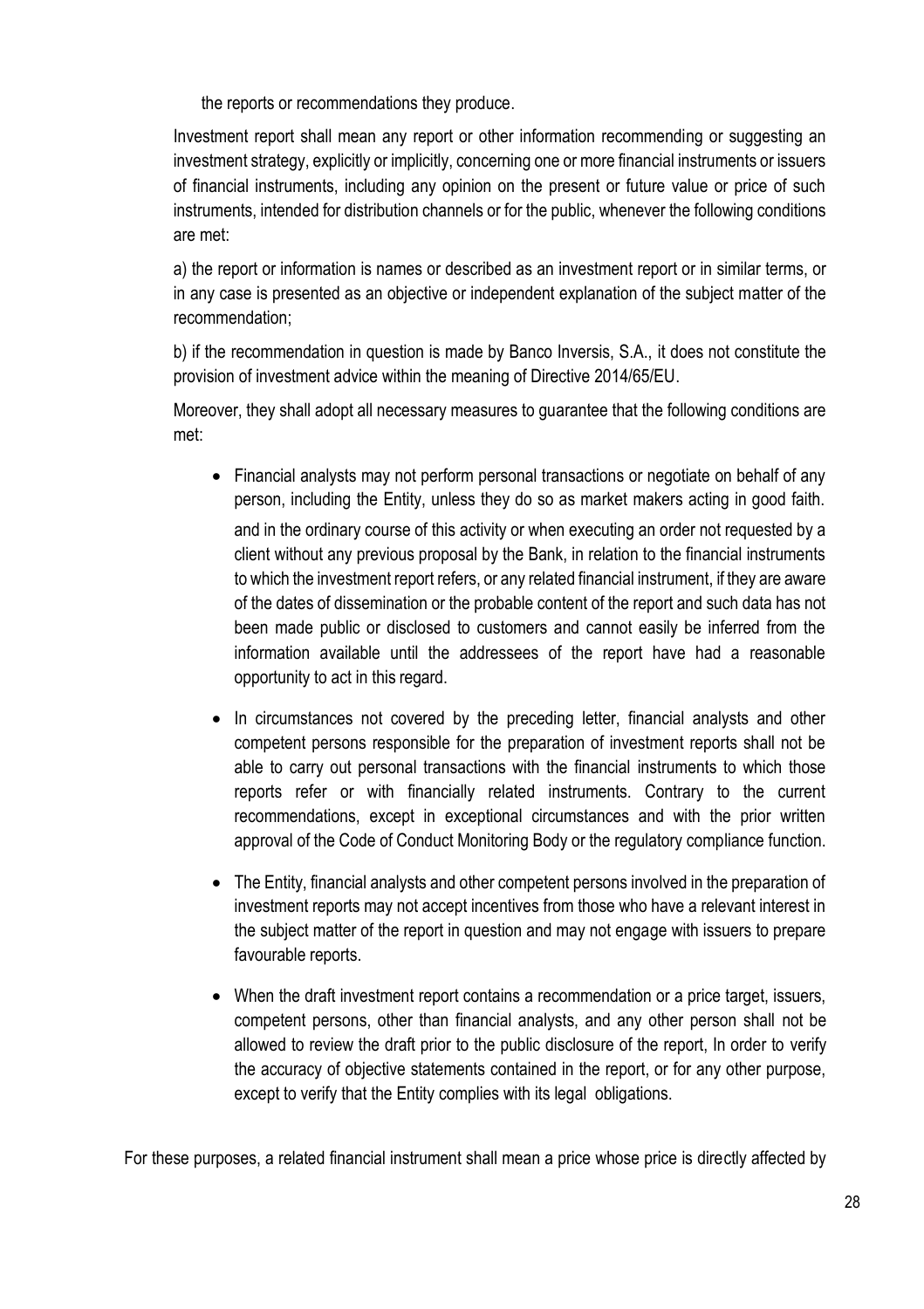changes in the price of a financial instrument that is the subject of an investment report, including derivative financial instruments.

The provisions in the previous sections will not apply when the Entity issues an investment report if the following requirements are met:

- That the person who makes the report is not a member of the group to which the Entity belongs.
- That the Entity does not significantly modify the recommendations contained in the report.
- That the Entity does not present the report as prepared by it.
- That the Entity verifies that the person who produces the report is subject to requirements equivalent to those anticipated in relation to the preparation of investment reports or has adopted a policy that provides for such requirements.

In addition, all entities and groups of entities that realise, publish or disseminate reports or recommendations on companies that issue securities or listed financial instruments must behave in a fair and impartial manner, recording prominently in their reports, publications or recommendations of the links Including the business relationships, and of the stable holding that the entity or group maintains or will maintain with the company being analysed, and that the document does not constitute an offer to sell or subscribe for securities.

The preparation and distribution of analysis reports by the Entity will comply at all times with the established in this respect by Royal Decree 1333/2005, of 11November.

#### <span id="page-28-0"></span>4.4.2. CIS Management Area (Manager)

All Persons Subjected Hereto that realise management functions as employed staff, such as Undertaking for Collecting Investmnt Shemes (hereafter, CIS) management should take appropriate and reasonable measures to prevent or reduce conflicts of interest that may arise between various clients. In any case:

- They must comply with the provisions of the Global Order Management internal procedures and policies.
- It will tend, as far as possible, to separate management products, markets or client groups that show common characteristics.
- Before any conflict of interest among several clients, the management's actions shall always be impartial, not favouring anyone in particular.
- Meet the specific obligations that the Head of its area or Monitoring Body can establish at all times regarding operation on its own account.
- Comply with the procedures concerning Related transactions. The definition of Related Transaction and obligations are contained in the internal procedure "Related Transactions" and paragraph 6.1. of this Regulation.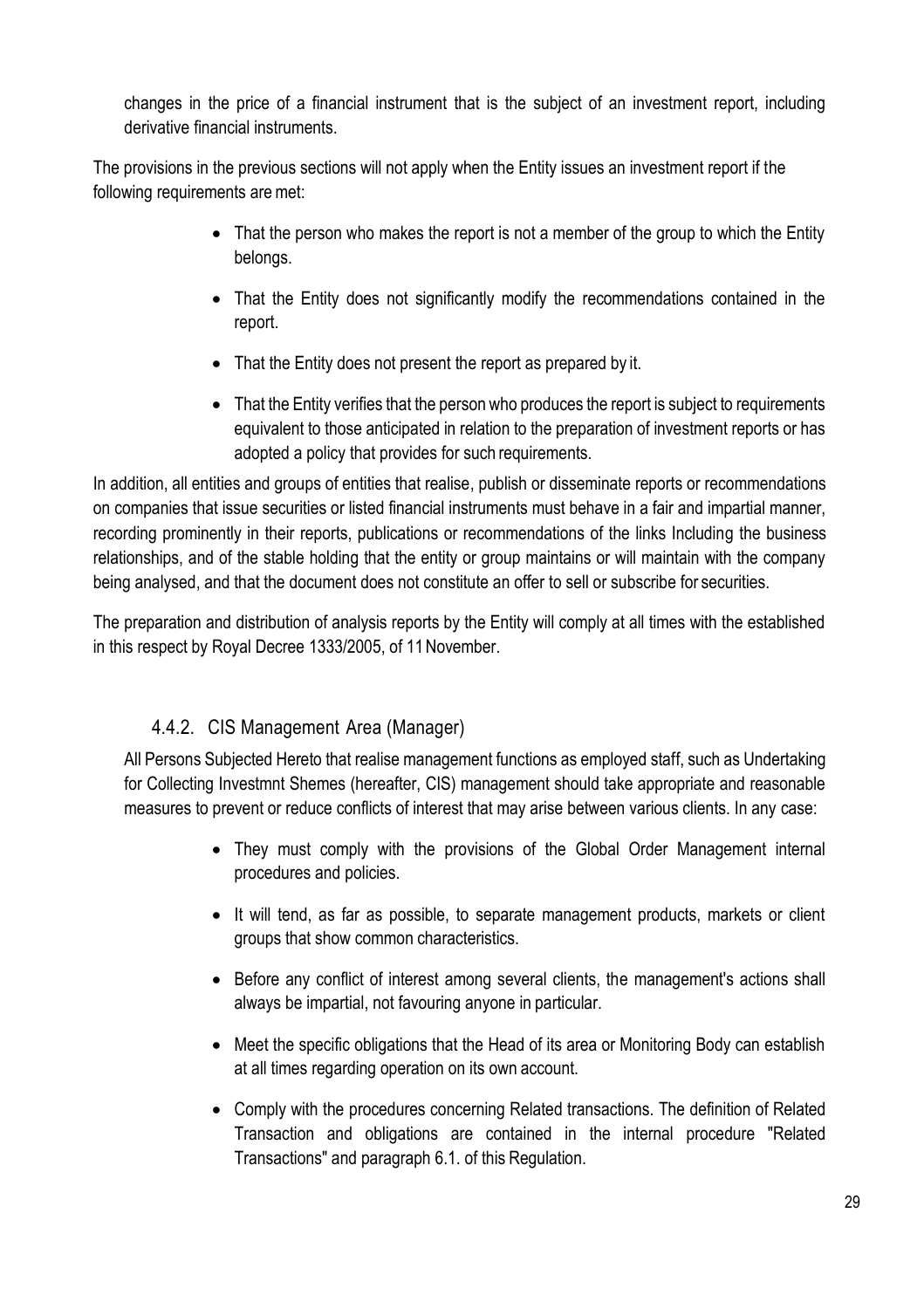#### 4.4.3. CIS Depository Area (Bank)

<span id="page-29-0"></span>The Bank, when acting as a depository of a CIS managed by Inversis S.A. SGIIC, should avoid any conflict of interest that may arise in the relationship between them.

For this purpose, they maintain the necessary measures to ensure that the information derived from the Bank's activity as Depository and Management are not available, directly or indirectly, to the personnel of the other entity.

The Bank maintains a physical separation of human and material resources dedicated to depository activities and management, as well as software tools, so as to prevent any flow of information that may create conflicts of interest between those responsible for both activities.

In particular, the Bank is committed to maintaining the following standard of separation:

- Lack of Directors or common Administrators.
- Effective management of the Management Company by persons who are not related and are independent to the Depository.
- The physical separation of the registered office and activity costs of the Depository and the Management Company.

Compliance with these measures, among others, shall be verified at least annually in accordance with the provisions of Article 68 of Law 35/2003 of 4 November, by the Executive Committee of the Board of Directors of the Management created for this purpose to verify compliance with the internal procedures of separation of Management and Depository.

4.4.4. Activities of the Separated Brokerage Area for transactions in securities and financial instruments for third parties (Bank)

The department that carries out intermediation activities on behalf of third parties must be constituted as a Separated Area. Within the Separated Area, timely and reasonable measures shall be taken to avoid or at least reduce as far as possible conflicts of interest that may arise between several clients. To this end:

- When orders or transactions carried out have to be distributed among several customers, the allocation shall be made by applying pre-established objective criteria. If for any reason it is not possible or appropriate to apply the pre-established criteria, a written record of the criteria applied must be kept.

- As far as possible, depending on the size of the entity's activities, there will be a tendency to separate management by clients or groups of clients with common characteristics.

- In any conflict of interests' situation between two or more customers, the Bank's actions will be impartial and may not favour any one customer in particular. The following rules shall apply to the procedures for allocating and breaking down global orders:

a) The investment decision in favour of a client shall be determined before the result of the operation is known.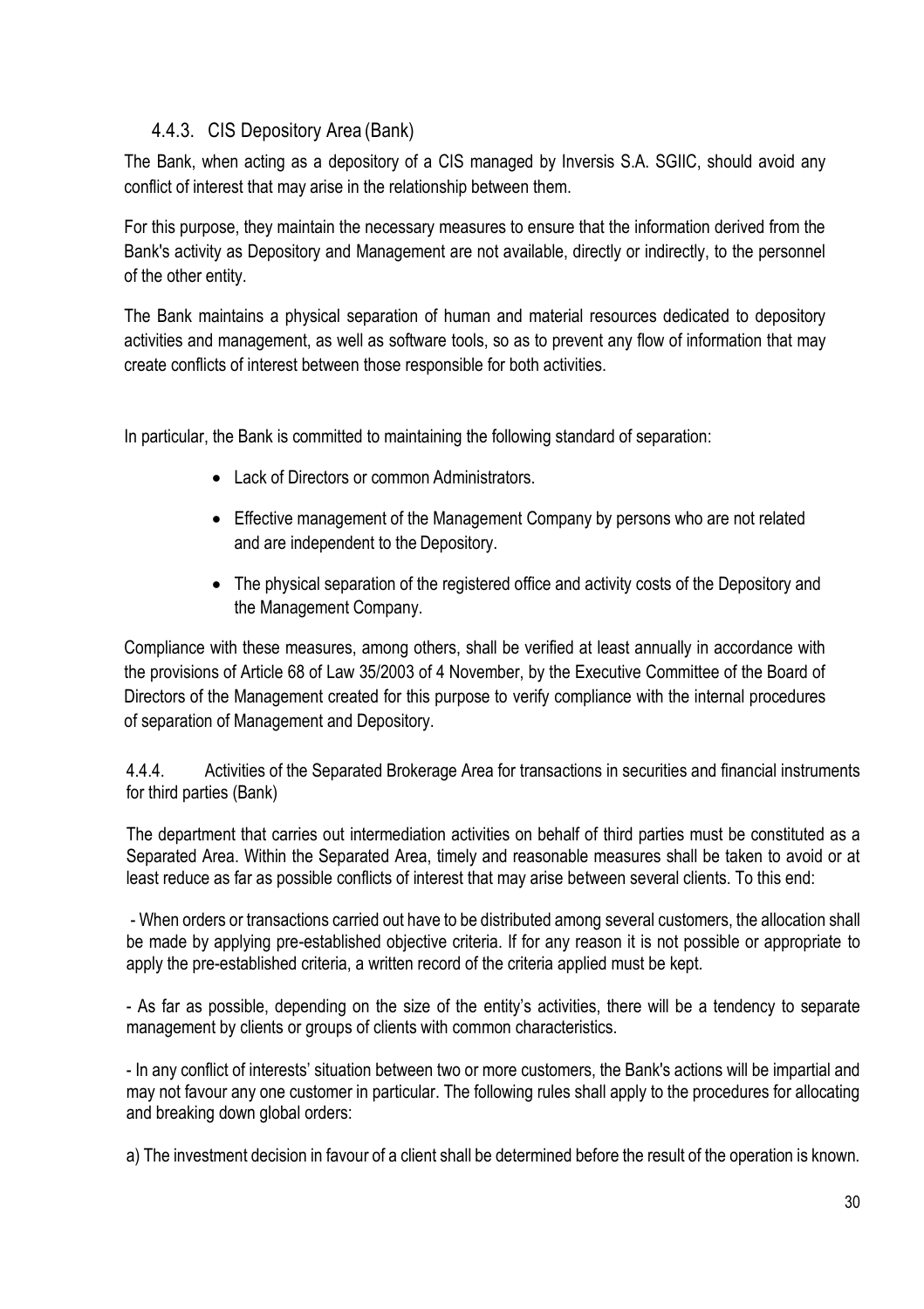<span id="page-30-1"></span>(b) Pre-established criteria for the allocation and breakdown of global orders shall be provided, based on the principles of fairness and non-discrimination. In turn, entities must be able to prove, in a verifiable and nonmanipulable manner, that investment decisions in favour of a given client have been taken prior to knowledge of the executions' results.

d) The procedures that the entity will follow to comply with these principles will be developed.

# **5. OPERATION OF PERSONS SUBJECTED HERETO**

# <span id="page-30-0"></span>5.1. PERSONAL TRANSACTIONS OF PERSONS SUBJECTED HERETO

#### 5.1.1. Personal transaction concept

A personal transaction is any transaction with a financial instrument realised by a Person Subjected Hereto or on its behalf, when any of the following conditions are met:

- That the Person Subjected Hereto acts outside the scope of the activities which they are entitled in virtue of its duties in the company.
- That the transaction is conducted on behalf of the following persons:
	- o From the Person Subjected Hereto.
	- o Any person with whom the Person Subjected Hereto has a family relationship or close ties.
	- $\circ$  Any person who appears as holder, is authorized, attorney, agent or trustee of a Person Subjected Hereto in a securities account opened in both Group entities as well as outside of the same.

It considers "person with whom it has a family relationship":

- $\circ$  The spouse (excluding legally those separated) or stable domestic partner.
- $\circ$  Children or stepchildren who are in their care.
- $\circ$  Those other relatives who live with the person for at least one year before the date of the personal transaction considered.

It is considered a close link when two or more natural or legal persons are linked by:

- $\circ$  The fact that it possesses directly or indirectly, or by a control link, 20 percent or more of the voting capital of a company, or,
- $\circ$  A control link in the terms of article 5 of TRLMV.
- A person whose relationship with the Person Subjected Hereto is such that it has an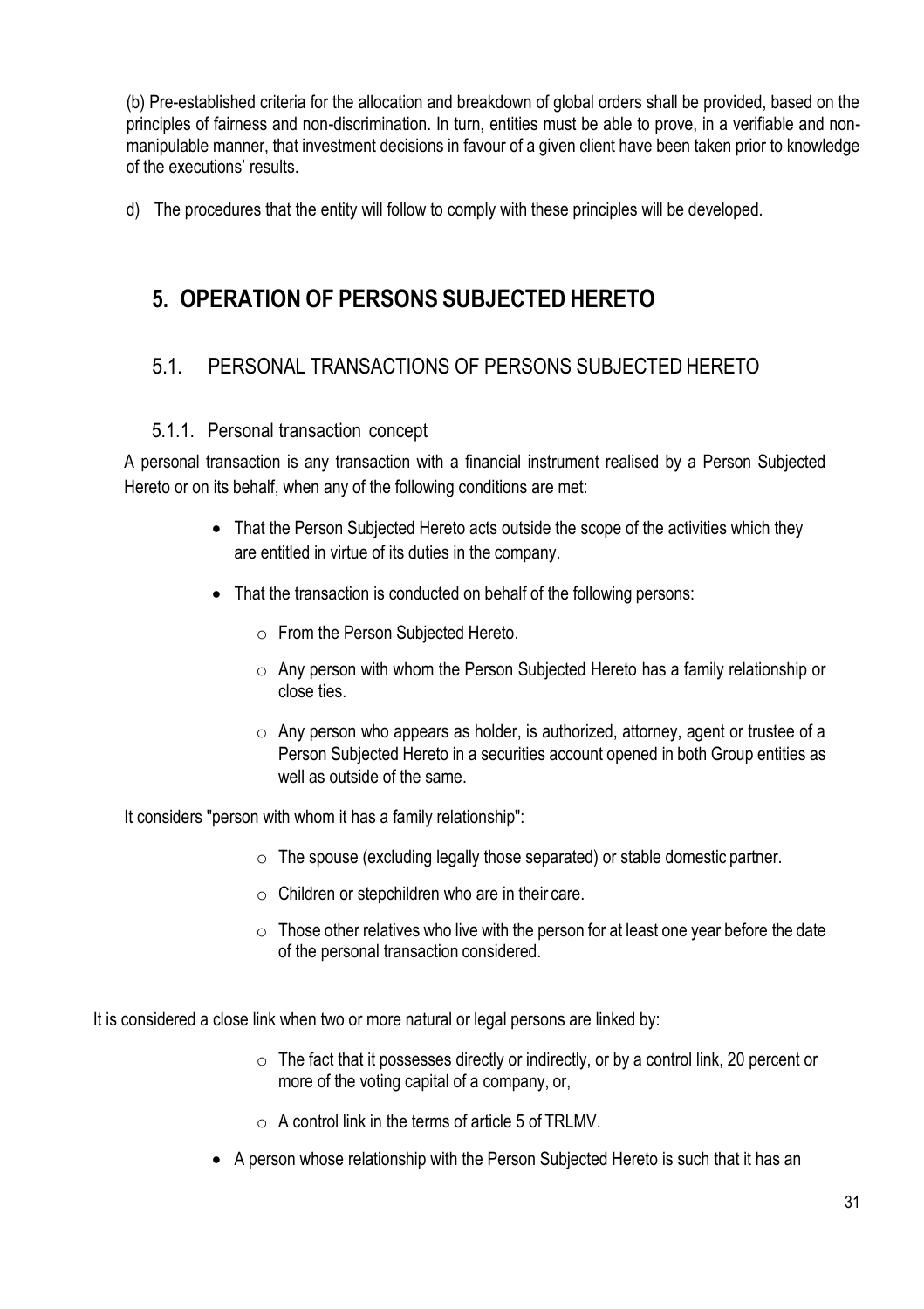interest, direct or indirect, significant in the outcome of the operation.

#### 5.1.2. Obligation to operate through Inversis Group

<span id="page-31-0"></span>The Persons Subjected Hereto should be channeled through Banco Inversis, all personal transactions which concern:

- Securities or financial instruments traded on regulated markets.
- Financial instruments whose underlying securities are traded on organized markets.

The entity shall proceed to execute, in the case of being entitled to do so, or transfer to another entity to execute the corresponding orders.

The acquired securities acquired shall be deposited in the bank, unless authorized by the Monitoring Body to maintain or carry out deposits in another entity.

In the event that Persons Subjected Hereto of entities pertaining to the Group simultaneously belong to the Council of other financial institutions outside the same, and subjected to a Code of Conduct in Securities Markets, may choose to perform operations through the Bank or through one of the other entities provided that the Code of Conduct permits.

Likewise, in the case of persons subjected hereto as members of the Board, they may choose to operate through the Bank or through another entity, provided they submit a monthly report of the operations performed to the Regulatory Compliance area.

The choice should be intended to be permanent and shall be communicated to the Code of Conduct Monitoring Body through Communication of Adherence to the Code of Conduct of several entities (Annex 10.6).

Additionally, each Person Subjected Hereto who has the obligation to carry out its operations through the Bank will submit a responsible statement annually, informing of the compliance of this Code with respect to personal operations.

The positions that Persons Subjected Hereto would have in securities accounts in other entities at the date of entry into force of this Code may be maintained without transferring them to Inversis Group. These positions in securities and financial instruments may be sold through these entities provided that the person holding the authorization previously requests the authorisation of the Monitoring Body and confirms the execution of the operation to that body. The Persons Subjected Hereto must communicate these positions to the Code of Conduct Monitoring Body through the form shown in Annex 9.2 as well as their corresponding sales.

Also, it can execute through these entities, all those voluntary financial operations derived from such securities (capital increases, subscription rights, etc.). The Person Subjected Hereto should confirm the execution of the transaction to this Monitoring Body within a maximum period of 10 working days from the issuance of the order.

They should not realise transactions based on the counterparty, guarantee or intermediation of clients or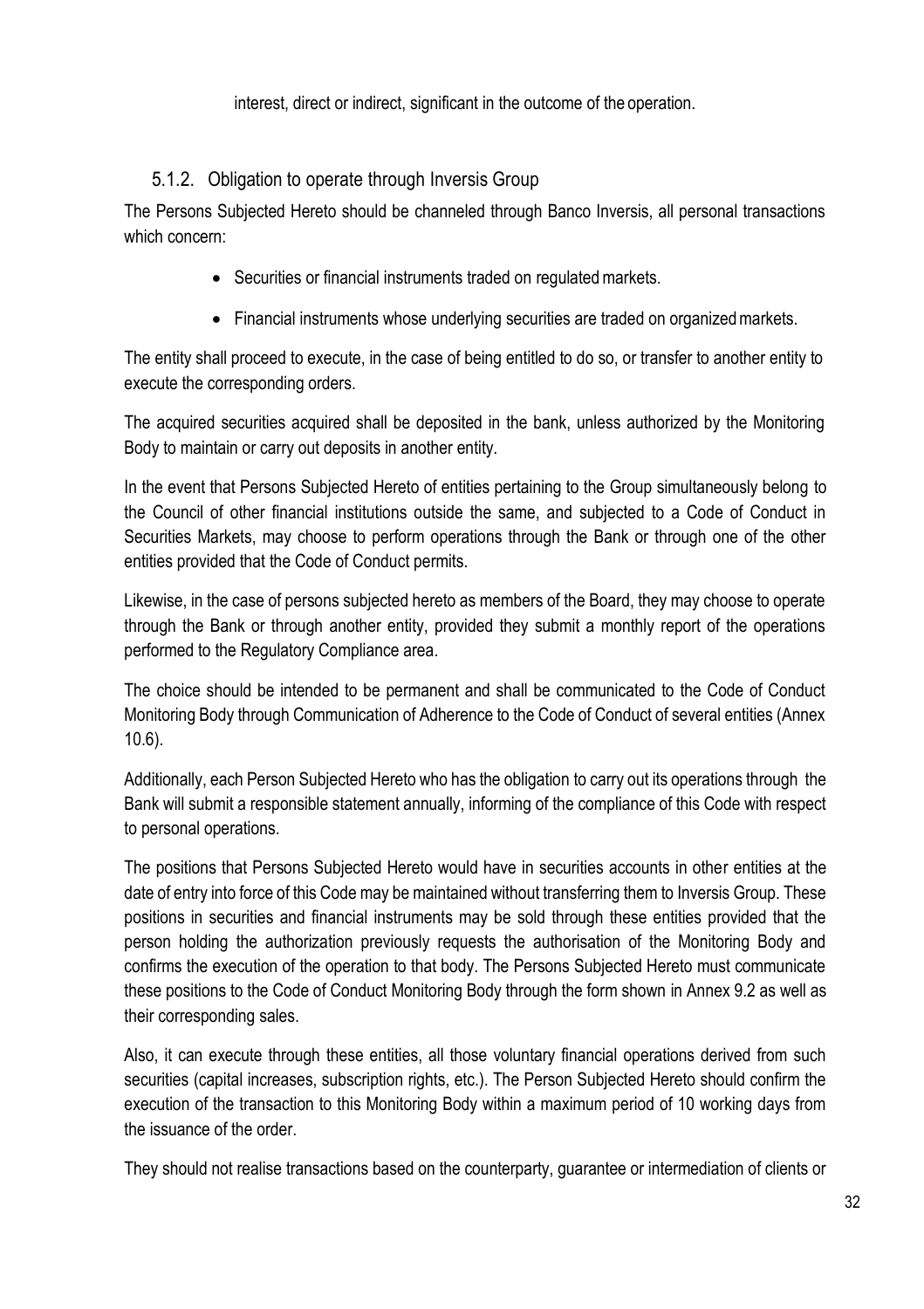Group suppliers, excluding intermediation of investment services companies.

Members of Analysis Separated Area will refrain from taking their own decisions in securities or financial instruments concerning those in which a specific analysis is being performed from the moment that the report's findings are known until the publication thereof.

# <span id="page-32-0"></span>5.2. EXECUTION OF SECURITIES PURCHASE ORDERS ANDFINANCIAL **INSTRUMENTS**

The purchase and sale orders of securities and financial instruments from persons subjected hereto should be executed, in any case through electronic, computer and telephone or any other channels that Inversis Group companies have established. No direct, verbal order or any another method other than the aforementioned order shall be permitted.

# 5.3. PERSONAL TRANSACTION COMMUNICATION

<span id="page-32-1"></span>The Persons Subjected Hereto should report at any time in detail and, if they are so requested, in writing, concerning their personal transactions.

Also, within the first ten days of each calendar month, Person Subjected Hereto that have realised, during the previous month, personal transactions through entities outside the Group, from those provided for positions in other entities prior to the entry into force of this Code, shall deliver to the Monitoring Body a listing of the same, following the model for that purpose (Annex 10.3), in which it shall at least notify the following: terms in which the transaction has been carried out, financial institution.

# <span id="page-32-2"></span>5.4. TRANSACTIONS EXCLUDED FROM THEOBLIGATIONS RELATING TO PERSONAL TRANSACTIONS

It shall not apply to the obligations set out in paragraph 4 of this document in the case of the following operations:

- Personal transactions carried out under the investment service of Discretionary and Individualised Management provision framework when there is no prior communication on the transaction between the portfolio manager and the Person Subjected Hereto or other person through whose account the transaction it is executed. However, it should notify the celebration of the Portfolio Management contract and Monitoring Body may request any information it deems necessary.
- Personal transactions on the following values:
	- o Public debt.
	- o Participations or Shares in harmonised CIS or that are subject to supervision in accordance with the legislation of a Member State which establishes a level equivalent to Community legislation in terms of the distribution of risks between its assets, provided that the person subjected hereto or any other person for whose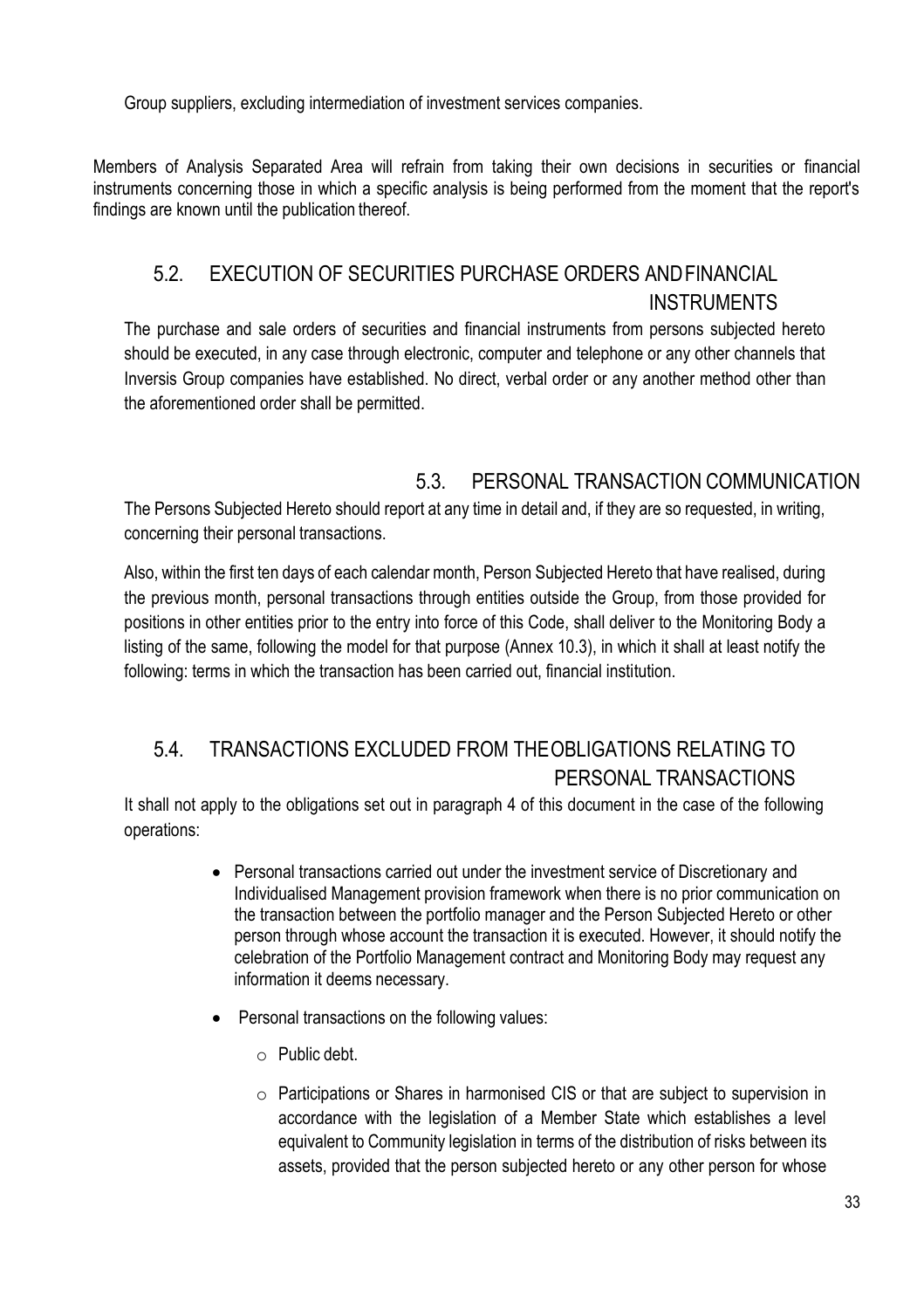account the transaction is carried out, does not participate in the management of the institution as defined in article 94. 1 of the Regulation of Law 35/2003, of 4 November, on CIS, approved by Royal Decree 1082/2012, of 13 July , unless the Entity establishes otherwise.

Notwithstanding the foregoing, the Monitoring Body may ask the Persons Subjected Hereto, the communication of all personal transactions that concern shares or participations of CIS although not traded on organized markets and those realised within the framework of a discretionary management contract of portfolios.

All of the foregoing, without prejudice to the fulfilment of the communication obligations of operations that Regulation 596/2014 of the European Parliament and of the Council of 16 April 2014 on market abuse establishes for all directors and managers of listed companies, when the entity or any entity in its group has this condition.

# <span id="page-33-0"></span>5.5. EXCEPTIONS

#### 5.5.1. Exceptions to the compliance with paragraph 4.1.3

With regard to the compliance with the provisions of section 4.1.3 concerning the intraday transaction, the Monitoring Body shall establish by internal procedure under which circumstances it may allow the sale of positions acquired in the same session.

#### 5.5.2. General exceptions

<span id="page-33-1"></span>The Joint Audit and Compliance Committee of the Board of Directors of Banco Inversis S.A. may make exceptions on all or some of the obligations listed in paragraphs 4.1.1. to 4.1.5. Exception requests should be requested by the Management Department to which the person subjected hereto belongs, as provided in the internal procedure established for this purpose.

It is the responsibility of the Monitoring Body the reception and filing of such applications, as well as submitting them to the Joint Audit and Compliance Committee.

In any case, except paragraphs 4.1.2. and 4.1.3. shall in no circumstance be removed by the Monitoring Body from the usual controls on Market Abuse, possible privileged information or conflicts of interest.

# 5.6. PROHIBITED OPERATIONS

<span id="page-33-2"></span>It is strictly forbidden for any competent person to carry out a personal operation, when any of the following circumstances are met:

- That the operation is prohibited for that person under the provisions of the Regulation on Market Abuse.
- That the operation involves the improper use or undue disclosure of confidential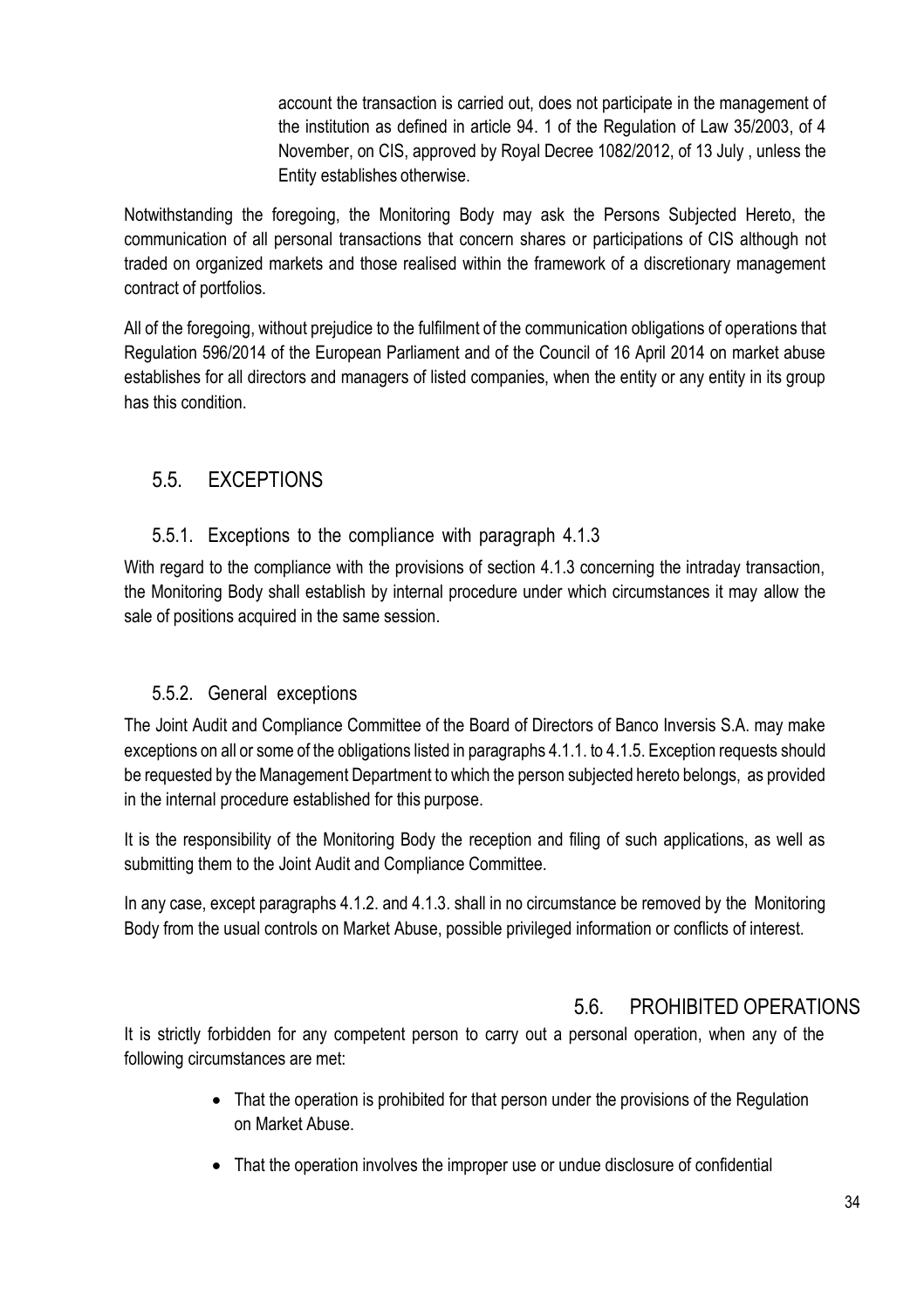information.

• That the transaction enter into or may enter into conflict with an obligation of the entity in accordance with the provisions of the TRLMV and its implementingprovisions.

Furthermore, it is strictly prohibited, advice or assistance to another person, other than the normal performance of his work or, where applicable, of its service contract, in order to carry out a transaction with financial instruments which, in the case of a personal operation of the competent person would fall within the provisions of the previous section.

It is also strictly prohibited the communication, other than in the ordinary course of business or service contract, of any information or opinion held by a competent person, to any other person when the competent person knows, or can reasonably know, that as a result of such information the other person may, or may be supposed to., be able to carry out any of the following actions:

- Carry out an operation on financial instruments that if it were a personal operation of the competent person would be affected by the prohibitions established in the previous sections.
- Advise or assist another person to carry out such an operation.

The Entity, through the Regulatory Compliance function, will inform the relevant persons of the existing restrictions on personal operations and of the measures that the Entity has established in relation to personal operations and the disclosure of information, in accordance with the provisions in the previous sections.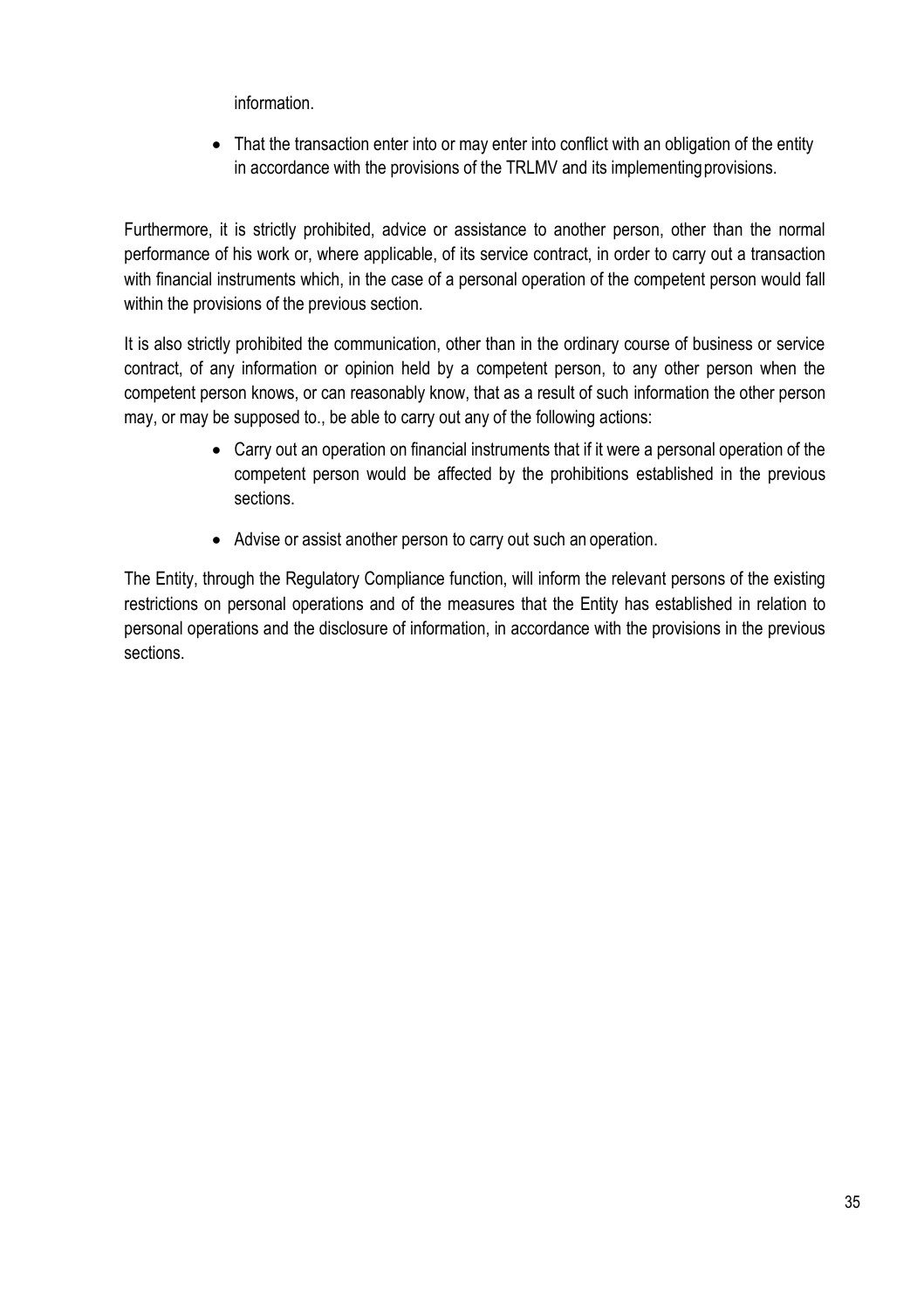# **6. ACTING AS DEPOSITORY OF CIS OR PENSIONFUNDS**

#### 6.1. SEPARATION BETWEEN DEPOSITORY ANDMANAGEMENT

<span id="page-35-0"></span>The bank, when acting as a depository institution of an CIS or Plans and Funds Management whose management belongs to Inversis Group should avoid any conflict of interest that may arise in the relationship between them.

For this purpose, the necessary measures will be arbitrated so that the information derived from the Bank's activity as depository and the Management is not at the reach, directly or indirectly, of the personnel of the other entity.

The Manager shall appoint an Executive Committee of the Board of Directors of the Management with the purpose of verifying compliance of the Internal Separation Procedure of the Management and the Depository, which will verify among others the following aspects:

- Lack of Directors or common Administrators.
- The effective administration of Management is performed by people who are not linked and are independent of the Depository.
- Physical separation of human and material resources devoted to the activity of each of the entities, as well as software tools and Depository and the Management costs.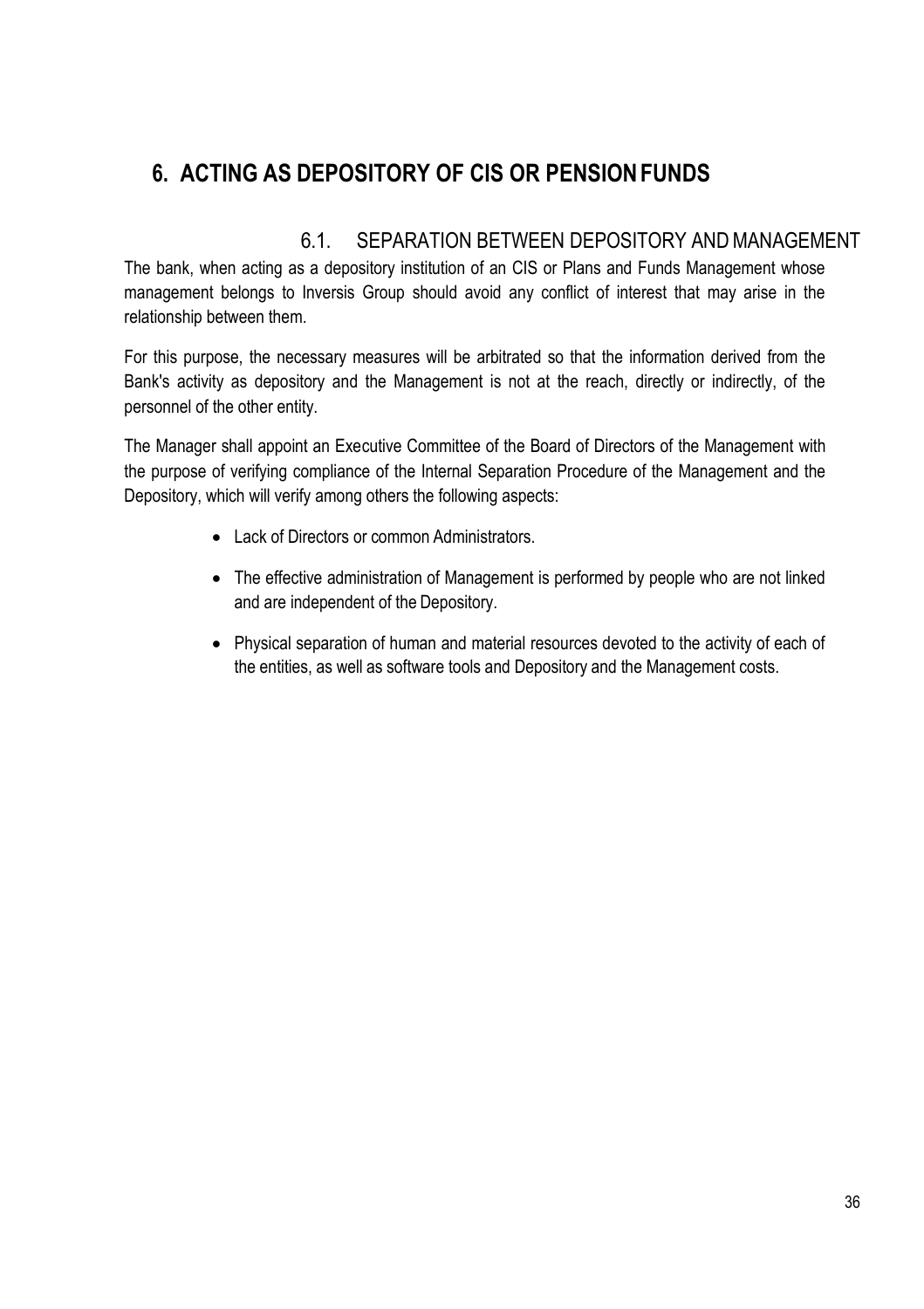# <span id="page-36-2"></span><span id="page-36-0"></span>**7. EXCLUSIVE OBLIGATIONS TO INVERSIS GESTION S.A., SGIIC**

#### <span id="page-36-1"></span>7.1. Related transactions

#### 7.1.1. Definition:

Related operations shall be as follows:

- The collection of compensation for the provision of services to an CIS, except those that provide the management company to the institution itself and those provided for in Article 7 pf the CIS Regulation (RD 1082/2012).
- Obtaining CIS financing or the constitution of deposits.
- The acquisition by an CIS of securities or instruments issued or guaranteed by any of the persons defined in Article 67.1 of the law or whose issue any of said persons act as placer, underwriter, director or consultant.
- Purchases of securities.
- Any transfer or exchange of resources, obligations or business opportunities between investment companies, management companies and depositories, on the one hand, and those who hold administrative or management positions, on the other.
- Any business, transaction or services involving CIS and any company of the economic group of the Depository Management or SICAV or any of the members of their respective boards of directors or other CIS or assets managed by the same management entity or other group management.

Provided they are realised by persons listed below:

- By Investment Companies with depositories and, where appropriate, with their management companies,
- For the Investment Companies with whom they hold administration and management positions in these or with those who hold administration and management positions in their depositary entity and, if applicable, their management,
- By the SGIIC and depositories between each other when they affect a CIS with respect to acting as manager and depository respectively, and those made between S.G.I.I.C. and who hold in them administrative and management positions,
- For SGIICs, when they affect an CIS with respect to which it acts as manager; By the depositary when they affect an CIS in respect of which it acts as depository and by the Investment Companies, with any other entity that belongs to its same group.
- Through persons or intervening entities.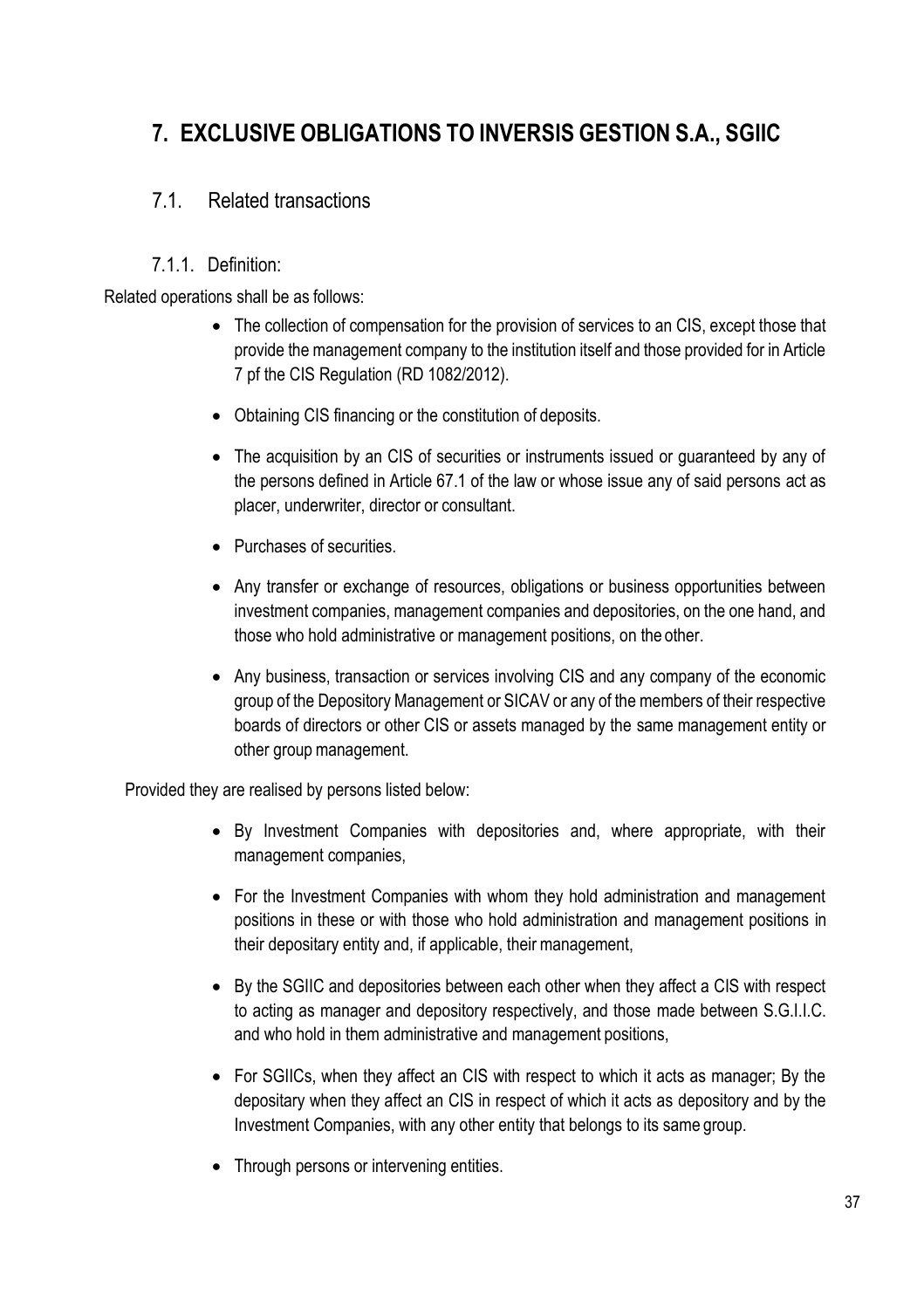- <span id="page-37-0"></span>7.1.2. Requirements so that Management can perform related transactions:
	- The Manager has an Internal Procedure for Related Transactions, to ensure that the related transaction is performed in the exclusive interest of the CIS and at prices or equal conditions or better than those of the market. Confirmation that these requirements are met is adopted by the Management Internal ControlUnit.
	- The Management reports in the prospectus and in periodic information that the CIS publish, on the procedures taken to avoid conflicts of interest and on related transactions carried out in the manner and with the detail that the Securities Market Law and its regulations determine.
	- The Internal Control Unit informs the Board of Directors of the Management at least every quarter, concerning related transactions carried out.

The above requirements will be enforceable to investment firms when they had not delegated the management of its assets to another entity that complies with the same.

<span id="page-37-1"></span>7.1.3. Requirements applicable to related transactions carried out between the SGIICs and those who hold administration and management positions in the same.

Related transactions are carried out between the management companies and investment companies that have not delegated the management of its assets to another entity, and those who hold them charges administrators when they represent for the SGIIC or the investment company or to administer the CIS, a significant volume of business, they must be approved by the Board of Directors in accordance with the following rules:

- The issue should be included in the agenda with sufficient clarity.
- If any member of the board is considered a related party as stipulated in the law and in this article, it should abstain from voting.
- Voting will be secret.
- The agreement must be adopted by a two-third majority of all directors, excluding from the calculation the directors that, if necessary, abstain in accordance with paragraph b).
- Once the vote is held and the result declared valid, it shall record in the minutes the reservations or discrepancies of directors regarding the resolution adopted.

<span id="page-37-2"></span>However, the internal procedure for related transactions may provide simplified systems of approval for repetitive related transactions repetitive or those of little relevance.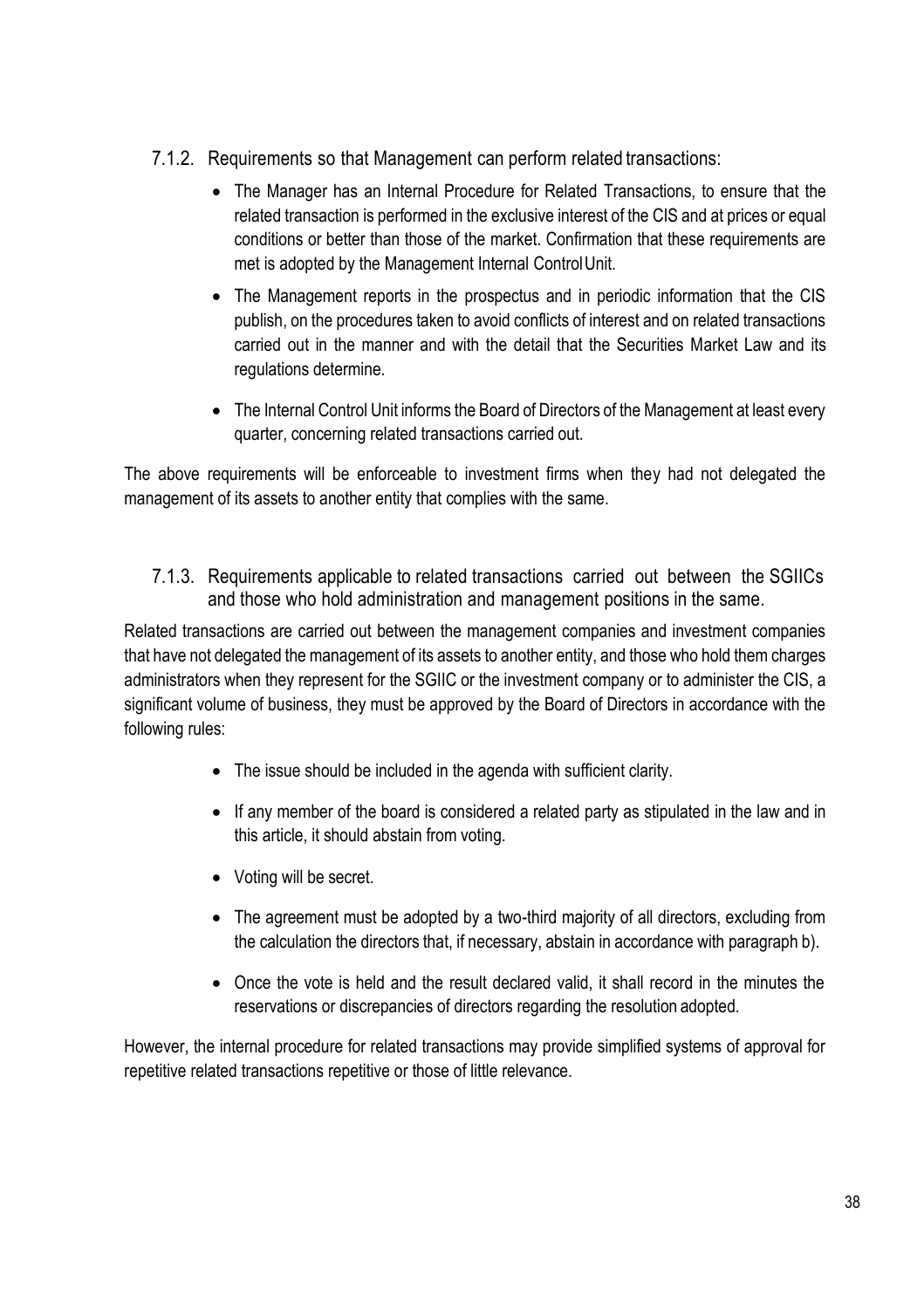# <span id="page-38-0"></span>**8. BREACH**

Failure to comply with the provisions of this Code of Conduct, as to its content and development of the provisions of the TRLMV, such as organizational and disciplinary rules of the securities market, may lead to the imposition of the corresponding administrative sanctions, without prejudice to what is applicable under the labour law or any other order.

Legal penalties relating to the breach of the Code of Conduct will be available for consultation by Persons Subjected Hereto along with the rest of the Group's internal policies and procedures.

# <span id="page-38-1"></span>**9. MODIFICATION AND ENTRY INTOFORCE**

# 9.1. Modification of the Code of Conduct

<span id="page-38-2"></span>The Entity will keep this Code of Conduct permanently updated. In this sense, any modification of the same will be communicated to the employees of the Entity and to Persons Subjected Hereto by the usual means of communication between the Entity and the others.

# 9.2. Entry in force of the Code of Conduct

<span id="page-38-3"></span>This Code of Conduct will enter into force on 22 November 2020 and will replace, in every respect, any previous Code of Conduct.

With respect to those persons who become employees of the Entity, or Persons Subjected Hereto, this Code of Conduct will be fully applicable from the moment they meet any of these conditions.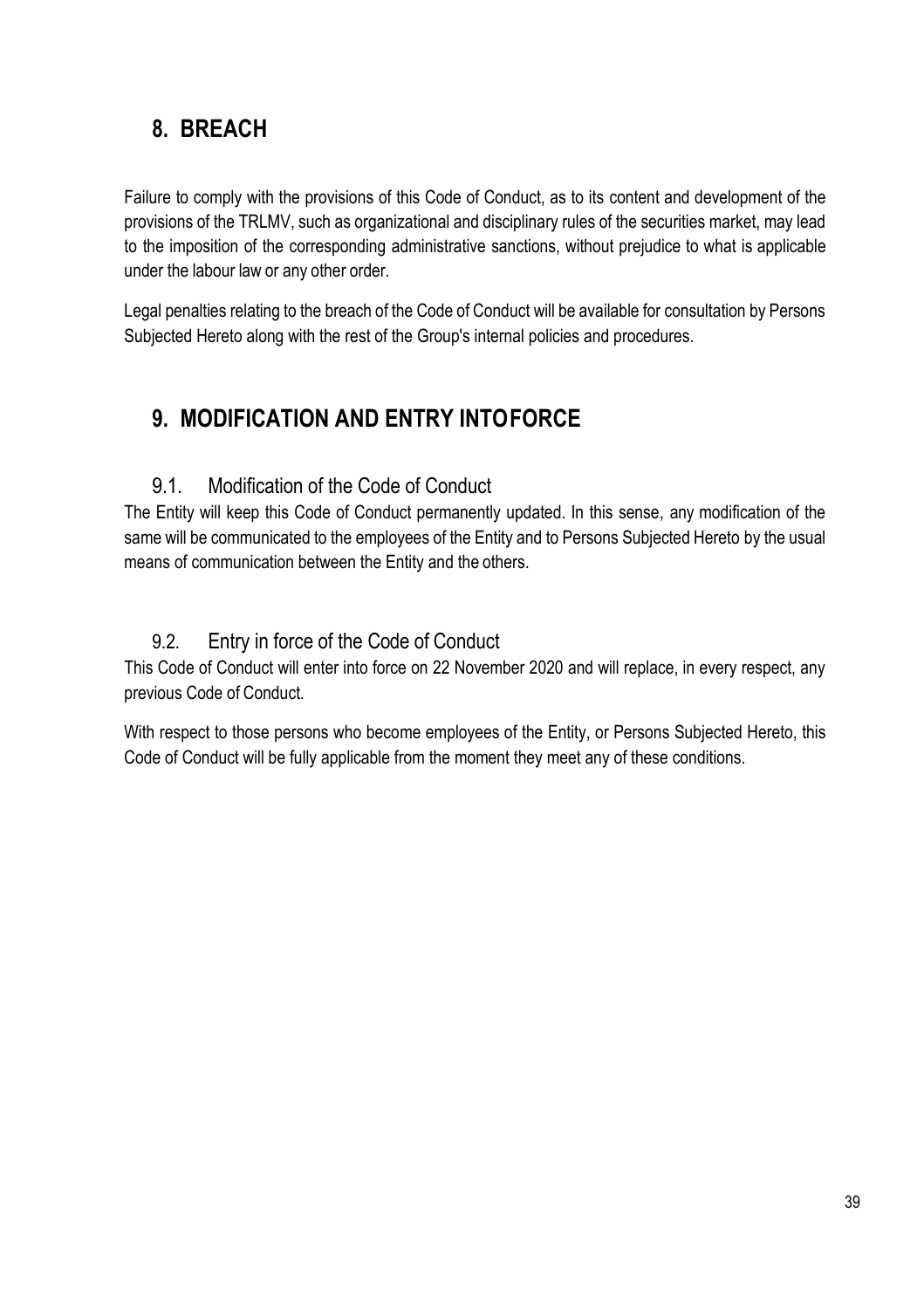# **10. ANNEXES**

# <span id="page-39-0"></span>10.1. FORM FOR AWARENESS AND ACCEPTANCE OF THE CODEOF **CONDUCT**

# **INVErSIS**

**COMMITMENT FOR AWARENESS AND ACCEPTANCE OF THE CODE OF INVERSIS GROUP AND NOT TRANSMITTING PRIVILEGED INFORMATION**

| Full Name/Company Name              |           | <b>Identification Document</b> |              |  |
|-------------------------------------|-----------|--------------------------------|--------------|--|
| <b>Business Address:</b>            | Location: | Province                       | Postal Code: |  |
| Condition: Director/Employee/ Agent | Category  | Position                       |              |  |
| Company to which it belongs         |           |                                |              |  |

Pertaining to Separate area/Department of:

The undersigned declares that he/she knows and accepts the "Code of Conduct of Inversis Group", version 05 and dated November 30<sup>th</sup> 2016, that he/she has received and understands, accepts and holds a copy of it, and affirms that the declared data is true and complete, formally committing itself to secrecy concerning the Privileged Information that it could have by reason of its position or functions that it developed in the Securities Market. Likewise, it undertakes not to transmit Privileged Information without prior authorization from the Monitoring Body, in accordance with the provisions of this Code of Conduct.

At example, on the of of  $\sim$  of  $\sim$  of  $\sim$  of  $\sim$ 

Signature of declarant

Signature of declarant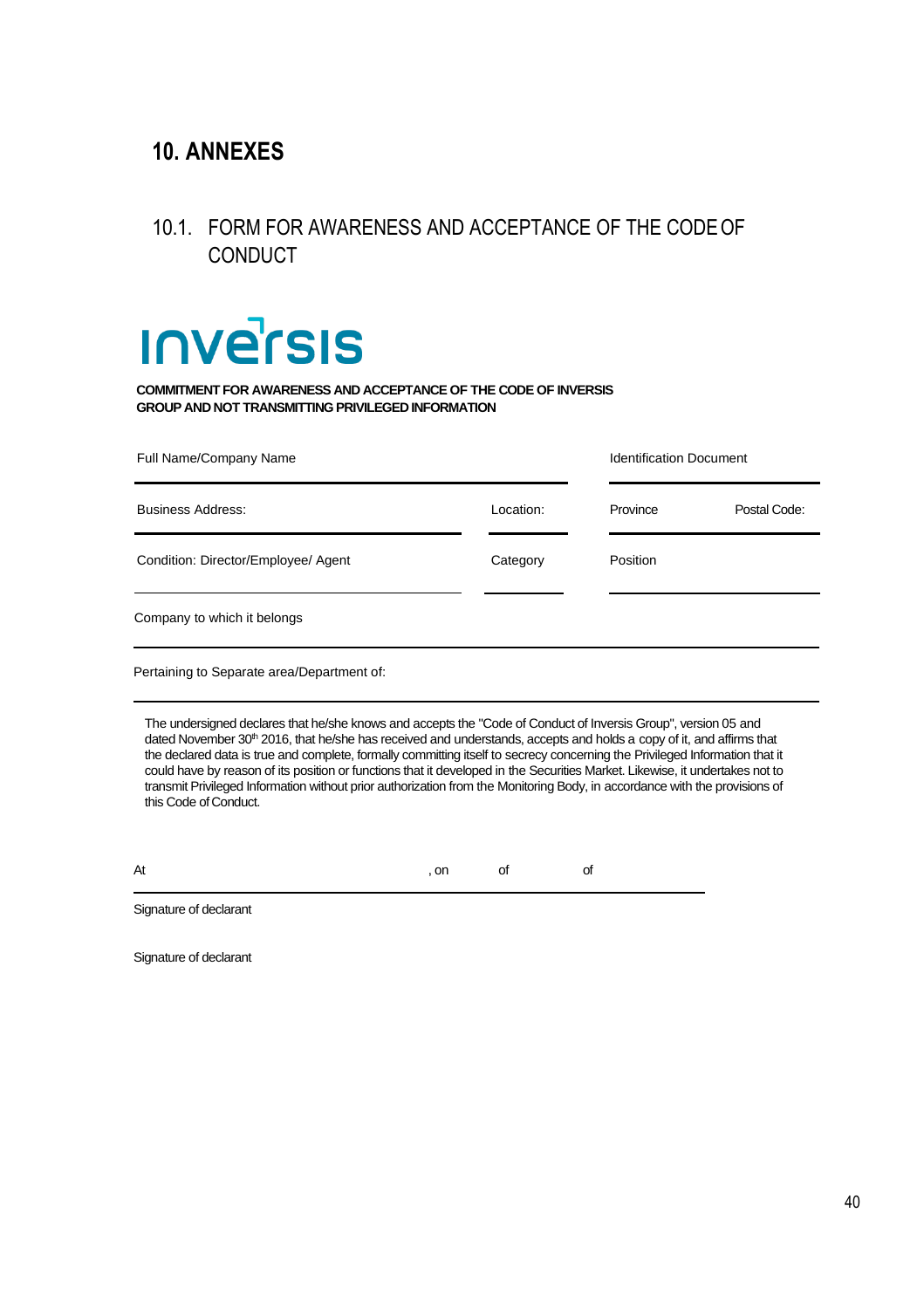# <span id="page-40-0"></span>10.2. FORM FOR COMMUNICATION OF POSITIONS IN OTHER ENTITIES

# **Inversis**

**COMMUNICATION OF SECURITIES POSITIONS OR FINANCIAL INSTRUMENTS KEPT BEFORE THE ENTRY INTO FORCE OF THE CODE OF CONDUCT**

#### **A. Data of the declarant:**

| Name and surname:<br>-<br>$N.F$ :   |          |          |
|-------------------------------------|----------|----------|
| Condition (Director/Employee/Agent) | Category | Position |

Pertaining to the Separated Area/Department of:

#### **B. Detail of securities positions or financial instruments held prior to the entry into force of the Code of Conduct not transferred to Inversis Group**

| Security/Financial Instrument                                                                                 | No. of titles | Date of procurement | Depositary entity |
|---------------------------------------------------------------------------------------------------------------|---------------|---------------------|-------------------|
|                                                                                                               |               |                     |                   |
|                                                                                                               |               |                     |                   |
|                                                                                                               |               |                     |                   |
|                                                                                                               |               |                     |                   |
|                                                                                                               |               |                     |                   |
|                                                                                                               |               |                     |                   |
|                                                                                                               |               |                     |                   |
|                                                                                                               |               |                     |                   |
|                                                                                                               |               |                     |                   |
|                                                                                                               |               |                     |                   |
|                                                                                                               |               |                     |                   |
| C. Remarks                                                                                                    |               |                     |                   |
|                                                                                                               |               |                     |                   |
|                                                                                                               |               |                     |                   |
|                                                                                                               |               |                     |                   |
|                                                                                                               |               |                     |                   |
|                                                                                                               |               |                     |                   |
|                                                                                                               |               |                     |                   |
|                                                                                                               |               |                     |                   |
|                                                                                                               |               |                     |                   |
| The undersigned declares that the foregoing detail includes all securities and financial instruments          |               |                     |                   |
| deposited in Entities other than those that make up Inversis Group that have not been transferred to Inversis |               |                     |                   |
| Group                                                                                                         |               |                     |                   |
| At<br>on,                                                                                                     | of            | of                  |                   |
|                                                                                                               |               |                     |                   |
|                                                                                                               |               |                     |                   |
|                                                                                                               |               |                     |                   |

Signature of declarant Revised Code of Conduct Monitoring Body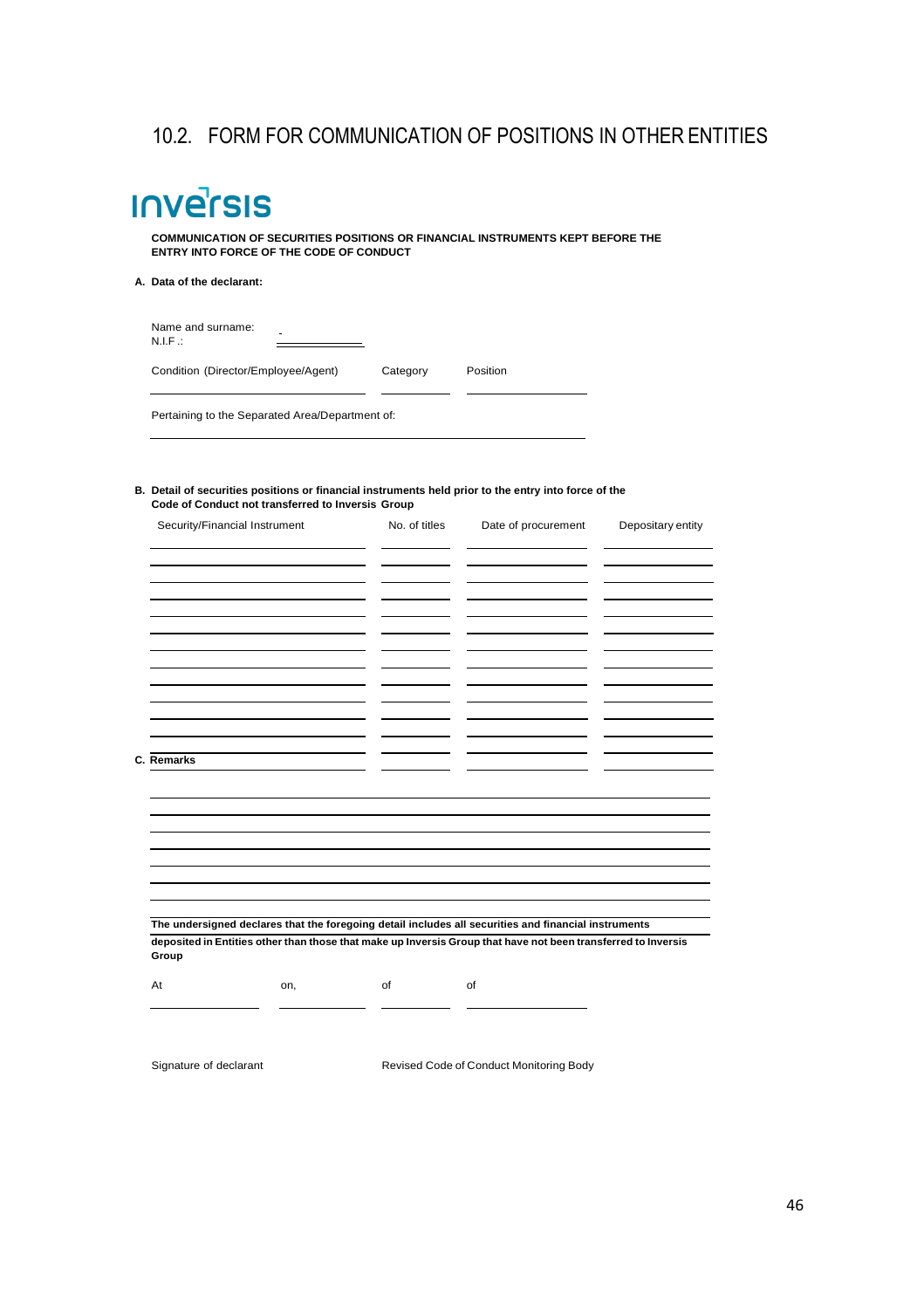# 10.3. FORMULA COMMUNICATIONS OF TRANSACTIONS OUTSIDE THEGROUP

| <b>INVETSIS</b> |  |
|-----------------|--|
|                 |  |

**COMMUNICATION OF SECURITIES TRANSACTIONS AND FINANCIAL INSTRUMENTS**

| Period:<br>From: // until: // |                                        |                                                                  |                                                                                    |                                                                                                                                           |                     |            |            |
|-------------------------------|----------------------------------------|------------------------------------------------------------------|------------------------------------------------------------------------------------|-------------------------------------------------------------------------------------------------------------------------------------------|---------------------|------------|------------|
| A. Data of declarant:         |                                        |                                                                  |                                                                                    |                                                                                                                                           |                     |            |            |
| Full name:<br>N.I.F:          |                                        |                                                                  |                                                                                    |                                                                                                                                           |                     |            |            |
|                               | Status(Director / Employee/ Agent)     |                                                                  | Category                                                                           | Position                                                                                                                                  |                     |            |            |
|                               |                                        | Pertaining to the Separated Area / Department of:                |                                                                                    |                                                                                                                                           |                     |            |            |
|                               | <b>B. Processing Transactions</b>      |                                                                  |                                                                                    |                                                                                                                                           |                     |            |            |
|                               | deposited previouslyin another Entity: |                                                                  |                                                                                    | 1 Entity by which the person subjected hereto decides to carry out its operations with securities or financial instruments                |                     |            |            |
|                               | of Conduct in the Securities Market:   |                                                                  |                                                                                    | 2 Entity for which the person subjected hereto decides to carry out its operations in the case of being subject hereto another Code       |                     |            |            |
|                               |                                        | 3 Entity that manages declarant's securities portfolio (if any): |                                                                                    |                                                                                                                                           |                     |            |            |
|                               |                                        |                                                                  | C. Details of transactions carried out through entities other than Inversis Group: |                                                                                                                                           |                     |            |            |
| Entity                        | Date of<br>Transaction                 | Type of<br>Transaction                                           | Holder                                                                             | Full name of Security or Financial<br>Instrument                                                                                          | Number of<br>titles | Unit price | Total cash |
|                               |                                        |                                                                  |                                                                                    |                                                                                                                                           |                     |            |            |
|                               |                                        |                                                                  |                                                                                    |                                                                                                                                           |                     |            |            |
|                               |                                        |                                                                  |                                                                                    |                                                                                                                                           |                     |            |            |
| D. Remarks                    |                                        |                                                                  |                                                                                    |                                                                                                                                           |                     |            |            |
|                               |                                        |                                                                  |                                                                                    |                                                                                                                                           |                     |            |            |
|                               |                                        |                                                                  |                                                                                    |                                                                                                                                           |                     |            |            |
|                               |                                        |                                                                  | previous communication through entities outside Inversis Group                     | The undersigned declares that the foregoing detail covers all securities transactions or financial instruments that it has made since the |                     |            |            |

Signature of declarant **Revised Code of Conduct Monitoring Body** Signature of the Head of the Monitoring Body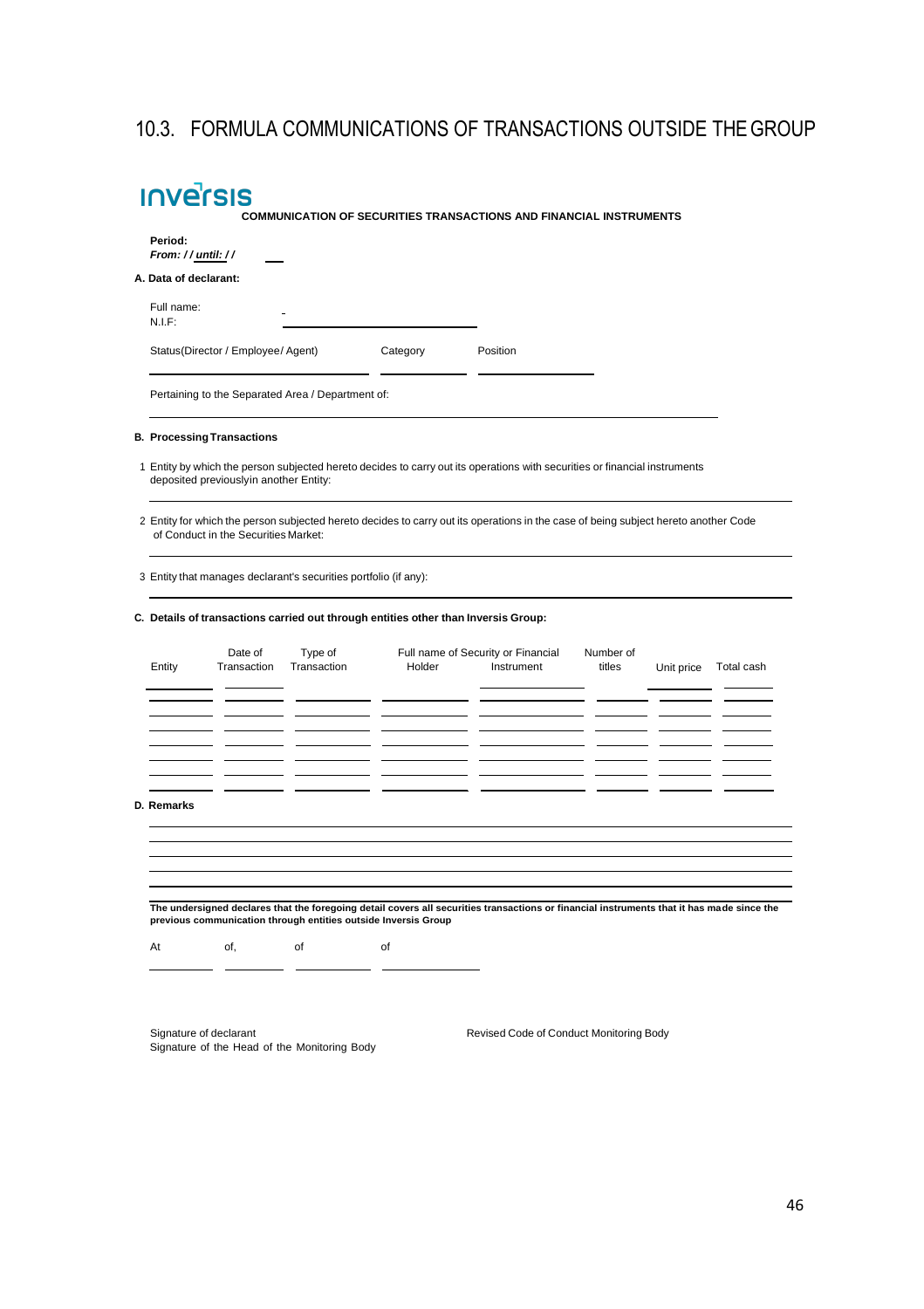# 10.4. PRIVILEGED INFORMATION

| Full name                       | Business address:                                                          |          |          |
|---------------------------------|----------------------------------------------------------------------------|----------|----------|
| N.I.F.<br>Postal Code           | Location                                                                   | Province | Phone:   |
| Status(Director/Employee/Agent) |                                                                            | Category | Position |
|                                 | Pertaining to the Separated Area/Department of:                            |          |          |
|                                 | B. Securities or Financial instruments of available Privileged Information |          |          |
|                                 | Description of Security or Financial Instrument/transmitter                |          |          |
|                                 |                                                                            |          |          |
|                                 |                                                                            |          |          |
|                                 |                                                                            |          |          |
|                                 |                                                                            |          |          |
|                                 |                                                                            |          |          |
|                                 | C. General remarks (without details of Privileged Information)             |          |          |
|                                 |                                                                            |          |          |
|                                 |                                                                            |          |          |
|                                 |                                                                            |          |          |
|                                 |                                                                            |          |          |

Signature of declarant Signature of the Head of the Monitoring Body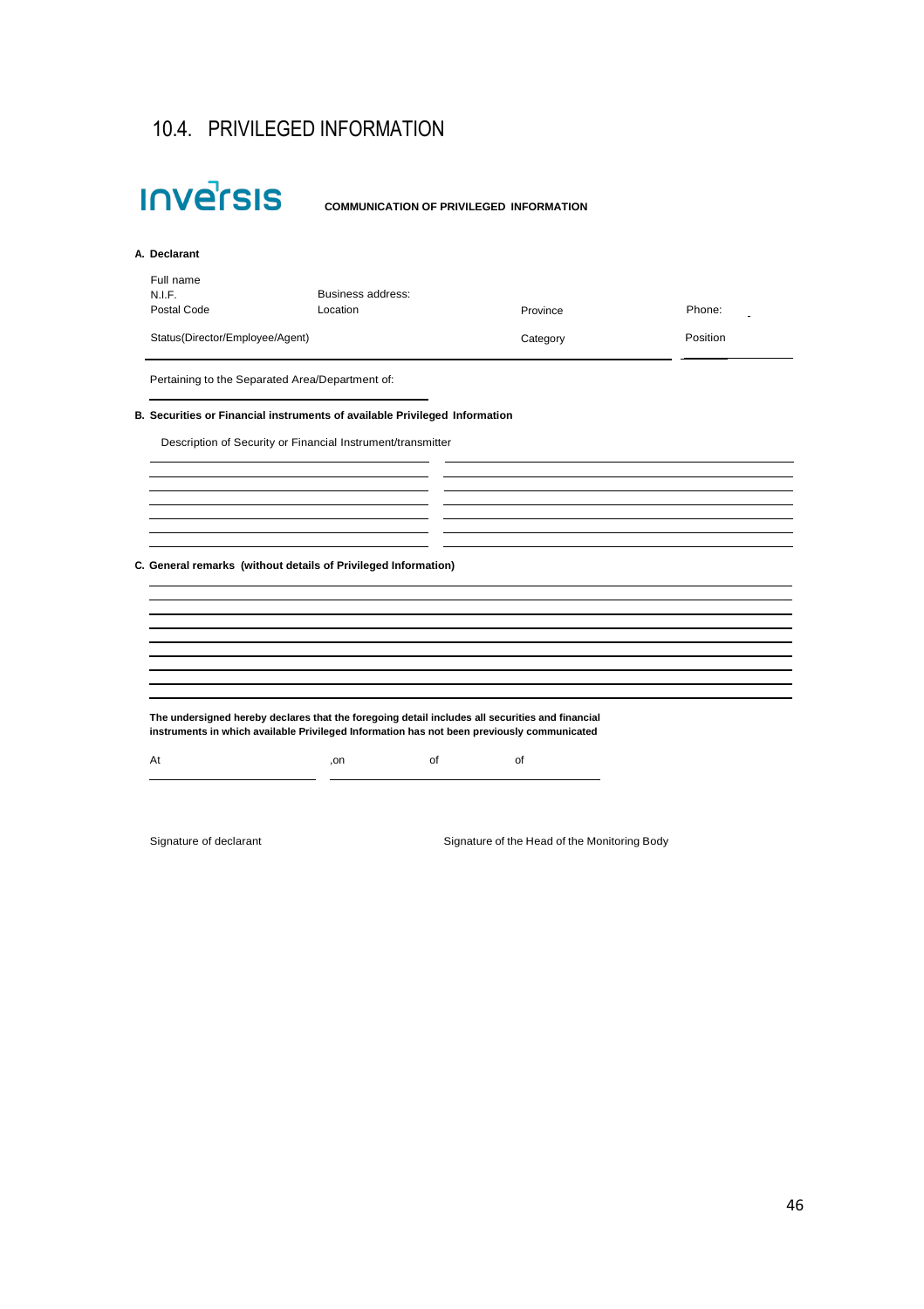# <span id="page-43-0"></span>10.5. CONFLICTS OF INTEREST

| <b>געב</b> 'ר<ו<br>STATEMENT CONCERNING CONFLICT OF INTEREST                                                                                                                                                                                                                                                                                                                                                                                                           |           |           | First<br>of Statemen | Variation  Cancellation |
|------------------------------------------------------------------------------------------------------------------------------------------------------------------------------------------------------------------------------------------------------------------------------------------------------------------------------------------------------------------------------------------------------------------------------------------------------------------------|-----------|-----------|----------------------|-------------------------|
| A. Declarant                                                                                                                                                                                                                                                                                                                                                                                                                                                           |           |           |                      |                         |
| Full name                                                                                                                                                                                                                                                                                                                                                                                                                                                              |           |           | N.I.F.               |                         |
| Business address:                                                                                                                                                                                                                                                                                                                                                                                                                                                      | Location: | Province: | P.C.                 |                         |
| Status(Director/Employee /Agent)                                                                                                                                                                                                                                                                                                                                                                                                                                       | Category  | Position  |                      |                         |
| Pertaining to the Separated Area/Department of:                                                                                                                                                                                                                                                                                                                                                                                                                        |           |           |                      |                         |
| <b>B</b> Economic links of the declarant                                                                                                                                                                                                                                                                                                                                                                                                                               |           |           |                      |                         |
| C.I.F.<br>Name or Company Name<br>Particip.<br>Control<br>cash<br>in capital                                                                                                                                                                                                                                                                                                                                                                                           |           |           | Type of link         |                         |
| C Family relationship<br>N.I.F.<br>Full name                                                                                                                                                                                                                                                                                                                                                                                                                           |           |           |                      |                         |
| D Other relationships of the declarant<br>N.I.F./C.I.F.<br>Full name and Company Name<br>Remarks<br>Family relationship                                                                                                                                                                                                                                                                                                                                                |           |           |                      |                         |
| Type of relationship<br>N.I.F. of relative                                                                                                                                                                                                                                                                                                                                                                                                                             |           |           |                      |                         |
| The undersigned declares that he/she knows, understands and accepts the "Code of Conduct of Inversis Group" and that he/she has received and has<br>in his/her possession a copy thereof and affirms that the declared data is true and complete, being formally committed to notify the Entity for which it<br>renders its services the variations that take place, so that at all times the statement reflects the reality of the purposes of the Code.<br>At<br>,on | of        |           |                      |                         |
|                                                                                                                                                                                                                                                                                                                                                                                                                                                                        |           |           |                      |                         |

Signature of declarant and a state of Conduct Monitoring Body